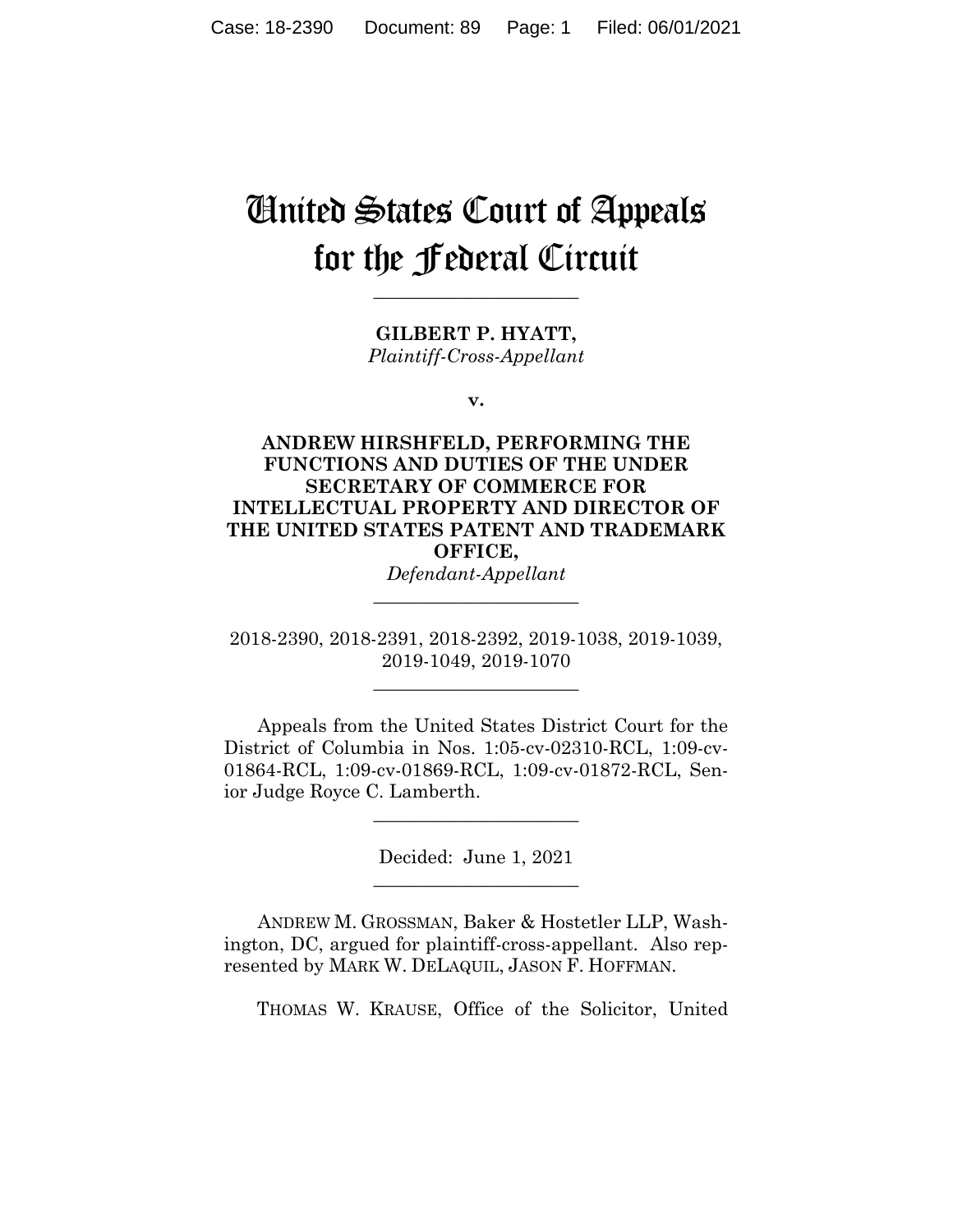States Patent and Trademark Office, Alexandria, VA, argued for defendant-appellant. Also represented by ROBERT MCBRIDE, ROBERT J. MCMANUS, MOLLY R. SILFEN.

Before REYNA, WALLACH, and HUGHES, *Circuit Judges*.

 $\mathcal{L}_\text{max}$  and  $\mathcal{L}_\text{max}$  and  $\mathcal{L}_\text{max}$  and  $\mathcal{L}_\text{max}$ 

# REYNA, *Circuit Judge*.

The United States Patent and Trademark Office appeals a judgment of the United States District Court for the District of Columbia. Patent applicant Gilbert P. Hyatt filed an action under 35 U.S.C. § 145 against the Patent and Trademark Office to obtain four patents. The Patent and Trademark Office asserted affirmative defenses of prosecution laches and invalidity for anticipation and lack of written description. The district court first held a trial on prosecution laches and subsequently held trials on anticipation and written description. Following a Rule 52(c) motion at the first trial, the district court decided that the Patent and Trademark Office failed to carry its burden of proving prosecution laches. Following the patentability trials, the district court decided that certain claims were not invalid for anticipation or lack of written description and ordered the Patent and Trademark Office to issue patents as to those claims.

We hold that prosecution laches is a defense available to the Patent and Trademark Office in an action to obtain a patent under 35 U.S.C. §145. We further hold that the district court erred in concluding that the Patent and Trademark Office had failed to prove prosecution laches. Accordingly, consistent with the principles of fairness and due process, we vacate and remand the district court's decision on prosecution laches for further proceedings consistent with this opinion and to provide Hyatt the opportunity to present evidence on that issue. We hold the remainder of the case in abeyance, retaining jurisdiction over the anticipation and written description issues.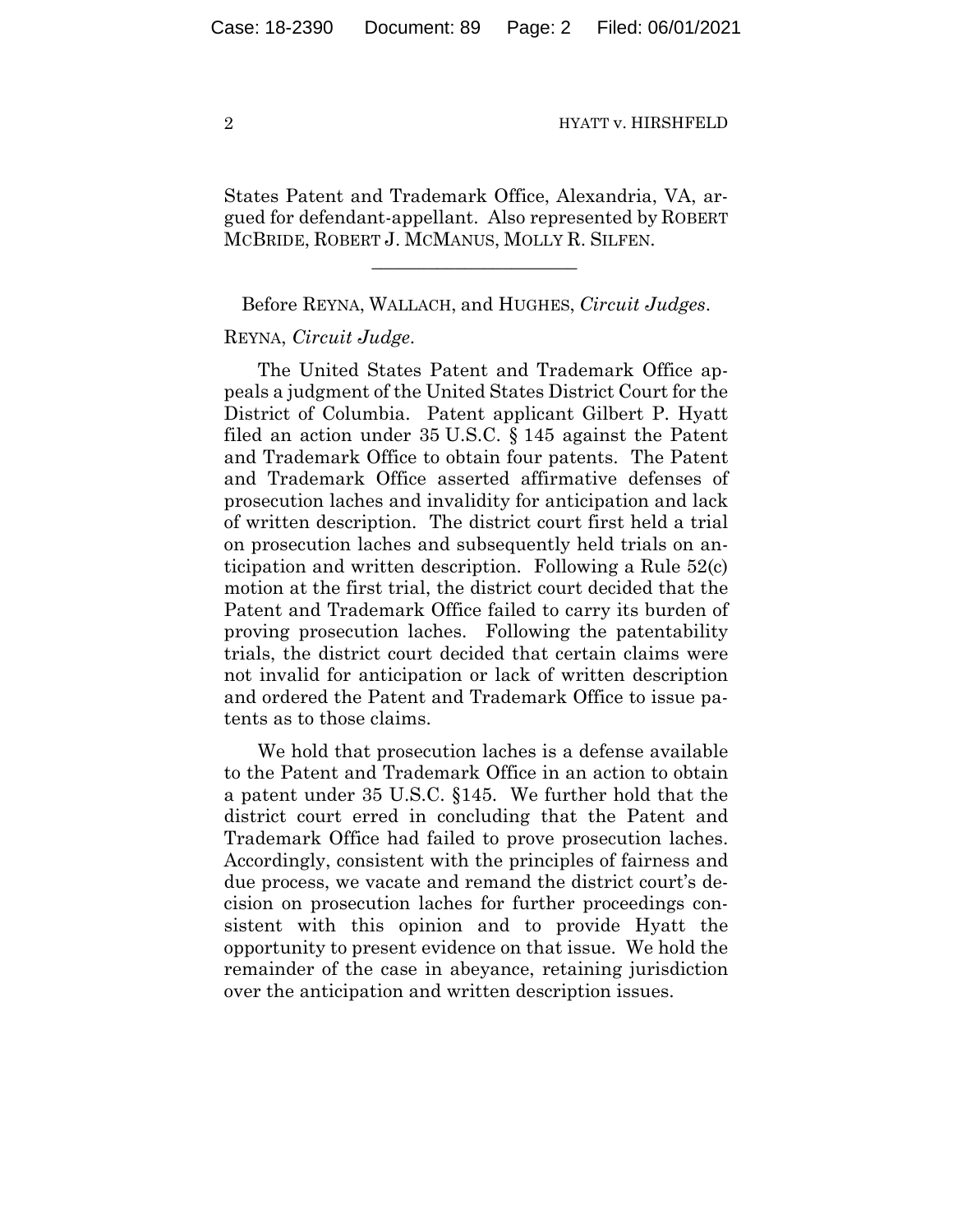## **BACKGROUND**

#### Submarine Patents

Prior to 1995, a patent's term was measured as 17 years from the date of issuance. *See, e.g.*, *Gilead Scis., Inc. v. Natco Pharma Ltd.*, 753 F.3d 1208, 1211 (Fed. Cir. 2014). The fact that patent term was keyed to the date of issuance, rather than the date of filing, incentivized certain patentees to delay prosecuting their patents by abandoning applications and filing continuing applications in their place. By doing so, patentees could obtain a patent at a financially desirable time when the accused product market had become suitably developed. *See, e.g.*, Thomas J. Kowalski & Pamela G. Salkeld, *The Impact of GATT on the United States Patent and Trademark Office*, 11 ST. JOHN'S J. LEGAL COMMENT. 455, 456 (1996) [hereinafter Kowalski] ("Under the old law, United States patent applications could theoretically remain pending indefinitely through use of the 'continuation' procedure of refiling."). This delay strategy has allowed some submarine patentees to specifically target competitors' new products. Mark A. Lemley & Kimberly A. Moore, *Ending Abuse of Patent Continuations*, 84 B.U. L. REV. 63, 76–78 (2004) [hereinafter Lemley]; *see also* Steve Blount & Louis S. Zarfas, *The Use of Delaying Tactics to Obtain Submarine Patents and Amend Around a Patent That a Competitor Has Designed Around*, 81 J. PAT. & TRADEMARK OFF. SOC'Y 11, 13, 28–30 (1999); John W. Schlicher, 2 Patent Law, Legal and Economic Principles § 13:11 (2d ed. 2015) [hereinafter Schlicher]. Critics of this practice have argued that it harms industries by upsetting the expectations of product manufacturers who have invested in manufacturing facilities. *See, e.g.*, Lemley, 84 B.U. L. REV. at 80; *see also* Schlicher, 2 Patent Law, Legal and Economic Principles § 13:11. The ability to avoid publication of an application offers further opportunity for abuse because it deprives the public of timely disclosure, which is a central goal of the patent system. Lemley, 84 B.U. L. REV. at 73.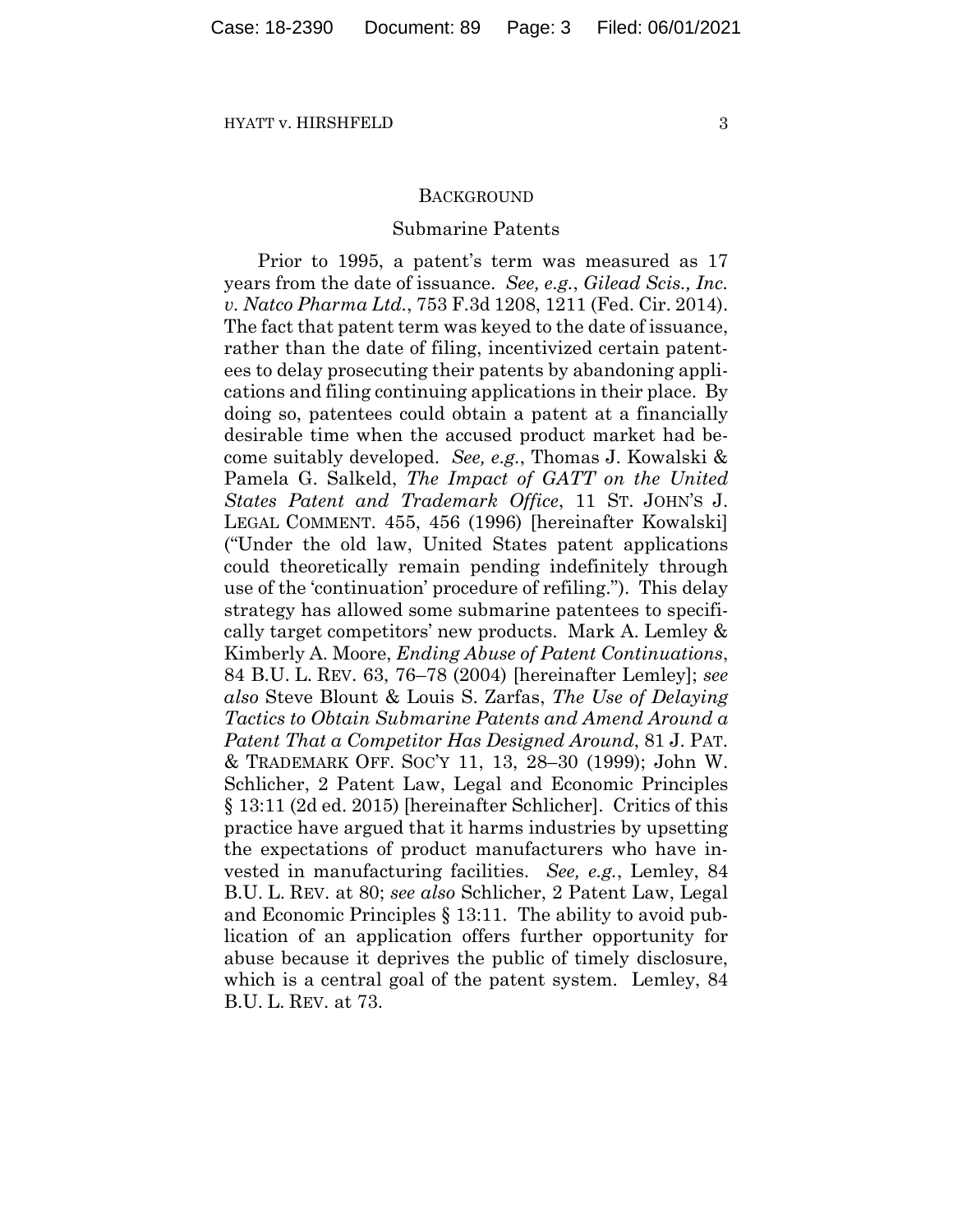Submarine patents have also added to the administrative burdens on the U.S. Patent and Trademark Office ("PTO"). Long chains of applications increase patent examiners' caseloads, which have long tended to be large. *See, e.g.*, Eugene R. Quinn, Jr., *The Proliferation of Electronic Commerce Patents: Don't Blame the PTO*, 28 RUTGERS COMPUTER & TECH. L.J. 121, 123 (2002) (stating that "patent examiners are simply too overworked" to weed out "patents that ought not see the light of day"); John R. Thomas, *The Question Concerning Patent Law and Pioneer Inventions*, 10 HIGH TECH. L.J. 35, 100 (1995) (stating that examiners are "notoriously overworked"). Aware of this reality, some submarine patentees have employed the strategy of "wearing down" patent examiners over time and thereby obtaining a broader patent scope than warranted. *See, e.g.*, Lemley, 84 B.U. L. REV. at 74–75.

During negotiations of the Agreement on Trade-Related Aspects of Intellectual Property ("TRIPS Agreement") at the Uruguay Round of the General Agreement on Tariff and Trade ("GATT"), the U.S. sought to address the problem of submarine patents by agreeing to change the term of U.S. patents from 17 years following the date of issuance to 20 years following the filing date of the application or an earlier non-provisional application to which the subject application claims priority. TRIPS Agreement art. 33, Apr. 15, 1994, Marrakesh Agreement Establishing the World Trade Organization, Annex 1C, 1869 U.N.T.S. 299, 33 I.L.M. 1197, https://www.wto.org/english/docs\_e/legal\_e/27-trips.pdf. Congress then enacted this change in patent term into law. Uruguay Round Agreements Act, Pub. L. No. 103-465, § 532, 108 Stat. 4809, 4984 (1994) (amending 35 U.S.C. § 154 to provide a patent term of 20 years*)*; *see also Supernus Pharms., Inc. v. Iancu*, 913 F.3d 1351, 1353 (Fed. Cir. 2019).

The U.S.'s change in patent term, which would become effective on June 8, 1995, triggered a patent application gold rush in the spring of 1995 often referred to as the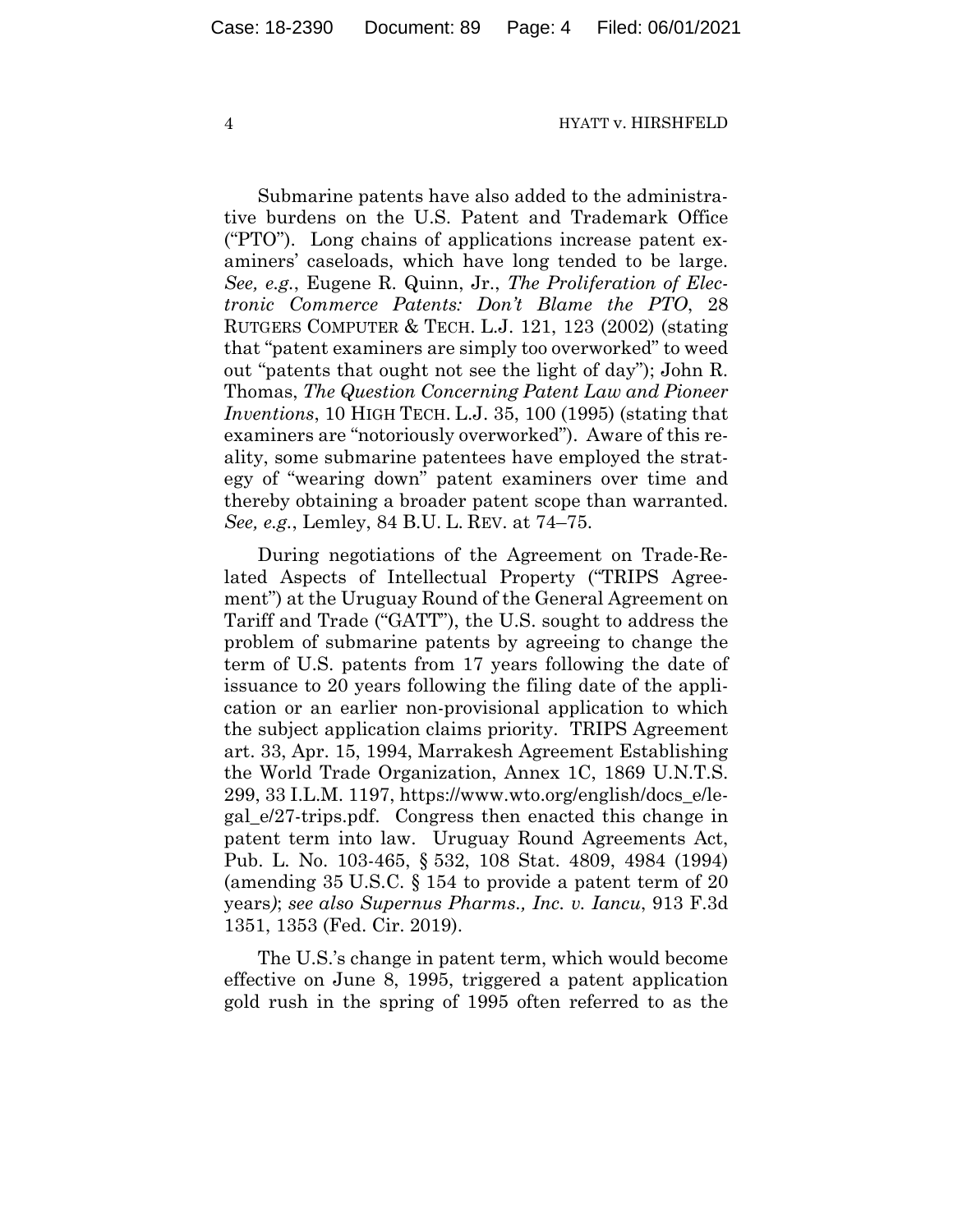"GATT Bubble." *See Hyatt v. Iancu*, 332 F. Supp. 3d 113, 122 (D.D.C. 2018) ("*Iancu*"); Kowalksi, 11 ST. JOHN'S J. LEGAL COMMENT. at 456–57. Applicants filed a large number of applications in the short period before the change in patent term. For example, in the nine days leading to June 8, 1995, the PTO reported that it received and processed over 50,000 applications—one-quarter of the entire year's projected filings. *PTO Applications*, 50 PAT., TRADEMARK & COPYRIGHT J. 253 (July 13, 1995). The influx from the GATT Bubble was so large that the PTO hired hundreds of patent examiners in 1995 and 1996 to process it. *See* Kowalski, 11 ST. JOHN'S J. LEGAL COMMENT. at 457.

## Hyatt's Applications

As relevant to this appeal, Gilbert P. Hyatt is the named inventor on 399 patent applications, 381 of which he filed during the GATT Bubble. *See Iancu*, 332 F. Supp. 3d at 118; J.A. 31859. Hyatt bulk-filed the 381 applications, each one being a photocopy of one of 11 earlier parent applications. *See, e.g.*, J.A. 29444, 31859, 29407, 18944; *Iancu*, 332 F. Supp. 3d at 118. When filed, the applications contained small claim sets, many of which were identical to each other. *See, e.g.*, J.A. 29444, 29406– 07.

This appeal specifically involves four of Hyatt's GATT Bubble applications: U.S. Patent Application No. 08/457,211 ("211 application"), U.S. Patent Application No. 08/456,398 ("'398 application"), U.S. Patent Application No. 08/472,062 ("'062 application"), and U.S. Patent Application No. 08/431,639 ("639 application"). These four applications relate to various computer technologies<sup>[1](#page-4-0)</sup> and claim priority to applications filed in the 1970s and 1980s,

<span id="page-4-0"></span><sup>&</sup>lt;sup>1</sup> The specifics of the disclosed technologies do not materially affect this opinion.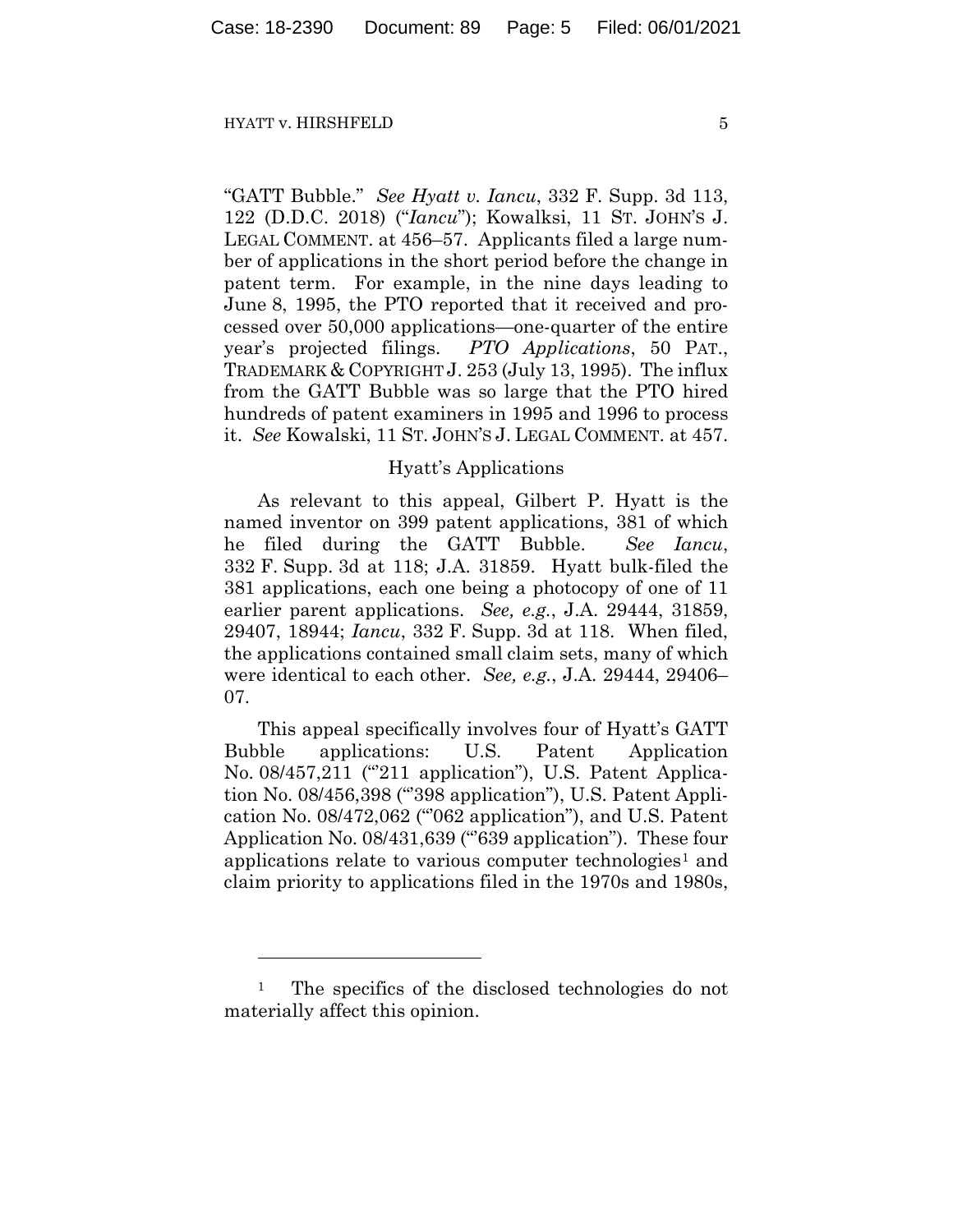which pre-date the applications by a range of 12 to 25 years.[2](#page-5-0)

Hyatt's GATT Bubble applications, including the four at issue here, are atypically long and complex. According to PTO data, a typical patent application contains about 20 to 30 pages. *Iancu*, 332 F. Supp. 3d at 124*.* In contrast, the '211 and '398 applications have 576 pages of text and 65 pages of figures; the '062 patent includes 238 pages of text and 40 pages of figures; and the '639 application includes 518 pages of text and 46 pages of figures. *Id.*

On October 24, 1995, about five months after Hyatt filed his GATT Bubble applications, PTO group Director Nicholas Godici met with Hyatt to discuss the applications. Director Godici asked Hyatt, and Hyatt agreed, to focus each application's claims on distinct subject matter. *Id.* at 128. Neither party memorialized the agreement at the time, but neither party disputes that it occurred. *Id.*; J.A. 41516, 29348 ll. 3–14.

Between that meeting and 2003, Hyatt filed a series of amendments in his applications that grew the number of claims to a total of approximately 115,000, including approximately 45,000 independent claims. *See, e.g.*, J.A. 38154, 38161–62, 29555, 29444; *Iancu*, 332 F. Supp.

<span id="page-5-0"></span><sup>2</sup> The '211 application was filed on June 1, 1995, and claims priority to an application filed 12 years earlier in 1983. J.A. 7606–07, 8705, 14397–98. The '398 application was filed on June 1, 1995, shares the same specification as the '211 application, and claims priority to the same 1983 application. J.A. 8705, 14397–98, 14560. The '062 application was filed on June 6, 1995, and claims priority to an application filed 20 years earlier in 1975. J.A. 16071–73, 16453. The '639 application was filed on May 1, 1995, and claims priority to an application filed 25 years earlier in 1970. J.A. 18097–101.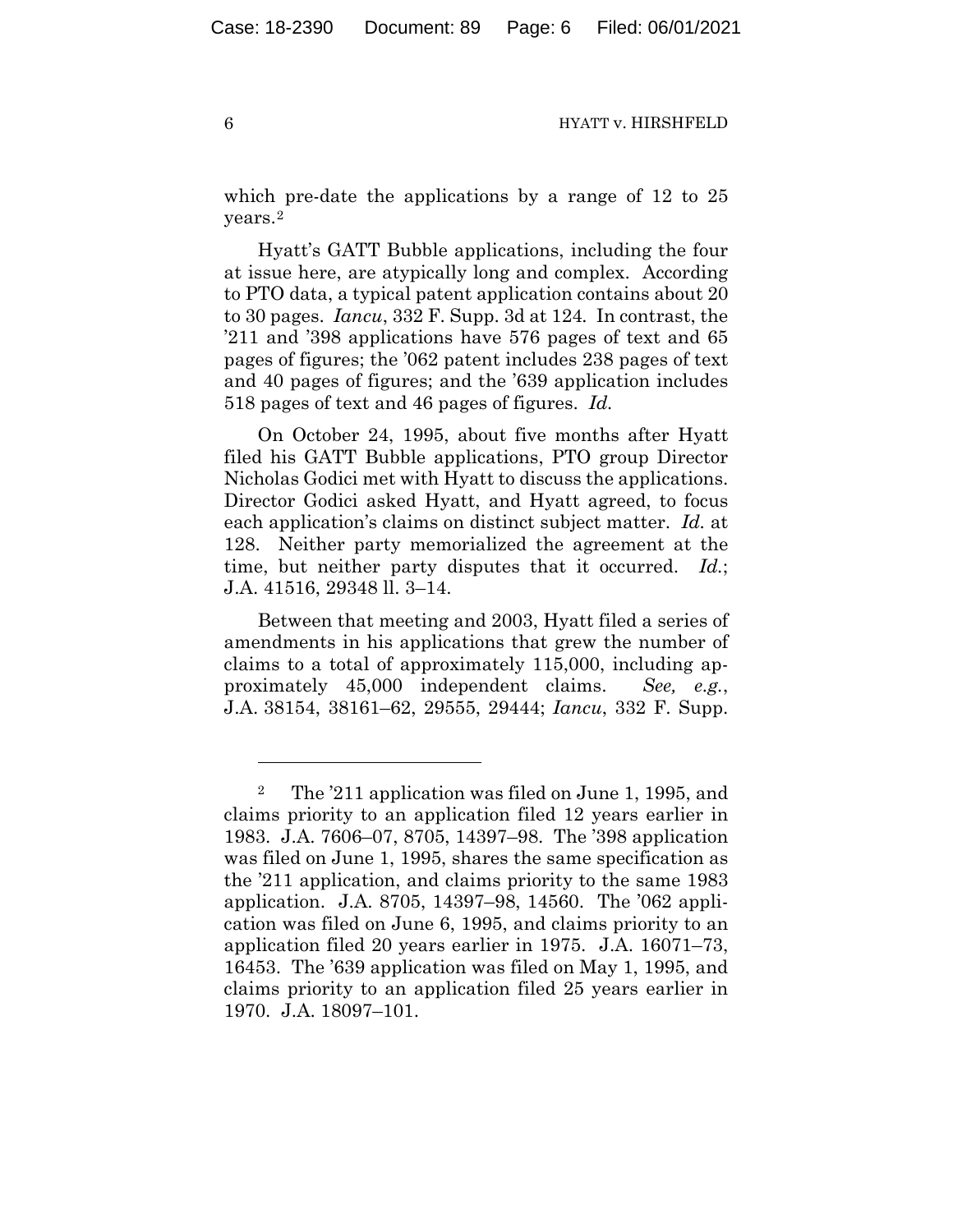3d at 124. Hyatt's GATT Bubble applications therefore eventually contained, on average, 300 claims per application, which far exceeded the average number of claims in applications pending before the PTO. *See Iancu*, 332 F. Supp. 3d at 124. The four specific applications at issue here included a total of 1,592 claims, i.e., an average of 398 claims per application. *See id.*

Mr. Hyatt's claim amendments adding hundreds of claims per application on average meant that Hyatt had presented claims for examination between 12 and 28 years after their alleged priority dates. Specifically, Mr. Hyatt waited from 25 to 28 years to present his claims in the '639 application, J.A. 18614–56, 18033–41, 17976–8022, 17889– 947, 17707–832; 12 to 16 years to present those in the '211 application, J.A 9281–89, 8018–40, 7983–8015, 7825–49, 7640–719, 7539–93, 7019–111; 12 to 20 years to present those in the '398 application, J.A. 15210–19, 14536–58, 14317–96, 14288–314, 14257–85, 14118–204, 13574–685, 13520–49, 47748; and 20 to 21 years to present those in the '062 application, J.A. 16690–95, 16367–97, 16330–37, 16243–314. For these many years, Mr. Hyatt's inventions were submerged.

From 2003 to 2012, the PTO stayed the examination of many of Hyatt's applications pending litigation. Hyatt's applications have been involved in various cases before the federal courts whose outcomes were likely to affect PTO's handling of most or all of his other applications.[3](#page-6-0) *See*

<span id="page-6-0"></span><sup>3</sup> Hyatt's lawsuits have addressed a variety of issues, such as challenging examiners' written description rejections, *Hyatt v. Dudas*, 492 F.3d 1365 (Fed. Cir. 2007); challenging the PTO's ability to use representative claims in Board decisions, *Hyatt v. Dudas*, 551 F.3d 1307 (Fed. Cir. 2008); and challenging the PTO's position that plaintiffs in § 145 actions may present new evidence only if it had no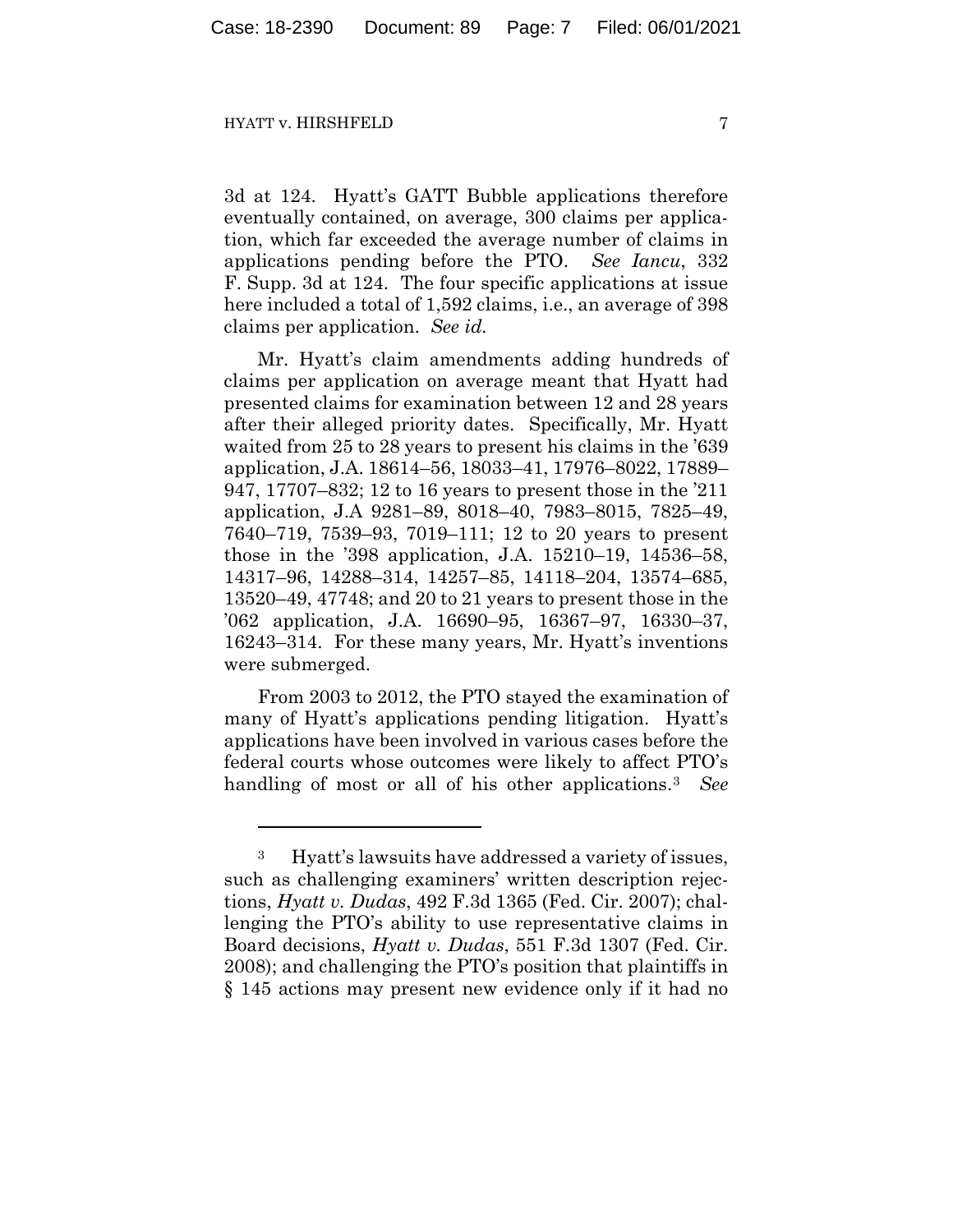J.A. 18944; *Hyatt v. USPTO*, No. 1:13-CV-1535, 2014 WL 2446176, at \*1 (E.D. Va. May 29, 2014).

## The PTO's Requirements

In 2013, the PTO resumed examination of Hyatt's applications. Around that time the PTO created an art unit, comprised originally of 12 experienced examiners, dedicated to examining Hyatt's applications. *See Iancu*, 332 F. Supp. 3d at 119; J.A. 29366, 29567–68. Initially the examiners took a compact prosecution approach, in which they prepared a fulsome set of rejections on the first office action so that the next action might become final. J.A. 29433, 29569. The examiners took approximately four to five months to write their first office actions, each of which spanned hundreds of pages. *See, e.g.*, J.A. 29567–69, 38187 n.7. In contrast, a typical examination took 20 hours, or two to three business days, of examiner time. J.A. 29570.

To facilitate the examination process, from August to October 2013, the PTO issued 11 notifications to Hyatt called "Requirements." *See, e.g.*, J.A. 31856–96, 32885– 923, 33585–645, 33646–73, 36310–47, 36565–93, 36705– 38, 37031–69, 37837–72, 38094–150, 38151–96. Each Requirement corresponded to a set of applications that shared a common specification belonging to one of the GATT Bubble applications' 11 parent applications. *See, e.g.*, J.A. 31860–62. These Requirements were designed to solicit information from Mr. Hyatt that would streamline prosecution of his applications.

The PTO first described the challenges that Hyatt's applications had created. For example, the PTO could not reasonably ascertain the priority dates of the claimed inventions because the applications claimed priority to numerous applications. *See, e.g.*, J.A. 31863–64 (listing the

reasonable opportunity to present it to the PTO in the first instance, *Kappos v. Hyatt*, 566 U.S. 431 (2012).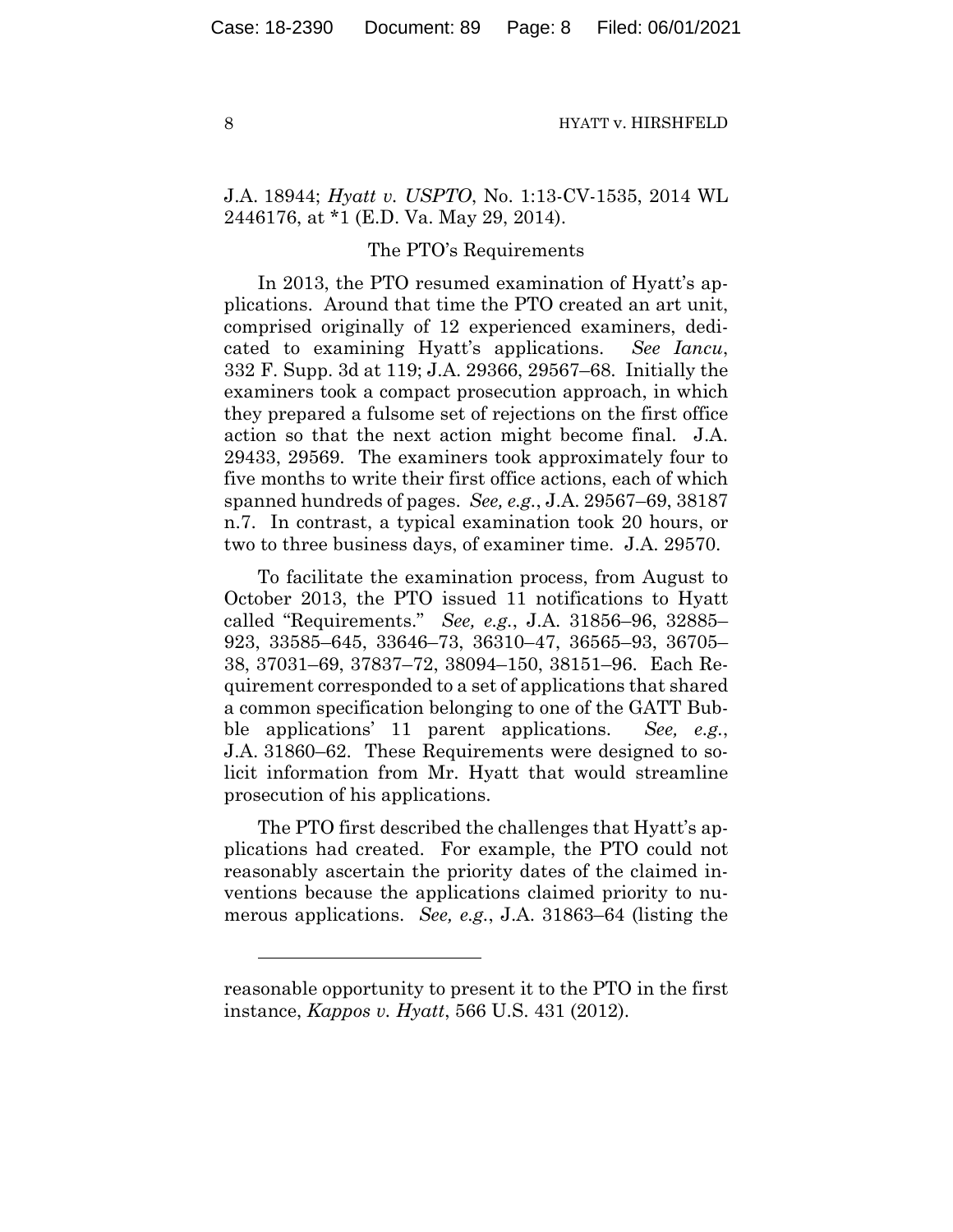43 applications filed from 1969 to 1983 to which one group of applications claimed priority). The length of the applications, as well as the length of the priority applications, also hindered examiners' ability to determine compliance with 35 U.S.C. § 112. *See, e.g.*, J.A. 31865–66. The PTO further explained that the number of claims, and their multiplication through amendments since 1995, also posed a significant hurdle to processing the applications. *See, e.g.*, J.A. 31869–72. The PTO also pointed out a large amount of repetition and redundancy of claims across applications. J.A. 31872–85. Because of these factors, the PTO estimated it would take 532 years of examiner time at its thencurrent rate to process Hyatt's applications. J.A. 31886 & n.14. The PTO therefore instructed Hyatt to (i) select no more than 600 total claims to pursue for each of the 11 specifications; (ii) identify the priority date and support for that date with respect to each chosen claim; and (iii) submit a clean copy of the claims. *See, e.g.*, J.A. 31888–91.

## Examination and Review by the Board

The four Hyatt applications' claims were finally rejected and reviewed on appeal by the Board of Patent Appeals and Interferences ("Board"), which affirmed rejections of certain claims in each application. *Iancu*, 332 F. Supp. 3d at 124–26. Specifically, during examination of the '639 application, an examiner rejected all pending claims for lack of written description or obviousness. J.A. 626–27. The Board affirmed in part and reversed in part, placing some claims in condition for allowance. J.A. 715–16. On rehearing, the Board withdrew only certain additional rejections. J.A. 762.

During examination of the '211 application, an examiner rejected all but a small number of claims for lack of written description, lack of enablement, and obviousness, and the Board reversed certain non-enablement and obviousness rejections. J.A. 207, 213, 262–63. On rehearing,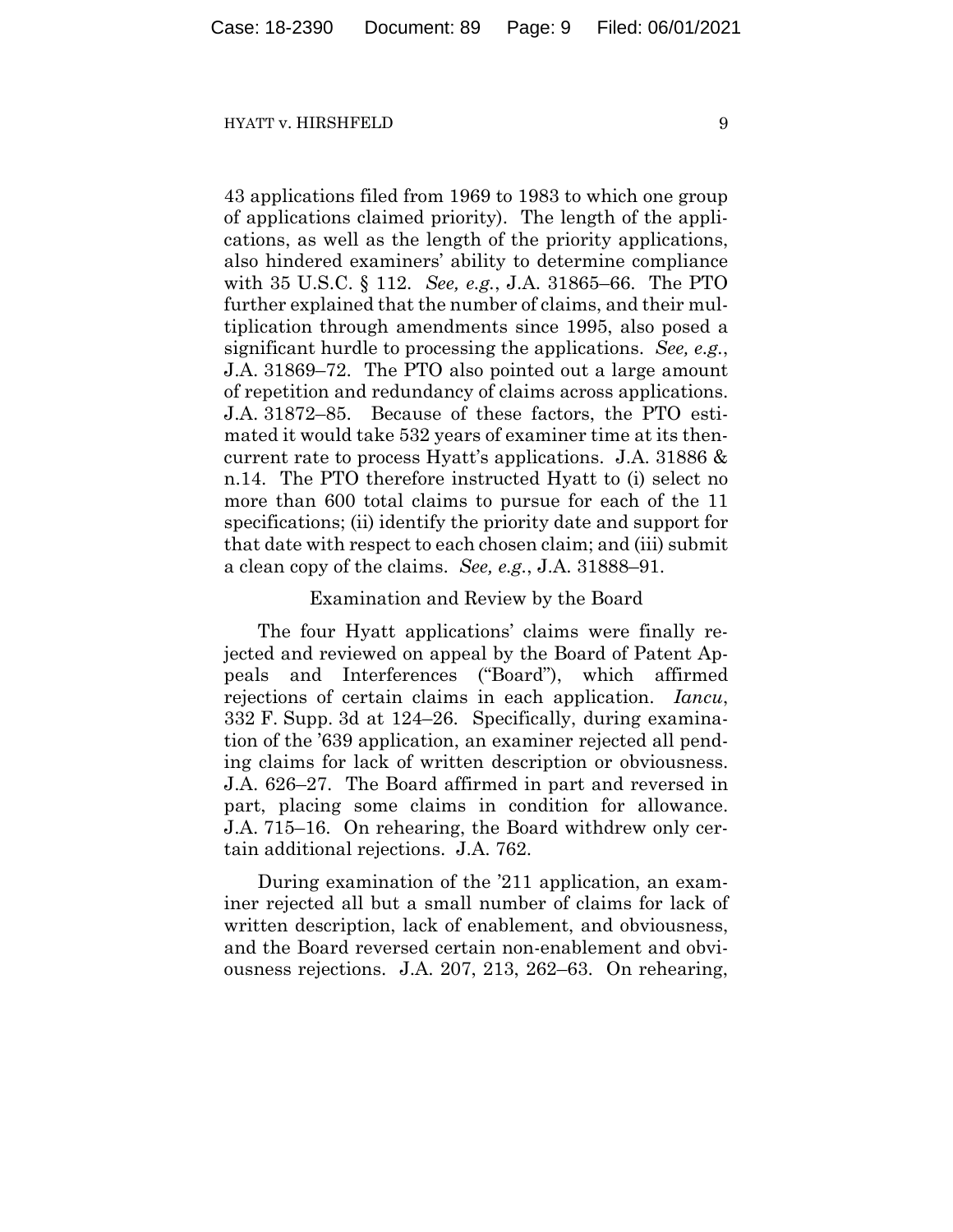the Board denied Hyatt's request to withdraw additional rejections. J.A. 280.

Further, an examiner rejected all claims in the '398 application for lack of written description and some of those claims for obviousness or anticipation. J.A. 285. The Board affirmed in part and found a new ground for rejection under § 101. J.A. 286, 383–84. On rehearing, the Board withdrew certain additional written description and prior art-based rejections. J.A. 554.

As for the '062 application, an examiner rejected all claims for lack of written description and enablement, as well as for obviousness-type double patenting. J.A. 557, 564. The Board affirmed certain § 112 rejections and the double patenting rejection for one claim and reversed rejections as to other claims. J.A. 601. On rehearing, the Board withdrew its written description rejection with respect to one claim. J.A. 624.

# Hyatt's § 145 Actions

On November 18, 2005, Hyatt filed a  $\S$  1[4](#page-9-0)5 action<sup>4</sup> in the U.S. District Court for the District of Columbia seeking issuance of a patent from the '211 application. J.A. 60284–

<span id="page-9-0"></span><sup>4</sup> An applicant may appeal an adverse decision by the Board directly to this court or may file a civil action in district court under 35 U.S.C. § 145 to obtain a patent. 35 U.S.C. § 145; *Hyatt v. Kappos*, 625 F.3d 1320, 1322 (Fed. Cir. 2010), *overruled on other grounds by Kappos v. Hyatt*, 566 U.S. 431 (2012). We have explained that the § 145 action is a hybrid action. *Hyatt*, 625 F.3d at 1322. It is unlike an appeal because the plaintiff can present new evidence. *Id.* However, if the applicant presents no new evidence, then the district court reviews the action on the administrative record, *id.*, and the district court reviews de novo any issue for which the applicant presents new evidence, *id.* at 1336.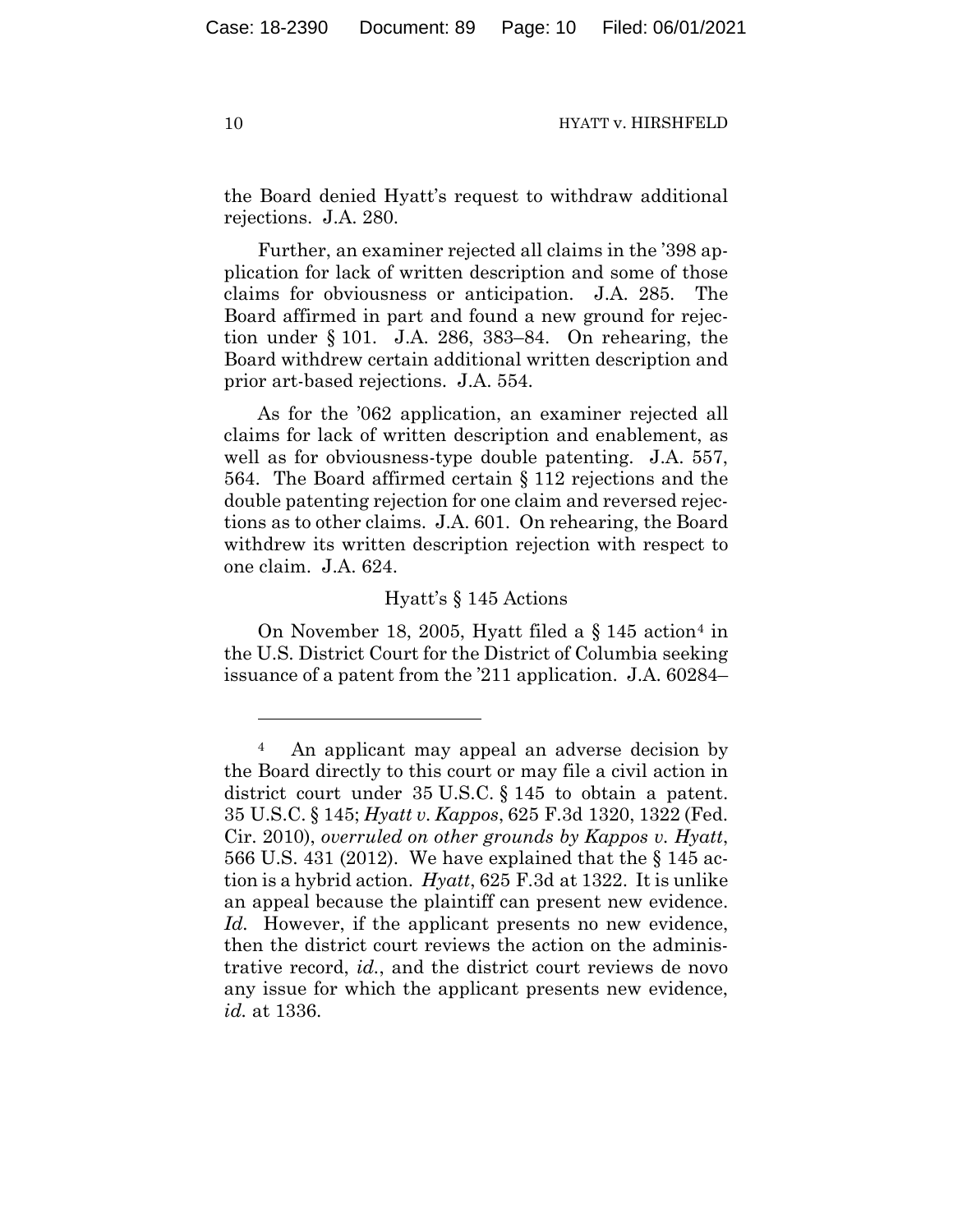89. On September 25, 2009, he filed three additional § 145 actions in the same court with respect to the '398, '062, and '639 applications. J.A. 60291–304. In each complaint, Hyatt alleged that the PTO had made factual errors and failed to comply with the law in refusing to issue patents from these applications. *See* J.A. 60284–304.

On August 23, 2016, the district court issued a series of orders on the parties' motions for summary judgment. The court denied Hyatt's motions, and granted the PTO's motions in part. J.A. 195, 47210–11, 55447–70, 56065–82. The district court explained that factual issues precluded summary judgment on certain issues, including written description, anticipation, and obviousness-type double patenting. J.A. 55449–70, 56067–82.

The next month, the PTO filed a motion to dismiss each case on prosecution laches grounds. *Iancu*, 332 F. Supp. 3d at 117–18; J.A. 134–35, 155–56, 176–77, 196–97, 18891– 941. The PTO argued that Hyatt had engaged in a "pattern of delay in prosecuting his nearly 400 patent applications from 1969 through the present day." J.A. 18902. According to the PTO, that was true even disregarding the period from 2003 to 2012—which the PTO did not rely on—when the PTO suspended prosecution of most of Hyatt's applications due to pending litigation. *Iancu*, 332 F. Supp. 3d at 124, 129, 133 n.14. The PTO argued that Hyatt forfeited his patent rights by, for example, claiming priority to applications more than 45 years old; bulk-filing about 400 photocopies of 11 applications in the days before the U.S.'s patent term changed on June 8, 1995; and agreeing to focus each application on a different invention but not doing so and later revealing that he never had a "master plan" for demarcating the applications. *Id.* at 117–18.

Hyatt responded that his prosecution of applications other than the four at issue was legally irrelevant; that the PTO itself engaged in extensive delays in administering his applications; that the PTO did not warn him, as allegedly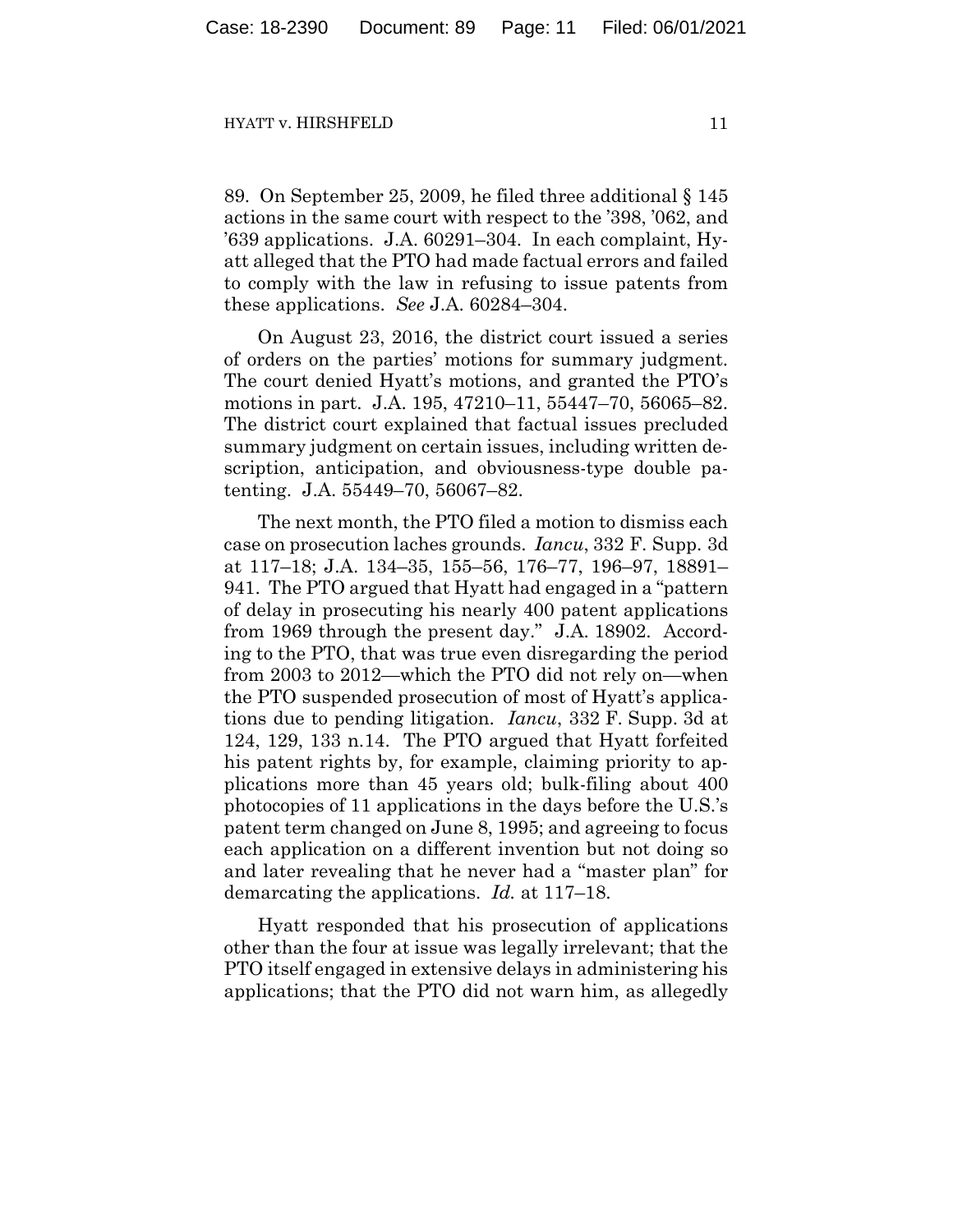required, that he was in jeopardy of losing his patent rights; and that the PTO failed to prove intervening rights as necessary to establish prosecution laches. J.A. 19289. Hyatt also argued that his delays were explainable because, for example, PTO rules permitted Hyatt to add and amend claims, and Hyatt did so to correctly capture his inventions and steer clear of prior art. *See, e.g.*, Pl.'s Opp. to Def.'s Mot. to Dismiss for Prosecution Laches at 10, Hyatt v. Matal, No. 1:05-cv-02310-RCL (D.D.C. Jan. 9, 2017), ECF No. 101.[5](#page-11-0) The court treated the PTO's motions to dismiss as motions for summary judgment and denied them because genuine issues of material fact existed. *Iancu*, 332 F. Supp. 3d at 118.

In October 2017, the district court held a five-day, consolidated bench trial on whether prosecution laches barred the issuance of patents from the '211, '398, '062, and '639 applications. *Id.* The PTO presented three witnesses: (i) Robert Clarke; (ii) Gregory Morse; and (iii) Stephen Kunin. *Id.* at 118–19.

Mr. Clarke testified on behalf of the PTO about its patent examination procedures. Mr. Clarke served as the editor of the Manual of Patent Examining Procedure ("MPEP") and had previously held other high-level positions at the PTO, including Chief of Staff and Director of the Office of Patent and Legal Administration. J.A. 29185. He testified, for example, that Director Godici met with Hyatt on October 24, 1995, and asked Hyatt to demarcate his applications. *See* J.A. 29348, 41516. Mr. Clarke further testified that the PTO's practice is to bring prosecution to a close as quickly as possible. J.A. 29320. He also testified

<span id="page-11-0"></span><sup>5</sup> Hyatt filed apparently identical oppositions in the other three cases, No. 1:09-cv-01864-RCL (regarding the '398 application); No. 1:09-cv-01872-RCL (regarding the '639 application); and No. 1:09-cv-01869-RCL (regarding the '062 application).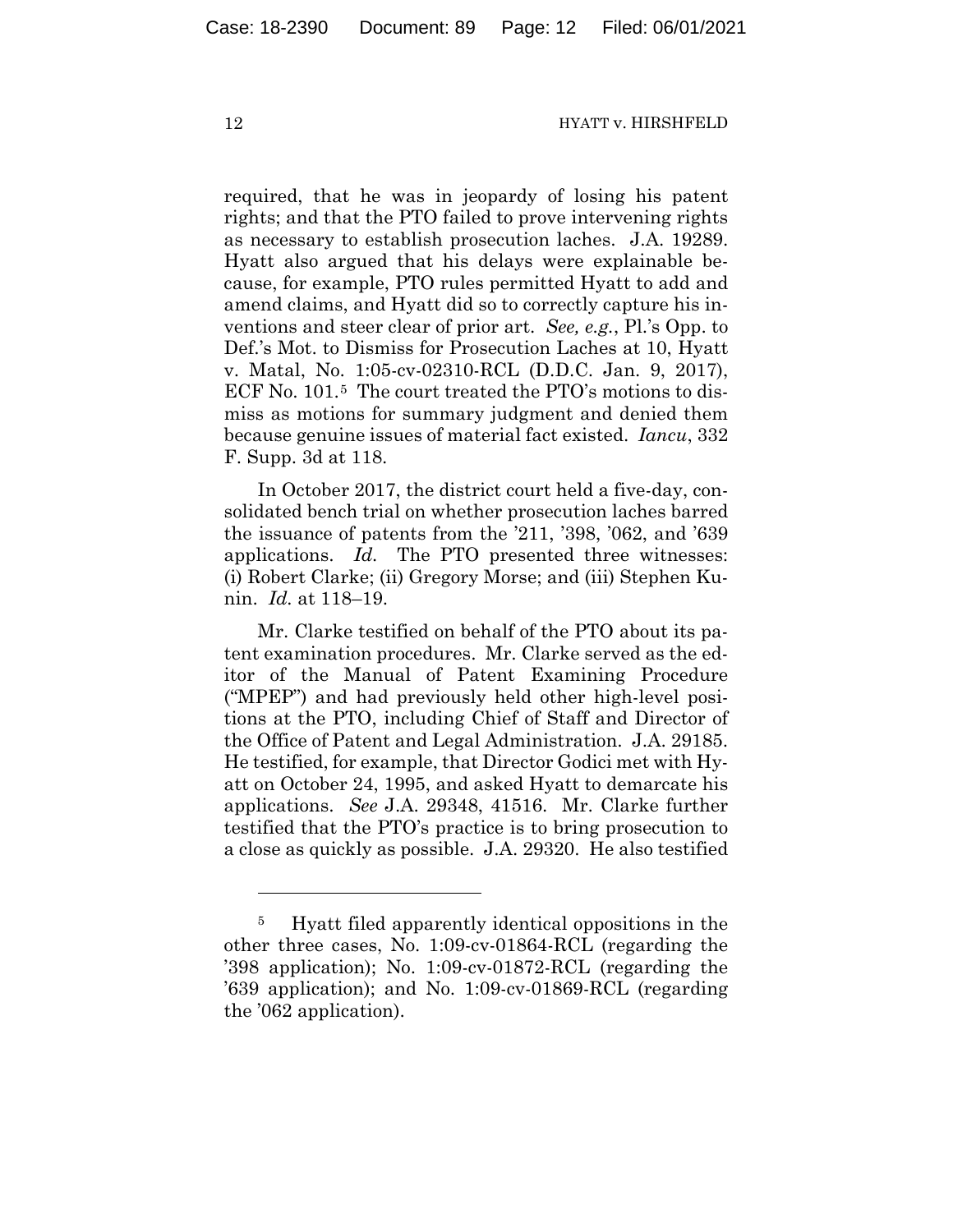that "it's possible" that the PTO could have devoted more resources to Hyatt's applications. J.A. 29320–21.

Mr. Morse served as the supervisor of Group Art Unit 2615, the unit dedicated to Hyatt's applications. J.A. 29363–64; *Iancu*, 332 F. Supp. 3d. at 119. Mr. Morse's testimony focused on the history and nature of Hyatt's applications, the unique challenges they posed to the PTO, and the PTO's handling of the applications. *See, e.g.*, J.A. 29363–67, 29399–486, 29543–620, 29639–50, 29657, 29807, 29823. According to Mr. Morse, the complexity, number, size, and overlap of Hyatt's applications and claims made it difficult, if not impossible, for examiners to determine the claims' priority dates for purposes of identifying the relevant body of prior art, to determine whether the claims satisfy the written description requirement, and to identify double patenting issues. *See, e.g.*, J.A. 29368, 29417–26, 18944. Further complicating the examiners' task was their need to find not only disclosures of individual claim elements, but more specifically disclosures of interconnections between those elements. J.A. 29435–36. Hyatt's tendency to rewrite claims in whole or in significant part midway through prosecution effectively restarted prosecution for the newly rewritten claims. J.A. 29464–66, 19471–72. When asked whether Hyatt had been forthcoming about priority dates before the PTO issued its Requirements in the fall of 2013, Mr. Morse responded, "No. That has been a persistent issue across this entire family of applications." J.A. 29429.

Mr. Kunin testified as an expert witness regarding the PTO's patent policy, practice, and procedure. Mr. Kunin opined, in summary, that "Mr. Hyatt's pattern of conduct unreasonably and unexplainably delayed prosecution, resulting in needlessly increased examiner time and its associated costs to the USPTO to conclude examination of his applications." J.A. 39235–83; *see also* J.A. 30200, 29990. Mr. Kunin pointed to several factors in support. For example, Hyatt had delayed years and sometimes multiple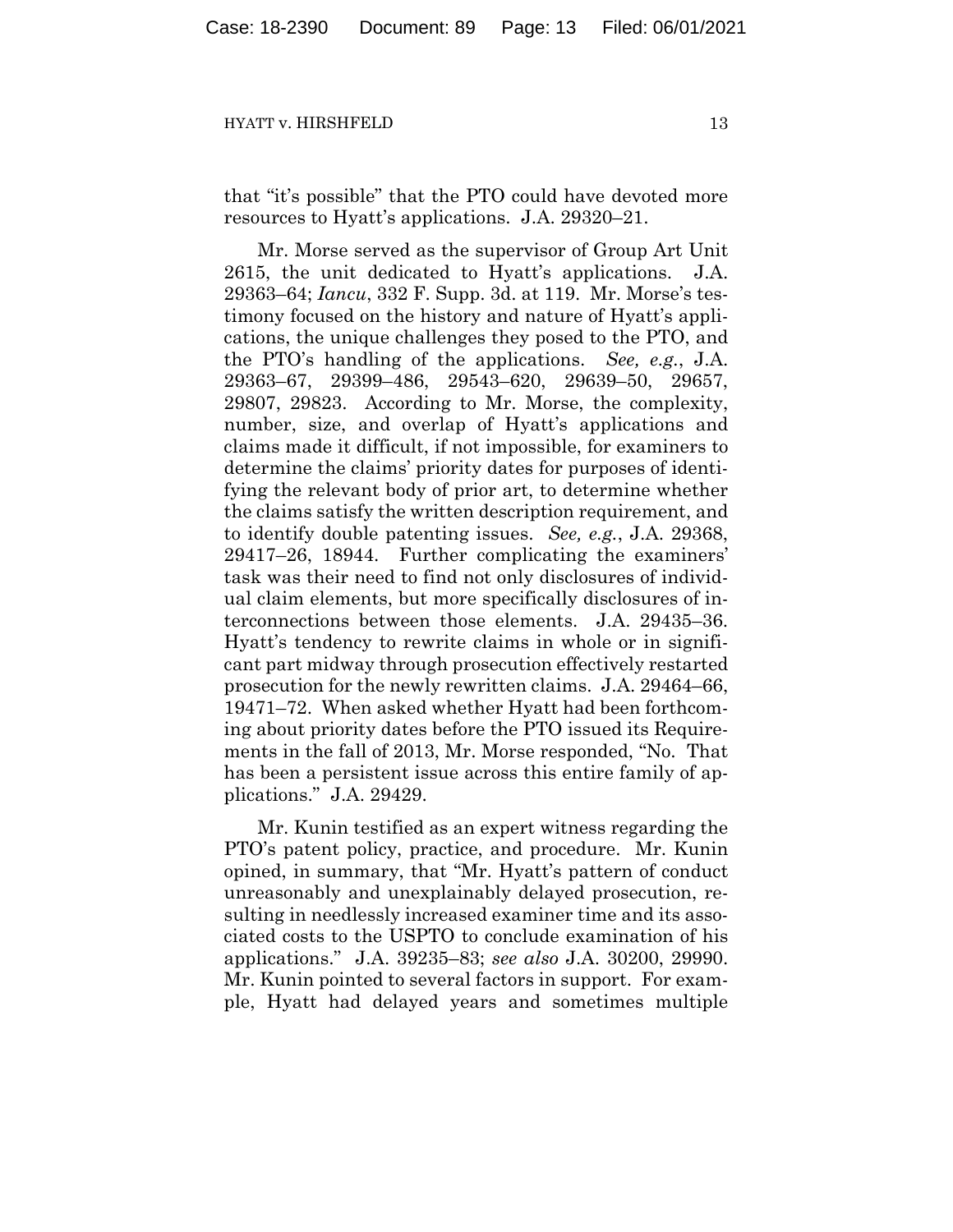decades after his alleged priority dates to submit claims. J.A. 30201. According to Mr. Kunin, unreasonable and unexplainable delay also resulted from Hyatt's pattern of conduct during prosecution, including (i) dramatically increasing, i.e., unduly multiplying, the number of claims<sup>[6](#page-13-0)</sup> contrary to 37 C.F.R. 1.75(b); (ii) rewriting, i.e., shifting, claims in large portions or in their entirety contrary to 37 C.F.R. § 1.145; (iii) presenting numerous duplicate or patentably indistinct claims across applications without informing the PTO contrary to MPEP  $\S$ § 2001.06(b), 2004(9); and (iv) failing to identify written description support for claims contrary to MPEP §§ 714.02, 2163.06. *See, e.g.*, J.A. 30201; *see also* J.A. 39238. Mr. Kunin pointed to additional specific instances of prosecution conduct that evinced the unreasonableness of Hyatt's prosecution conduct, namely (i) filing claims that Hyatt had already lost in interference proceedings without informing the examiner; (ii) failing to take allowed claims but rather refiling them years after their allowance in a separate application; and (iii) failing to prosecute district court actions under § 145. *See, e.g.*, J.A. 30202.

At the close of the PTO's case-in-chief on prosecution laches, Hyatt moved for judgment on partial findings pursuant to Rule 52(c) of the Federal Rules of Civil Procedure.[7](#page-13-1) *Iancu*, 332 F. Supp. 3d at 119. Hyatt argued that the PTO

<span id="page-13-0"></span><sup>6</sup> Mr. Kunin also testified that fewer than 0.02% of all applications filed from 1995 to 2013 included 299 or more claims. J.A. 39243.

<span id="page-13-1"></span><sup>7</sup> Rule 52(c) provides that, in a nonjury trial, if a party has been fully heard on an issue and the court finds against the party on that issue, "the court may enter judgment against the party on a claim or defense that, under the controlling law, can be maintained or defeated only with a favorable finding on that issue." FED. R. CIV. P. 52(c).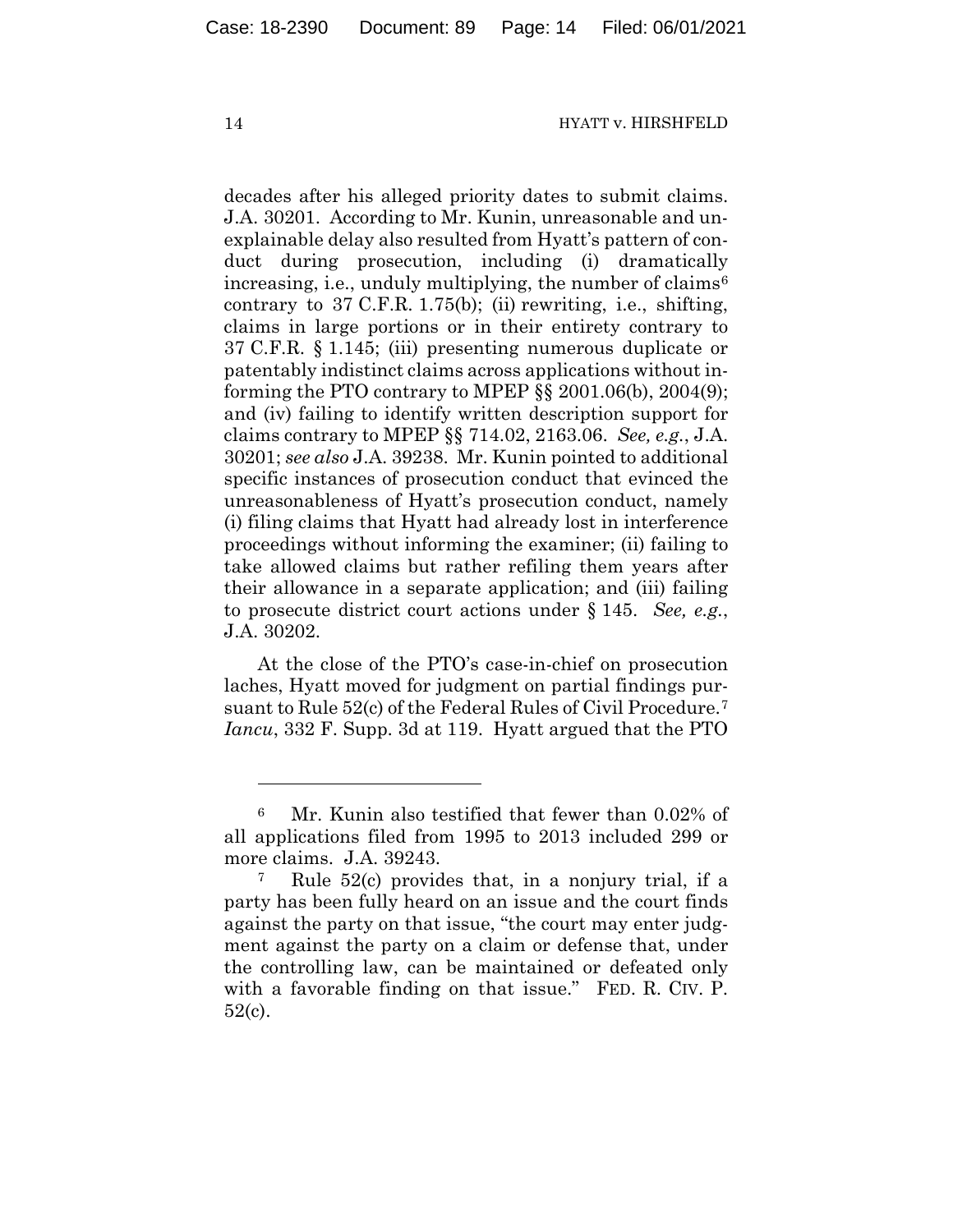failed to prove prosecution laches because the PTO (i) did not show it provided Hyatt with adequate warnings of laches rejections; (ii) did not prove intervening rights; (iii) never issued laches rejections for the four applications at issue; and (iv) failed to meet its burden of proving unreasonable and unexplained delay by a preponderance of the evidence. *Id.*

In the months following the prosecution laches trial, the district court conducted additional bench trials on the patentability of the four applications' claims. *See* J.A. 140– 43, 160–63, 182–83, 202–04.

# The District Court's Decisions

On August 1, 2018, the district court issued a series of orders resolving the issues in the four cases. First, it dismissed the case with respect to the '062 application because the parties no longer disputed claim 45, the only claim that remained after the court's summary judgment orders. J.A. 120.

The court issued a separate order pursuant to Rule 52(c) of the Federal Rules of Civil Procedure concluding that prosecution laches did not bar issuance of patents from the '211, '398, '062, and '639 applications. *See Iancu*, 332 F. Supp. 3d at 131, 138. The central thrust of the district court's analysis was that the PTO had failed to take the actions necessary to advance the prosecution of Hyatt's applications. *See id.* at 131–38. At the outset, the court explained that it would only consider delay up to 2002 in its analysis because (i) the PTO "shoulders responsibility" for suspending prosecution of Hyatt's applications pending litigation from 2003 to 2012, and (ii) after 2012, the relevance of Hyatt's delays in prosecuting applications other than the four at issue "is so circumspect that the [c]ourt must decline to consider it here." *Id.* at 131–32.

The district court reasoned that the uniqueness of Hyatt's voluminous applications "required [the PTO] to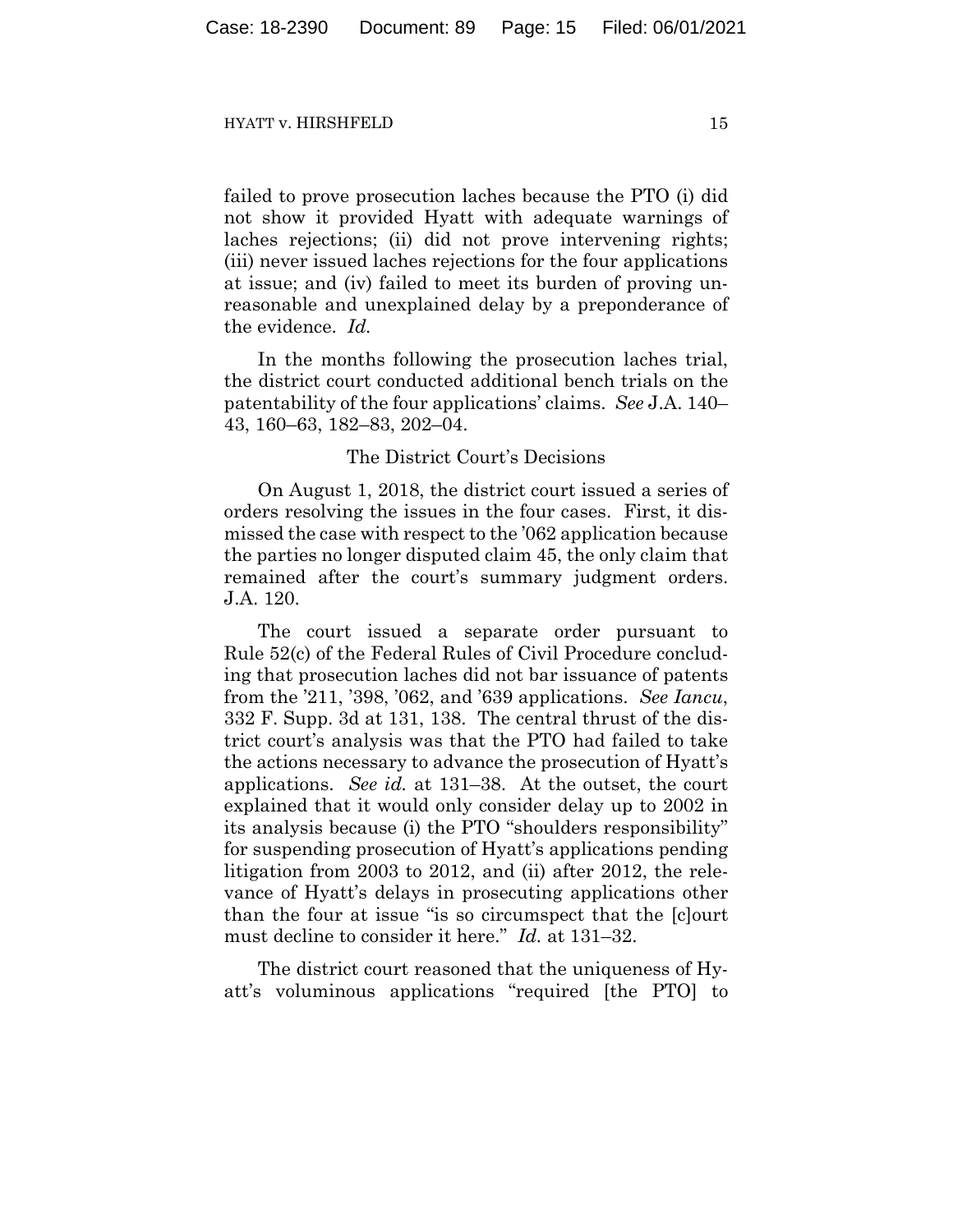employ and embrace atypical procedures for addressing" his applications. *See id.* at 133. The court faulted the PTO for trying to "fit the large proverbial square peg of Hyatt's applications into the rounded-out and well-trodden hole of its 3,000 page practice manual." *Id.* According to the court, the PTO's refusal to adopt "atypical procedures" made a finding of prosecution laches "[un]warrant[ed]." *Id.*

The district court then found the PTO's efforts to advance prosecution—including the October 1995 meeting between Hyatt and Director Godici—were so informal and inadequate as to preclude a finding of prosecution laches. *Id.* at 134–37. The court faulted the PTO for not using "specific and formal" measures up to 2002 to obtain the information it needed from Hyatt to successfully administer his applications. *Id.* at 134. According to the court, the PTO should have used formal measures "rather than await Mr. Hyatt's help, which, it appears obvious, was not forthcoming." *Id.* The court stated that "it would seem to have been in Mr. Hyatt's interest to assist examination when invited to do so, if he had indeed prioritized having his applied-for patents issue at the earliest possible date." *Id.* The court further found that the PTO's non-use of more formal measures to seek information and amendments deprived Hyatt of an "opportunity to amend or cancel claims to avoid rejections." *Id.* at 134–35. If the PTO had used such measures, the court reasoned, "[i]t is entirely likely that Mr. Hyatt could have been more helpful during the examination process." *Id.* at 135 (quotation omitted). The court explained that it was "left with no choice but to conclude that the PTO itself ignored for 20 years the details of whatever informal agreement Mr. Hyatt and Mr. Godici had." *Id.* The PTO "cannot have it both ways here," the court explained, by "lament[ing] decades of allegedly outrageous conduct" while arguing its own inaction is irrelevant. *Id.* at 136.

The district court made various additional determinations in a section at the end of its order titled "Other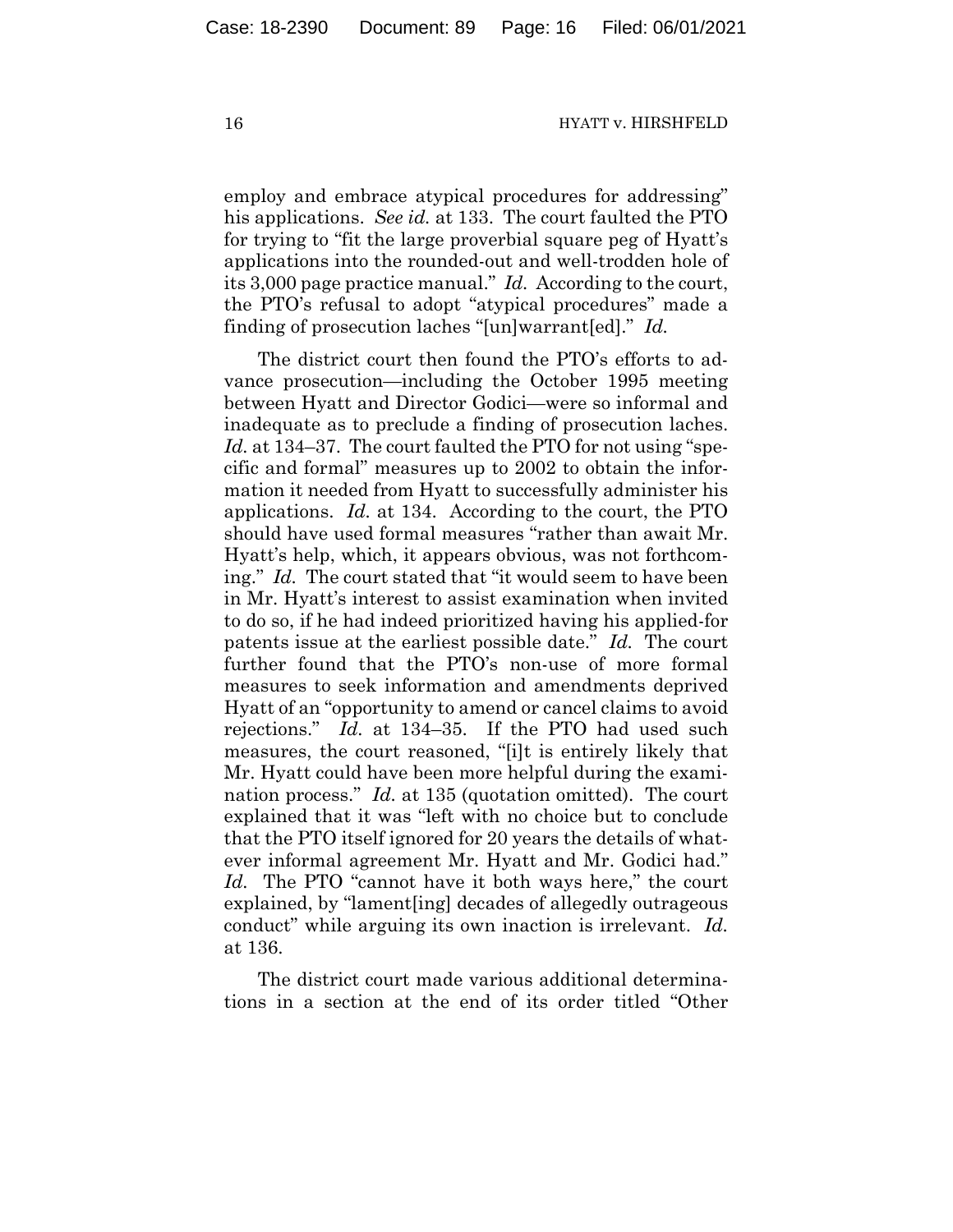Matters." *Id.* at 137. First, the district court assigned little weight to the fact that the PTO spent more than \$10 million in the last five years examining claims in Hyatt's GATT Bubble applications whereas Mr. Hyatt had only paid about \$7 million in fees. *Id.*

Second, the court concluded that Mr. Hyatt's "claim shifting"—or amending claims so significantly "as to effectively create a new claim"—did not warrant a finding of prosecution laches. *Id.* at 137–38. The district court again faulted the PTO for "accept[ing] the amendments and continu[ing] examination" in such cases. *Id.* at 137. The court "appreciate[d] the challenge that faced the PTO in processing these unusual applications," but nevertheless stated it could not bar the patents for prosecution laches because "the PTO itself did nothing to police the conduct they now complain of for the better part of two decades." *Id.*

The court next found insufficient the PTO's evidence that Hyatt had re-introduced claims in the applications at issue even though he had previously lost them in interference proceedings. *Id.* at 138. The court found Hyatt's conduct "was not reasonable," and that the PTO is entitled to assume that an application is not claiming an invention he already lost. *Id.* But nevertheless, the court reasoned, Hyatt's "unreasonable conduct as to four allegedly illustrative claims does very little to move the ball in consideration of the totality of Mr. Hyatt's conduct across approximately 115,000 claims." *Id.*

That same day, August 1, 2018, the district court issued another order addressing the patentability of the four applications' claims at issue. *See* J.A. 71–113, 144, 165, 184, 205. The court concluded certain claims in the '211, '398, and '639 applications met the written description, non-obviousness and novelty requirements for patentability and ordered the PTO to issue patents for those claims. *See id.* at 85–113.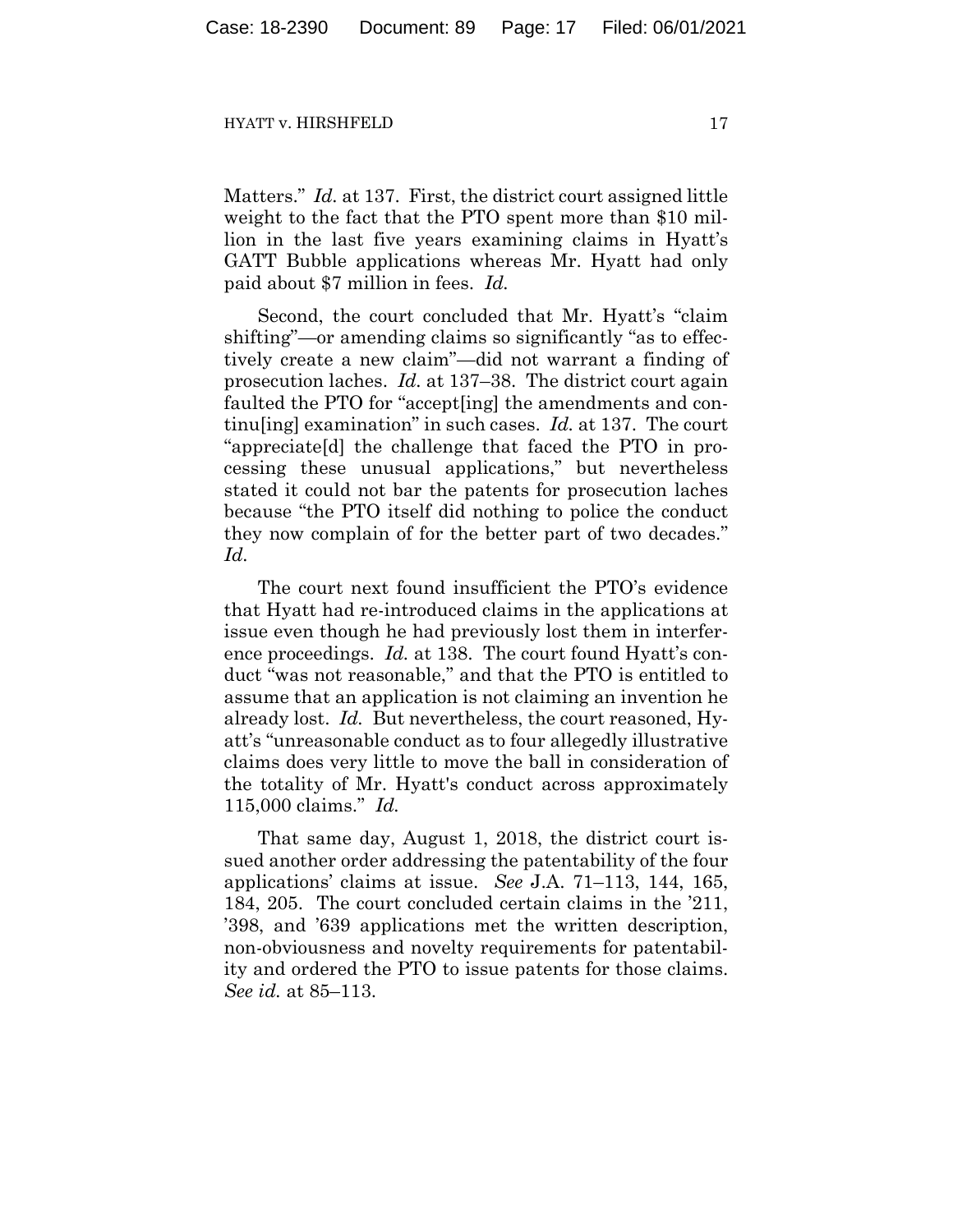The PTO appeals the district court's decision on prosecution laches, written description, and novelty, and challenges the district court's authority to order the PTO to issue a patent. *See* Appellant's Br. 5–6. Hyatt cross-appeals the district court's decision not to enter judgment on claims for which the Board reversed the examiner's rejections and that the PTO failed to dispute in court. Appellee's Br. 87–88. We have jurisdiction under 28 U.S.C. § 1295(a)(4).

## STANDARD OF REVIEW

We review the district court's factual findings for clear error and its legal conclusions de novo. *Intellectual Ventures I LLC v. Symantec Corp.*, 838 F.3d 1307, 1312 (Fed. Cir. 2016). We review a district court's determination of prosecution laches for abuse of discretion. *Cancer Research Tech. Ltd. v. Barr Lab'ys Inc.*, 625 F.3d 724, 728–29 (Fed. Cir. 2010). "'We may find an abuse of discretion on a showing that the court . . . exercised its discretion based upon an error of law or clearly erroneous factual findings.'" *Si-Onyx LLC v. Hamamatsu Photonics K.K.*, 981 F.3d 1339, 1349 (Fed. Cir. 2020) (quoting *Innogenetics, N.V. v. Abbott Lab'ys*, 512 F.3d 1363, 1379 (Fed. Cir. 2008)).

## **DISCUSSION**

### Prosecution Laches

# A

The doctrine of laches is an equitable affirmative defense. *Cancer Research*, 625 F.3d at 728. Prosecution laches may "render a patent unenforceable when it has issued only after an unreasonable and unexplained delay in prosecution that constitutes an egregious misuse of the statutory patent system under a totality of the circumstances." *Id.* (quotation and citation omitted). Finding an unreasonable and unexplained delay in prosecution "includes a finding of prejudice[.]" *Id.* at 729.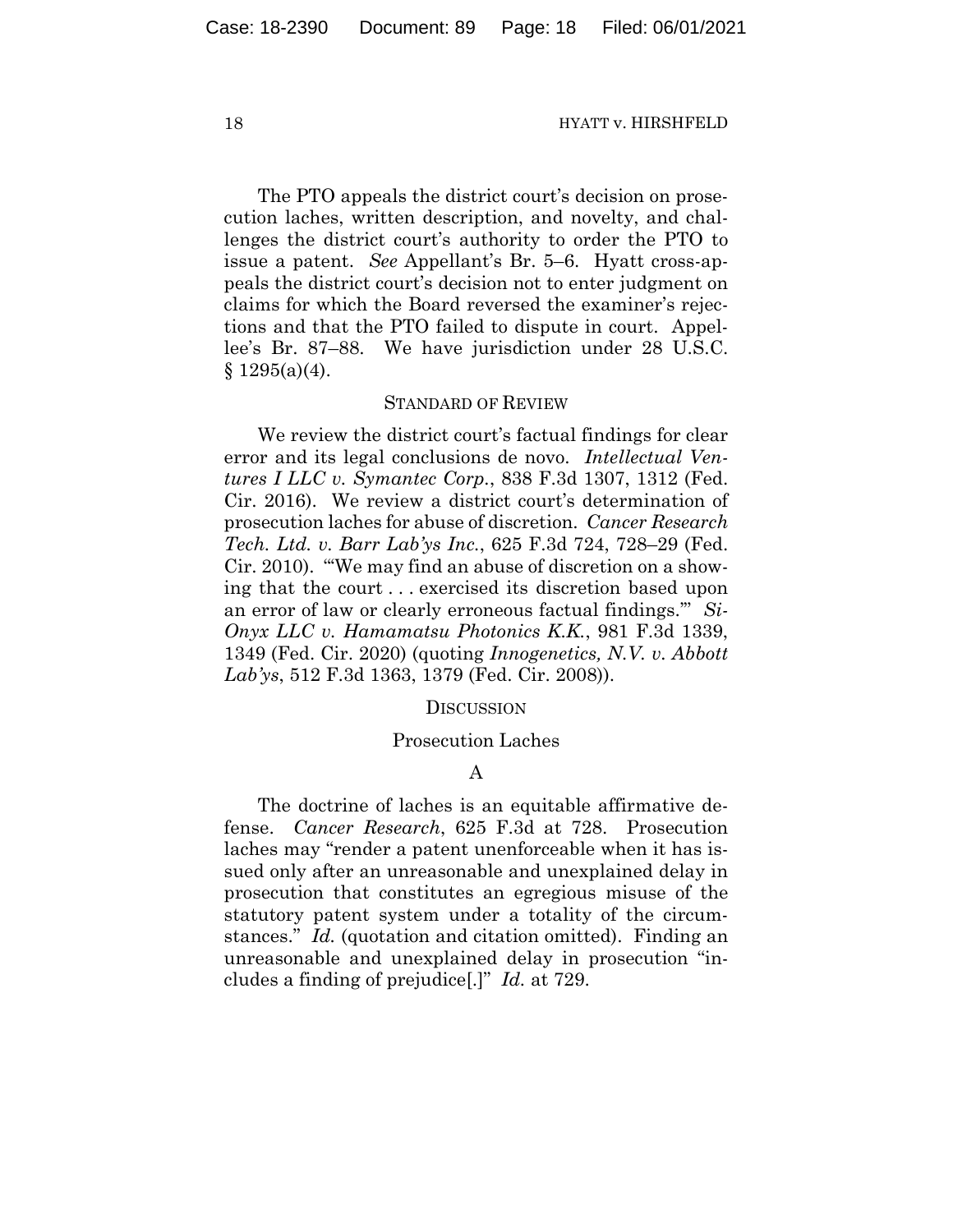The prosecution laches defense originates from two Supreme Court cases in the early 1900s. *See Woodbridge v. United States*, 263 U.S. 50 (1923); *Webster Elec. Co. v. Splitdorf Elec. Co.*, 264 U.S. 463 (1924). In *Woodbridge*, the Court applied the doctrine to render a patent unenforceable based on a nine-year delay in prosecution. 263 U.S. at 53. The PTO had agreed with Woodbridge's request to delay the issuance of his patent for one year. *Id.* at 52. At the end of the year, the PTO neglected to issue the patent. *Id.* at 53. Woodbridge waited an additional eight-and-a-half years before sending a letter to the PTO calling attention to the application and explaining that he had waited because the delay enabled him to best avail himself of the patent's value. *Id.* He then sought to amend the specification and claims to capture related innovations that arose during the course of the delay. *Id.* The Court held that, by delaying to "mak[e] the term of the monopoly square with the period when the commercial profit from it would have been highest," Woodbridge "forfeit[ed] the right to a patent by designed delay." *Id.* at 56. The Court reasoned that

[a]ny practice by the inventor and applicant for a patent through which he deliberately and without excuse postpones beyond the date of the actual invention, the beginning of the term of his monopoly, and thus puts off the free public enjoyment of the useful invention, is an evasion of the statute and defeats its benevolent aim.

## *Id.* at 56.

The next year, in *Webster Electric*, the Court similarly held that an unreasonable delay of eight years rendered a patent unenforceable. 264 U.S. at 465, 471. The applicant filed a patent application in 1910. *Id*. at 464. In 1915, to provoke an interference against a separate, recently issued patent, the applicant filed a divisional application copying the patent's claims. *Id.* The applicant lost the interference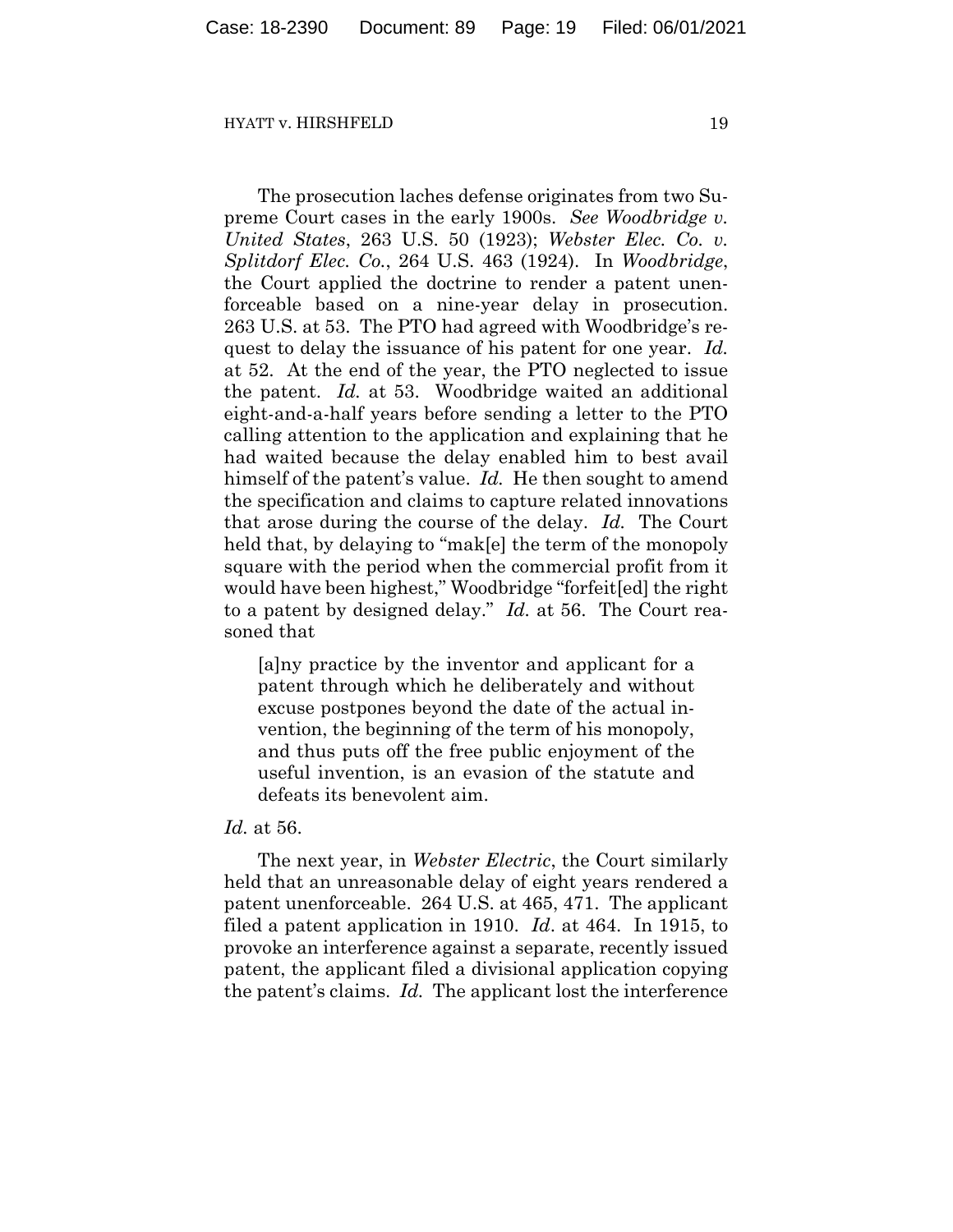and then amended the divisional application by adding two new claims, claims 7 and 8, which issued in 1918 and were the subject of the litigation. *Id.* at 464–65. The Court explained that it was not until 1918 that the applicant intended to assert claims 7 and 8, which were broader than any he previously sought. *Id.* at 465–66. Meanwhile, "[d]uring all of this time the subject matter was disclosed and in general use, and [the applicant] and his assignee, so far as claims 7 and 8 are concerned, simply stood by and awaited developments." *Id.* at 465. The Court held claims 7 and 8 unenforceable, noting it had "no hesitation in saying that the delay was unreasonable, and, under the circumstances shown by the record, constitutes laches, by which the petitioner lost whatever rights it might otherwise have been entitled to." *Id.* at 466.

We have observed that, in enacting the Patent Act of 1952, Congress intended the prosecution laches defense to remain available. *Symbol Techs., Inc. v. Lemelson Med., Educ. & Research Found., LP*, 277 F.3d 1361, 1365–66 (Fed. Cir. 2002). P.J. Federico, an original drafter of the Act, explained in a renowned series of lectures following the Act's enactment that § 282 incorporated the defenses to infringement that were available at that time, including laches, such that they remained available to accused infringers. Pub. L. No. 82-593, 66 Stat. 792, 812; *see also*  35 U.S.C. § 282; P.J. Federico, *Commentary on the New Patent Act* (West 1954), *reprinted in* 75 J. PAT. & TRADEMARK OFF. SOC'Y 161, 215 (1993) (referring to defenses that may be raised in an action involving the validity or infringement of a patent and stating "this would include . . . equitable defenses such as laches, estoppel, and unclean hands").

Nearly eighty years after *Webster Electric,* we confirmed that prosecution laches, as a matter of law, is an available defense to patent infringement. *Symbol Techs.*, 277 F.3d at 1363, 1366–68. Soon after that we applied the doctrine for the first time, concluding that a patentee had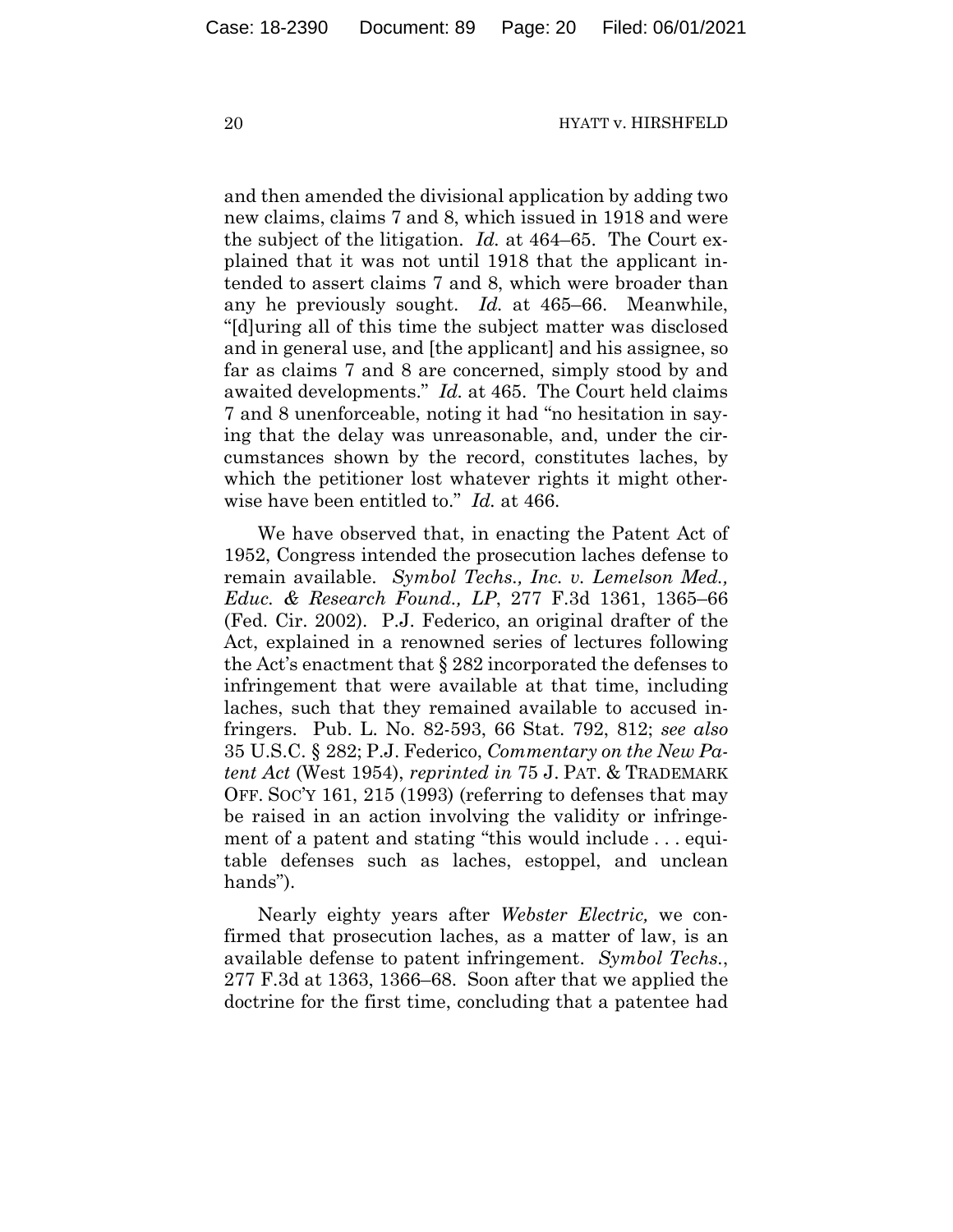forfeited his right to a patent. *In re Bogese*, 303 F.3d 1362, 1363 (Fed. Cir. 2002). In *Bogese*, between 1987 and 1995, the applicant engaged in "deliberate and consistent course of conduct that has resulted in an exceptional delay in advancing the prosecution and the issuance of a patent." *Id.* at 1365. Specifically, he filed 12 continuation applications without amendment or addressing the reasons for the rejection and each time abandoned the previous application. *Id.* at 1363–65. The patent examiner ultimately rejected all pending claims on the grounds that the applicant's actions "deliberately postponed meaningful prosecution, deliberately postponed the grant of any patent to which he may be entitled, and deliberately postponed the free public enjoyment" of the claimed inventions, evading the patent statute and defeating its benevolent aim. *Id.* at 1365.

On review, the Board agreed with the examiner's decision, calling the applicant's actions "so egregious in defeating the policy of the patent laws of promoting science and the useful arts as to be presumed unreasonable." *Id.* at 1366. The harm caused by the applicant, the Board explained, was not only the delayed disclosure of his invention, but also the "deliberate delay of the term of any monopoly granted by a patent" until a time "when the industry has developed and matured to such a point as to be more financially beneficial to the applicant and hence more harmful or prejudicial to the public." *Id.*

Bogese appealed to this court, challenging the PTO's exercise of authority to require him to advance the prosecution of his patent application. *Id.* at 1369. We held that that the PTO's sanction for undue delay under the doctrine of prosecution laches was not arbitrary, capricious, or contrary to law under the Administrative Procedure Act, 5 U.S.C. § 706. *Id.* at 1366–69.

Since *Bogese*, we have affirmed a prosecution laches determination one other time. *See Symbol Techs., Inc. v. Lemelson Med., Educ. & Research Found., LP*, 422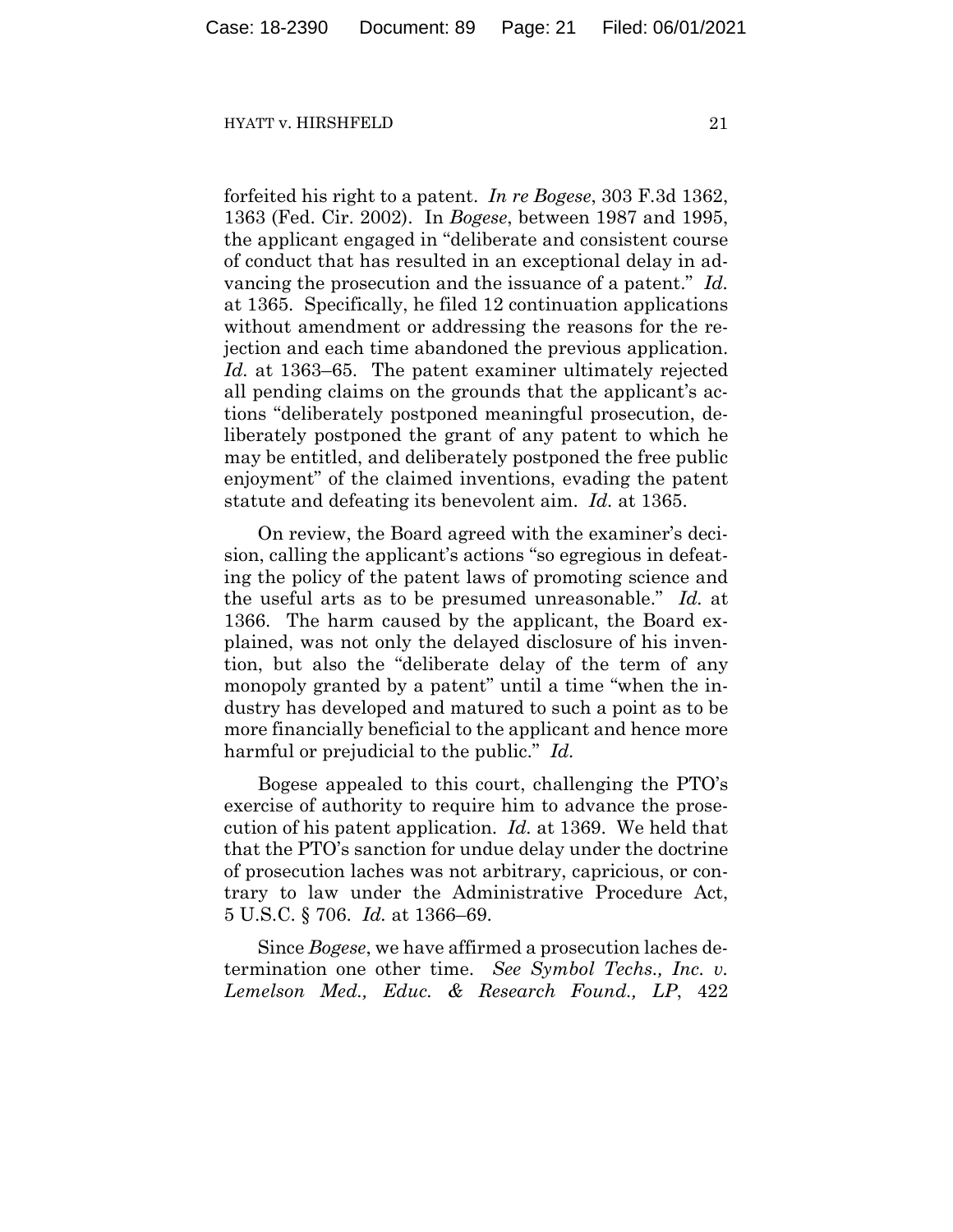F.3d 1378, 1385 (Fed. Cir. 2005) ("*Symbol Technologies II*"). In *Symbol Technologies II*, the patentee's delays resulted in 18- to 39-year time periods between the filing of applications to the issuance of the patents in suit. *See id.* at 1386. The district court found that the patentee's patents ranked in the "'top thirteen positions' for the longest prosecutions" for the period from 1914 to 2001. *Id.* (citation omitted). On appeal, we explained that this type of delay "is not what is contemplated by the patent statute when it provides for continuation and continuation-in-part applications," and that such delay creates an "adverse effect on businesses that [are] unable to determine what [is] patented from what [is] not patented." *Id.*

In *Symbol Technologies II*, we provided examples of both reasonable and unreasonable delay. *Id.* at 1385. Three examples of reasonable delay include: (i) filing a divisional application in response to a restriction requirement, even if the filing occurs immediately before issuance of the parent application; (ii) refiling an application to present new evidence of an invention's unexpected advantages; and (iii) refiling an application "to add subject matter in order to attempt to support broader claims as the development of an invention progresses." *Id.* We clarified that these examples are not exhaustive and that an applicant could reasonably refile an application where that refiling "is not unduly successive or repetitive." *Id.*

In contrast, we explained, unreasonable delays involve repetitive refilings that demonstrate unjustifiable prosecution delay, for example, "refiling an application solely containing previously-allowed claims for the business purpose of delaying their issuance." *Id.* (citations omitted). We reasoned that the determination of unreasonable delay is not limited to the circumstances surrounding the particular application at issue; instead, "an examination of the totality of the circumstances, including the prosecution history of all of a series of related patents and overall delay in issuing claims, may trigger laches." *Id.* at 1385–86.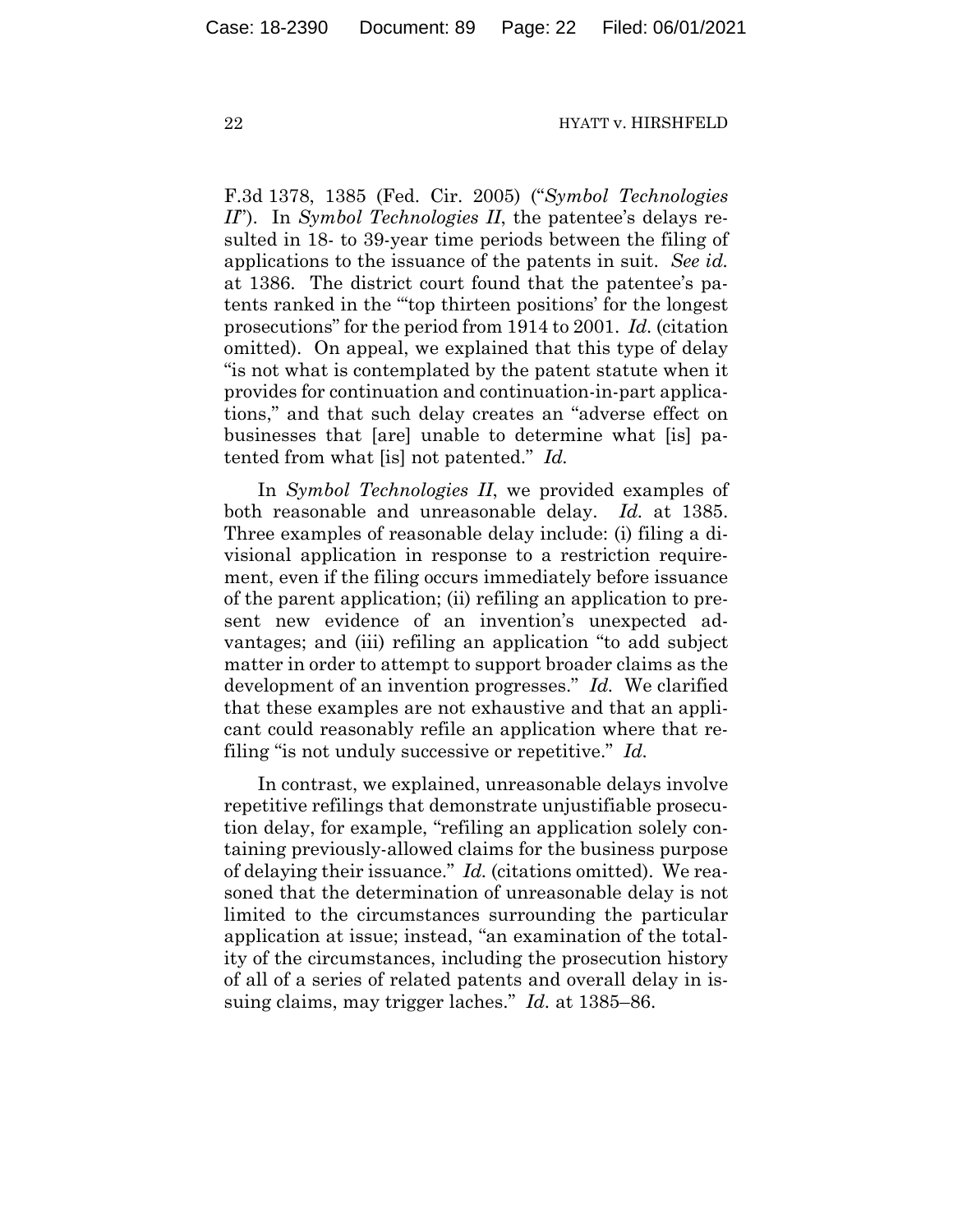In *Cancer Research Technology Ltd. v. Barr Laboratories, Inc.*, we expanded the requirements for prevailing on a prosecution laches defense to infringement. 625 F.3d 724 (Fed. Cir. 2010). Specifically, we held that prosecution laches requires proving two elements: (a) that the patentee's delay in prosecution was unreasonable and inexcusable under the totality of circumstances, and (b) that the accused infringer suffered prejudice attributable to the delay. *Id.* at 728–29. To establish prejudice, we explained, an accused infringer must show evidence of intervening rights, that is, that the accused infringer or others "invested in, worked on, or used the claimed technology during the period of delay."[8](#page-22-0) *Id.* at 729. Because the defendant had not proven prejudice, we reversed the district court's judgment that the patent at issue was unenforceable for prosecution laches. *Id.* at 726, 731–32.

Although *Woodbridge*, *Webster Electric*, *Bogese*, *Symbol Technologies II*, and *Cancer Research* provide guidance on the application of laches in certain circumstances, we now address for the first time the PTO's assertion of a prosecution laches defense in a civil action brought by a patentee under 35 U.S.C. § 145 to obtain a patent.

# B

Before turning to the merits of prosecution laches, we address the threshold issue of whether the PTO can assert the defense of prosecution laches in a § 145 action. We hold that it can. As we have explained, the PTO has the authority to deny patent issuance on prosecution laches grounds. *Bogese*, 303 F.3d at 1367 ("It necessarily follows that the PTO has the authority to reject patent applications for patents that would be unenforceable" for prosecution laches.).

<span id="page-22-0"></span><sup>8</sup> *See, e.g.*, *John Bean Techs. Corp. v. Morris & Assocs., Inc.*, 988 F.3d 1334, 1338 (Fed. Cir. 2021) (discussing intervening rights).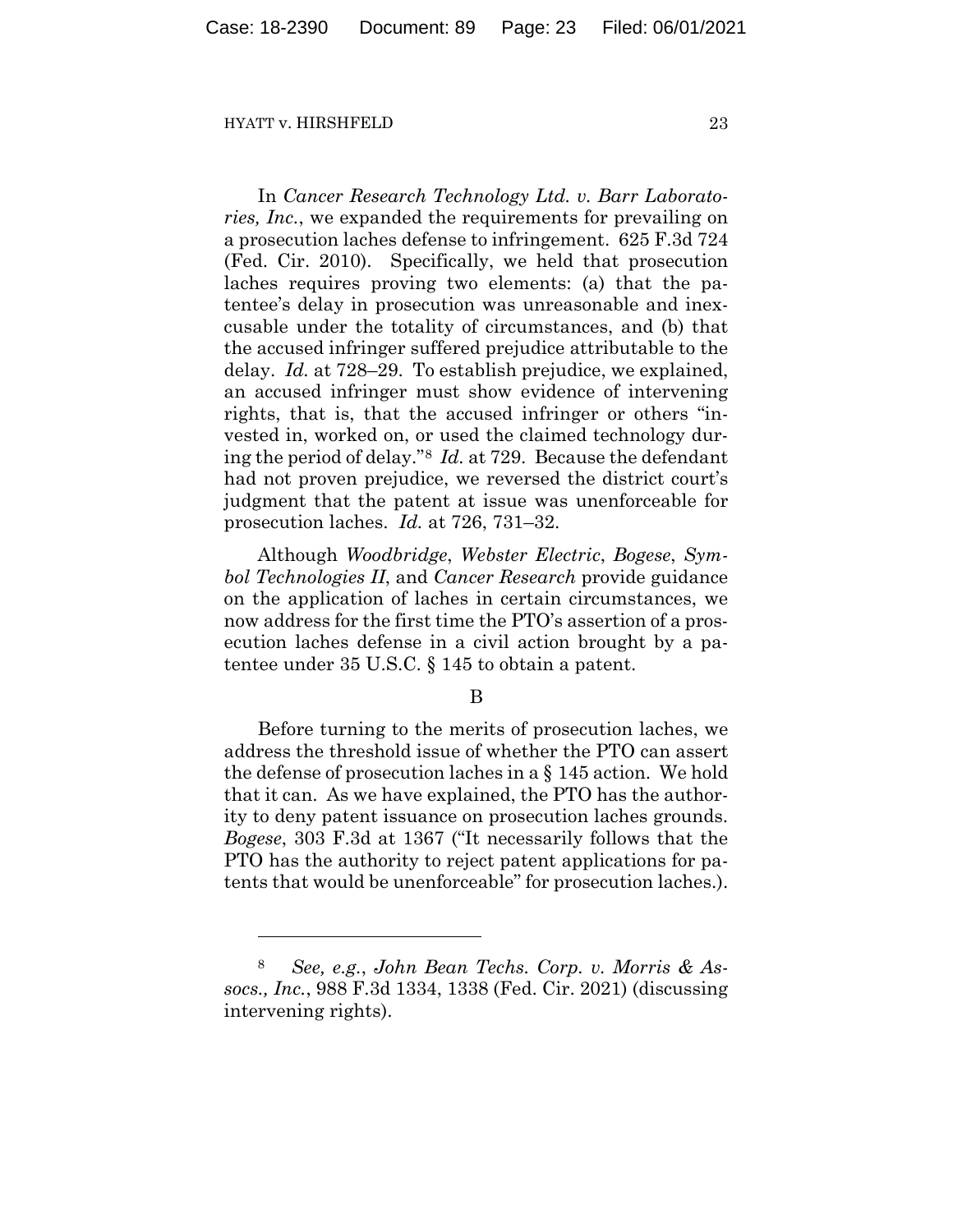The PTO also has the right to defend, in appeals before this court, its rejections of patent claims based on prosecution laches. *See id.* Further, the language of § 282 demonstrates Congress's desire to make affirmative defenses, including equitable ones such as prosecution laches, broadly available. *See* 35 U.S.C. § 282 (making available affirmative defenses, including "any other fact or act made a defense by this title," "in any action involving" patent validity); P.J. Federico, *Commentary on the New Patent Act* (West 1954), *reprinted in* 75 J. PAT. & TRADEMARK OFF. SOC'Y 161, 215 (1993) (explaining that Congress intended to incorporate equitable defenses including laches into the Patent Act of 1952). Defendants may accordingly assert the prosecution laches defense in district court infringement cases. *See Symbol Techs.*, 277 F. 3d at 1363. These factors point to the conclusion that the PTO should be permitted to assert the prosecution laches defense in a § 145 action. In our view it would make little sense for the PTO to have the authority to use prosecution laches as a basis for denying a patent, but to lack the authority to defend against issuance of a patent in a § 145 action on the same basis. Hyatt articulates no principled reason why we should adopt such an approach, and we are not otherwise aware of one.

Further, the PTO may assert the prosecution laches defense in a § 145 action even if it did not previously issue rejections based on, or warnings regarding, prosecution laches during the prosecution of an application that is at issue in the § 145 action. In *Kappos v. Hyatt*, the Supreme Court concluded that "there are no limitations on a patent applicant's ability to introduce new evidence in a § 145 proceeding beyond those already present in the Federal Rules of Evidence and the Federal Rules of Civil Procedure." 566 U.S. 431, 445–46 (2012). Following *Kappos*, we held that new evidence may be admitted "without regard to whether the issue was raised before the Board." *Troy v. Samson Mfg. Corp.*, 758 F.3d 1322, 1325 (Fed. Cir. 2014). Under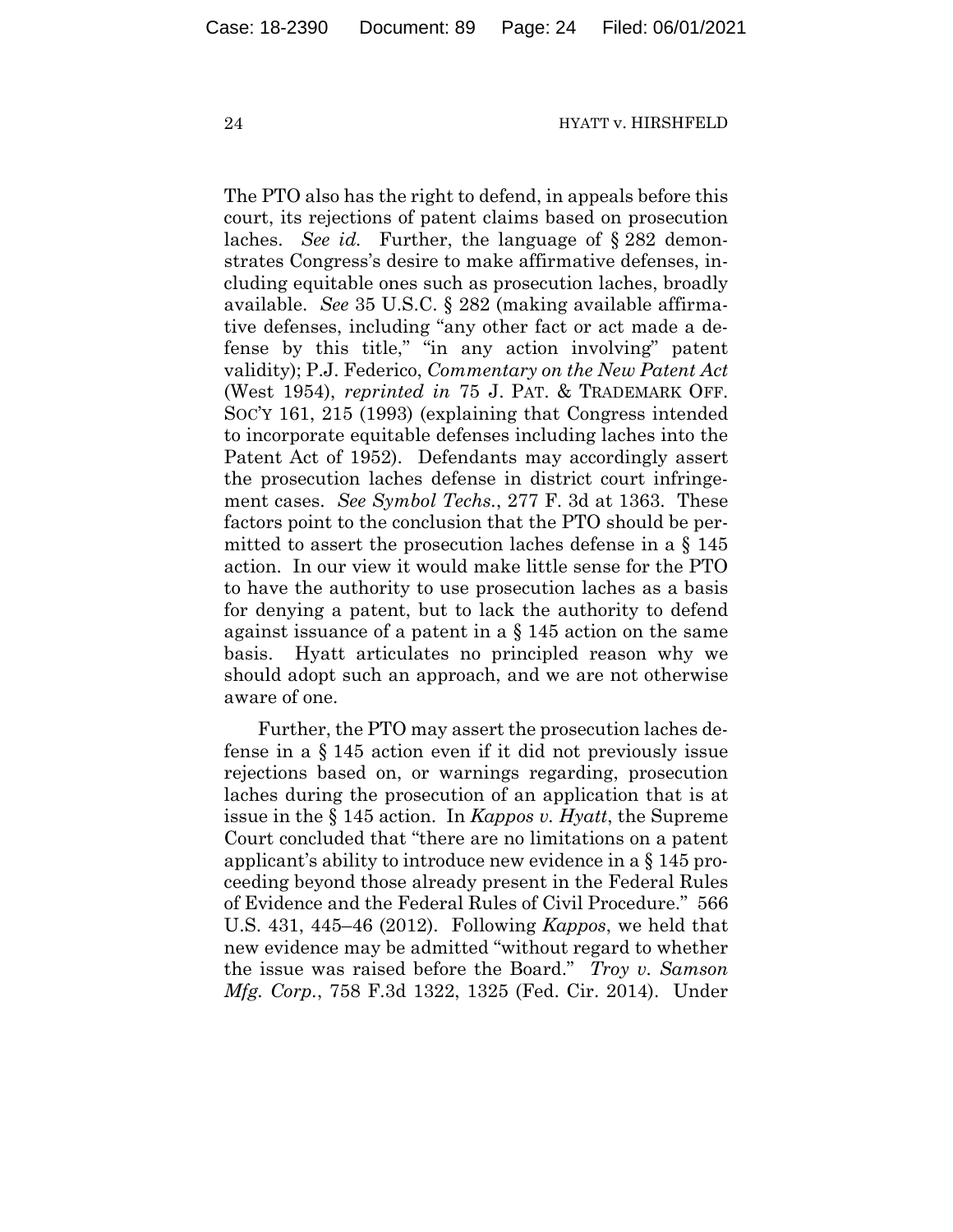these holdings, § 145 actions open the door to new evidence and arguments. Fairness dictates that the door must also remain open for the PTO to assert its meritorious defenses under the circumstances, including prosecution laches. Moreover, reserving the prosecution laches determination for infringement actions, but not § 145 actions, would harm the public's interest by allowing a patentee to enforce a patent that could have been barred for prosecution laches in an earlier § 145 action. While the PTO's failure to previously warn the applicant or reject claims based on prosecution laches may be considered as part of the totality of the circumstances in determining prosecution laches, it does not bar the PTO from asserting the defense in a § 145 action.

 $\mathcal C$ 

We turn next to the district court's decision on prosecution laches. We conclude that the district court misapplied the legal standard for prosecution laches in several respects. We address each in turn.

# Totality of the Circumstances

The district court failed to properly consider the totality of the circumstances. The court stated that "th[e] totality principle does not apply in a manner as to require this Court to account for the entirety of the prosecution history of each related application from its inception to final disposition." *Iancu*, 332 F. Supp. 3d at 131. The district court then focused predominantly on the PTO's role in the prosecution of Hyatt's four applications at issue and repeatedly discounted or ignored evidence showing that Hyatt's conduct caused unreasonable and unexplained delay. *See Iancu*, 332 F. Supp. 3d at 122–39.

For example, the district court ignored evidence of Hyatt's pattern of rewriting or shifting claims midway through prosecution in applications other than the four at issue in this case because that claim shifting "long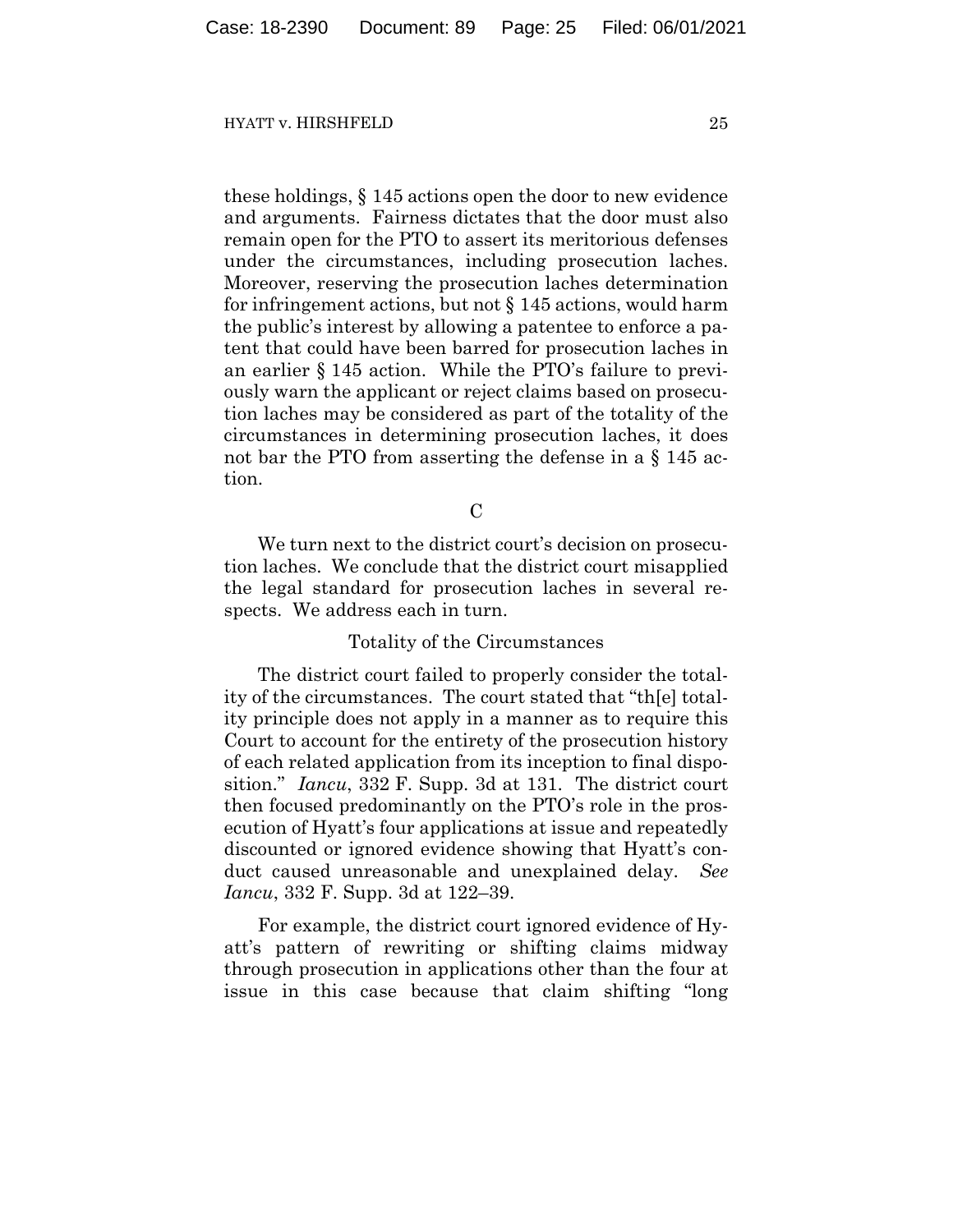postdate[d] the close of prosecution" of the four applications at issue here. *Id.* at 129–30. The court later concluded that the PTO's claim shifting evidence failed to meet the PTO's burden because "it is 'not unusual to see a few claims rewritten'" and because "the PTO accepted the amendments and continued examination" of the applications in question. *Id.* at 137 (citation omitted).

The court also refused to consider evidence of Hyatt's pattern of prosecution conduct after 2012, when the PTO resumed prosecution of Hyatt's applications. *Id.* at 132. It explained that it "ascribe[d] no weight to the subsequent prosecution history of other applications not before the Court following the onset of litigation in these matters." *Id.* The district court likewise reasoned, "That the PTO finally, in 2015, got fed-up enough with the difficulties of examining Mr. Hyatt's claims that it began issuing prosecution laches rejections, does not itself have any relevance to this Court's treatment of the applications' respective prosecution histories through 2002." *Id.* at 136–37.

The district court also discounted evidence of Hyatt's October 1995 agreement with Director Godici because the parties "did not reach any agreement that the Court can now enforce." *Id.* at 135. The district court further gave "little weight" to the fact that, in recent years, the PTO has spent more than \$10 million administering Hyatt's applications whereas Hyatt has spent approximately \$7 million in fees. *Id.* at 137.

In addition, the court discounted evidence that Hyatt had filed four claims that he had already lost in interference proceedings. The court explained that this "unreasonable conduct as to four allegedly illustrative claims does very little to move the ball in consideration of the totality of Mr. Hyatt's conduct across approximately 115,000 claims." *Id.* at 138.

These examples of discounting or ignoring evidence indeed swaths of evidence in certain situations—regarding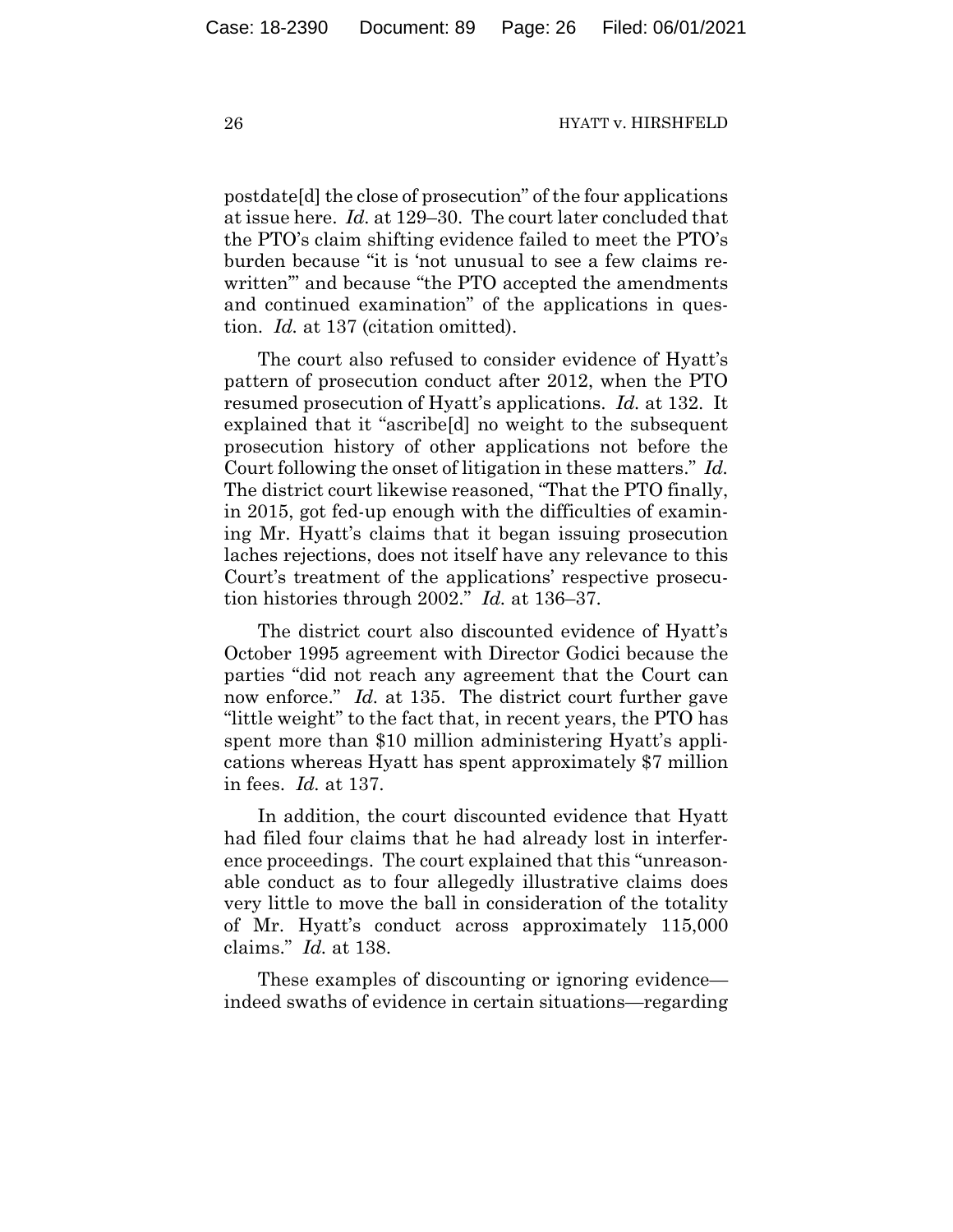Hyatt's prosecution conduct as a cause for delay illustrate that the district court failed to follow this court's guidance on considering the totality of the circumstances. We have explained that "an examination of the totality of the circumstances, including the prosecution history of all of a series of related patents and overall delay in issuing claims, may trigger laches." *Symbol Technologies II*, 422 F.3d at 1386. Rather than consider the relevant evidence of conduct causing delay across Hyatt's GATT Bubble applications—which overlapped, for example, in subject matter, claim scope, and priority disclosures, and were filed together as photocopies of a small group of applications—the district court erred in considering only the period up to 2002 and erred insofar as it focused its analysis on the four specific applications at issue in this case to the exclusion of Hyatt's other GATT Bubble applications. The district court did not appreciate the PTO's evidence as that of a consistent pattern of conduct across an enormous body of similar applications. The district court's review of the evidence did not, therefore, encompass the totality of the circumstances.

## Undue Emphasis on the PTO's Conduct

The district court further applied an incorrect legal standard in a way that affected its entire decision: Rather than analyze the evidence to determine whether Hyatt's conduct warrants a finding of prosecution laches, the court repeatedly placed blame on the PTO for the slowness with which Hyatt's applications were prosecuted.

We have explained that "a delay by the PTO cannot excuse the appellant's own delay." *Bogese*, 303 F.3d at 1369. Although the district court gave lip service to this principle, it effectively used the "totality of the circumstances" standard as a vehicle for blaming the PTO for the prosecution delays. *See, e.g.*, *Iancu*, 332 F. Supp. 3d at 122 (stating that "under the totality of circumstances test[, the] PTO's actions and omissions can likewise be considered in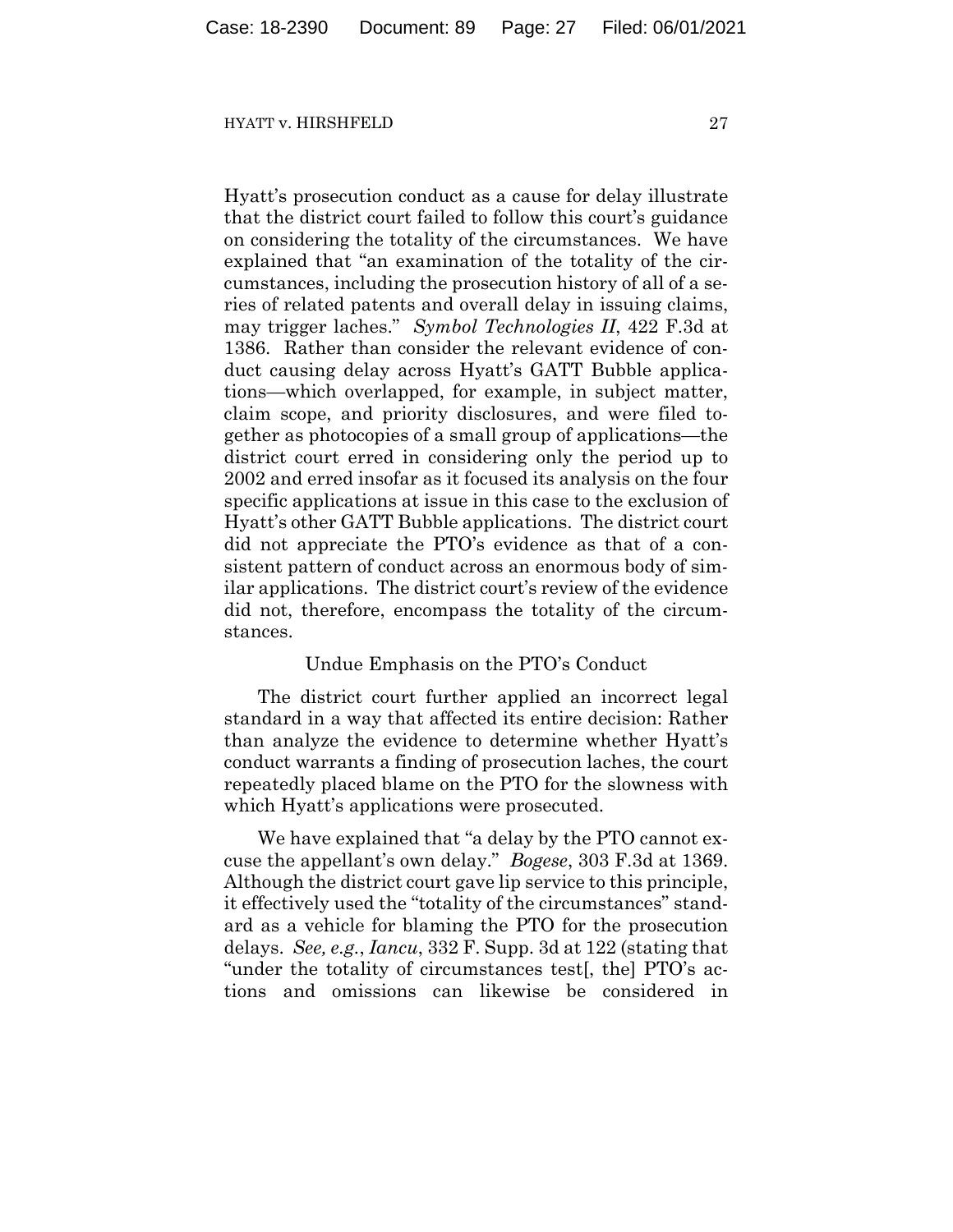determining the reasonableness of any delay actually attributable to the applicant"); *see also id.* at 132 (stating that the totality of circumstances includes "the greater context of his interactions with PTO, and the agency's actions or failures to act, of which the near-decade of suspended examination is but one example"). Notably, the district court cited no legal authority supporting its emphasis on the PTO's actions and inactions.

Specifically, the district court faulted the PTO for using its normal procedures when examining Hyatt's applications. *Id.* at 132–33. The court reasoned that the atypical nature of Hyatt's GATT Bubble applications "required [the PTO] to employ and embrace atypical procedures for addressing the challenge before them." *Id.* at 133. There is no legal requirement, the court explained, for the PTO to be "wedded" to its policy of using compact prosecution. *Id.* The court placed responsibility squarely on the PTO for the fact that processing Hyatt's applications was like trying to fit a "large proverbial square peg" into "the rounded-out and well-trodden hole of its 3,000 page practice manual." *Id.* at 134.

The district court also erroneously found that the PTO is solely responsible for the suspension of prosecution from 2003 to 2012—which the PTO did not rely on to prove delay. *See id.* at 131. It reasoned that the PTO's stipulation on that score "functions as an admission that the PTO shoulders responsibility for the delay during that period." *Id.* But the PTO's stipulation, which was offered by the PTO but not ultimately agreed upon by the PTO and Hyatt, was an attempt by the PTO to streamline the trial. Appellant's Br. 17 n.4. The PTO argues, persuasively, that the "period was directly attributable to Mr. Hyatt's numerous challenges to USPTO procedures because, depending on the outcome of those cases, time the USPTO spent examining roughly 400 pending applications could have been rendered meaningless." *Id.*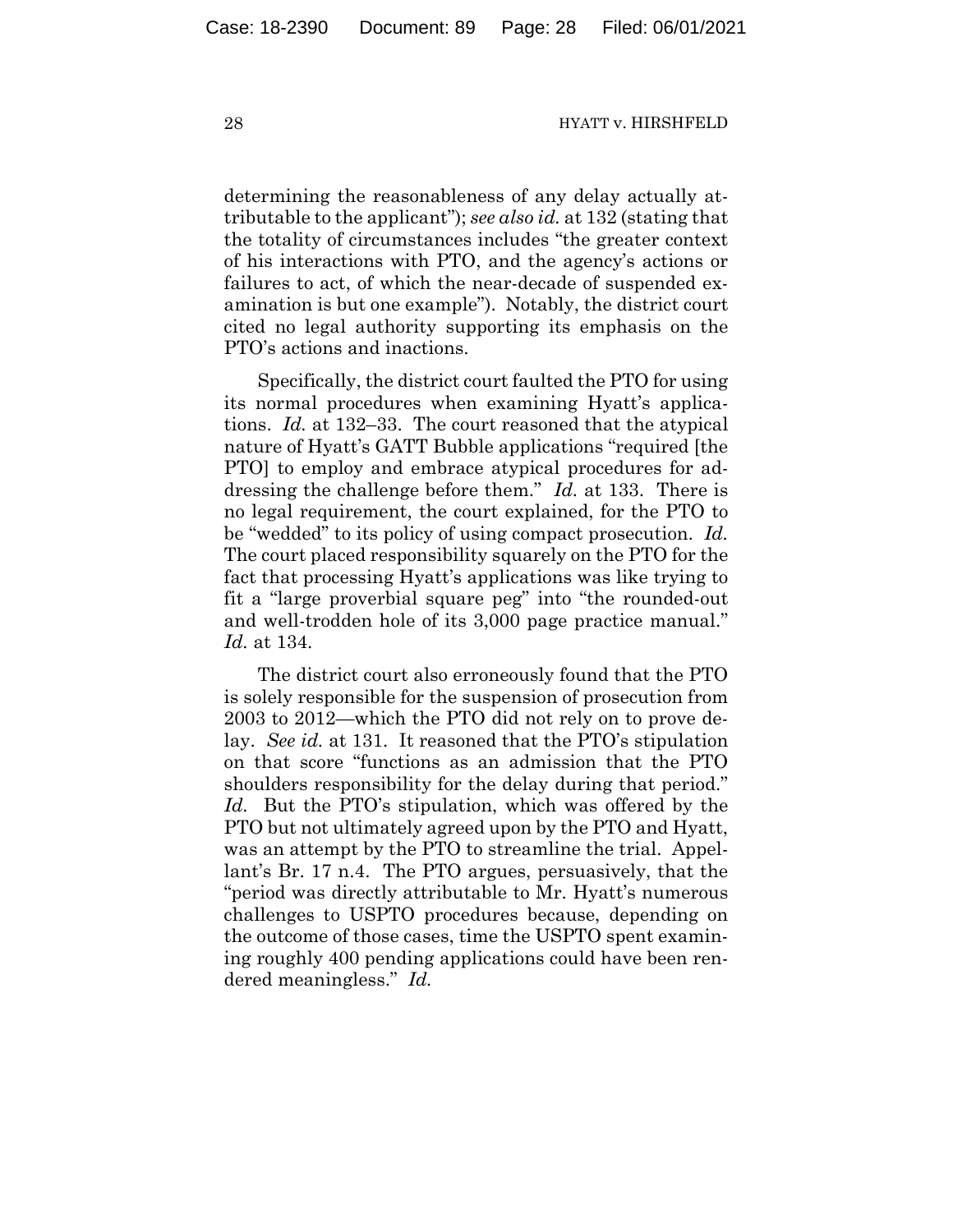The court also faulted the PTO for not taking actions that it could have taken during the restricted period the court considered, i.e., up to 2002. It pointed out that the "PTO had ample opportunity over many years to act to resolve its difficulties through formal means" instead of "await Mr. Hyatt's help, which, it appears obvious, was not forthcoming." *Iancu*, 332 F. Supp. 3d at 134. Because it did not use more "formal means," the district court explained, the PTO failed to give Hyatt adequate notice and opportunity to cure "the allegedly offensive conduct." *Id.* The district court also relied on the fact that the PTO did not "take action to enforce compliance with the informal agreements it now argues it had with Mr. Hyatt." *Id.* at 135. Summing up, the court stated that "the PTO itself did nothing to police the conduct they now complain of for the better part of two decades." *Id.* at 137.

While faulting the PTO in the ways described above, the district court repeatedly emphasized the broad latitude and discretion that applicants including Mr. Hyatt have in prosecuting their applications as they choose within the law and PTO regulations. *See, e.g.*, *id.* at 134 (stating that Hyatt had "discretion as to how to prosecution [his] claims"). According to the court, Hyatt would have assisted the PTO if it were "in Mr. Hyatt's interest to" do so, and Hyatt should not be penalized for choosing "instead to pursue his own private enterprise while the bureaucracy fulfills its duties to the applicant and to the public." *Id.* Similarly, the court explained that, although Hyatt "'could have' been more helpful during the examination process," "there is no abstract requirement for a citizen to tailor his conduct in pursuit of his constitutional right to a patent, to conform to what is 'feasible' for the agency." *Id.* at 135. However, the doctrine of prosecution laches itself—the subject of the district court's analysis—is one example of an obligation to tailor prosecution conduct in pursuit of patent rights.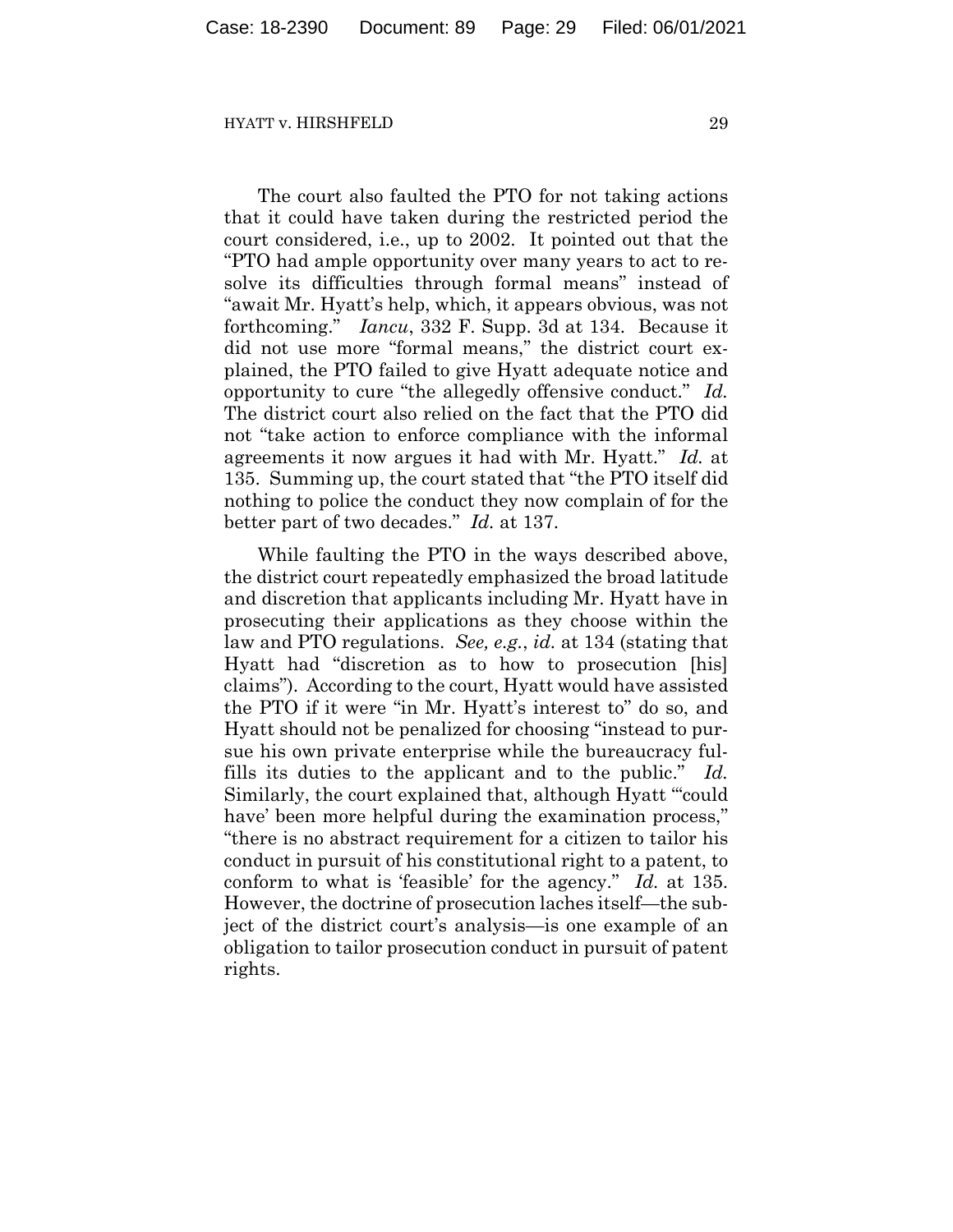In the above ways, the district court erred by improperly focusing the analysis on the PTO's conduct rather than Hyatt's conduct. It is not the case that an applicant may prosecute his patents however he or she wishes within the statute and PTO regulation, because the doctrine of prosecution laches places an additional, equitable restriction on patent prosecution conduct beyond those imposed by statute or PTO regulation. An applicant must therefore not only comply with the statutory requirements and PTO regulations but must also prosecute its applications in an equitable way that avoids unreasonable, unexplained delay that prejudices others. *See Cancer Research*, 625 F.3d at 729.

Further, the PTO's conduct may be considered in the totality of circumstances, but its delay "cannot excuse the [applicant's] own delay" in prosecution. *Bogese*, 303 F.3d at 1362. Indeed, the patent statute already deals with delay by the PTO when it provides for patent term adjustment to account for that delay. *See* 35 U.S.C. § 154(b); *Supernus*, 913 F.3d at 1353. The PTO's delay therefore provides a weak reason to negate prosecution laches, which asks a separate question of whether the patent should issue, or if issued is enforceable, in light of the applicant's prosecution conduct.

Nor does the PTO's failure to adopt special procedures to accommodate extreme prosecution conduct negate prosecution laches. The PTO is entitled to adopt rules and practices to efficiently administer the patent examination system set up by the patent statute. Requiring the PTO to adopt tailored approaches to make sure that each applicant that delays, is unresponsive, or is otherwise outside normal prosecution conduct successfully progresses through prosecution would impose obligations on the PTO not contemplated by the statute. The applicant is in the driver's seat and must take care to avail itself of the PTO's beneficial patent examination process as it stands and in a way that avoids undue delay leading to prejudice imposed on others.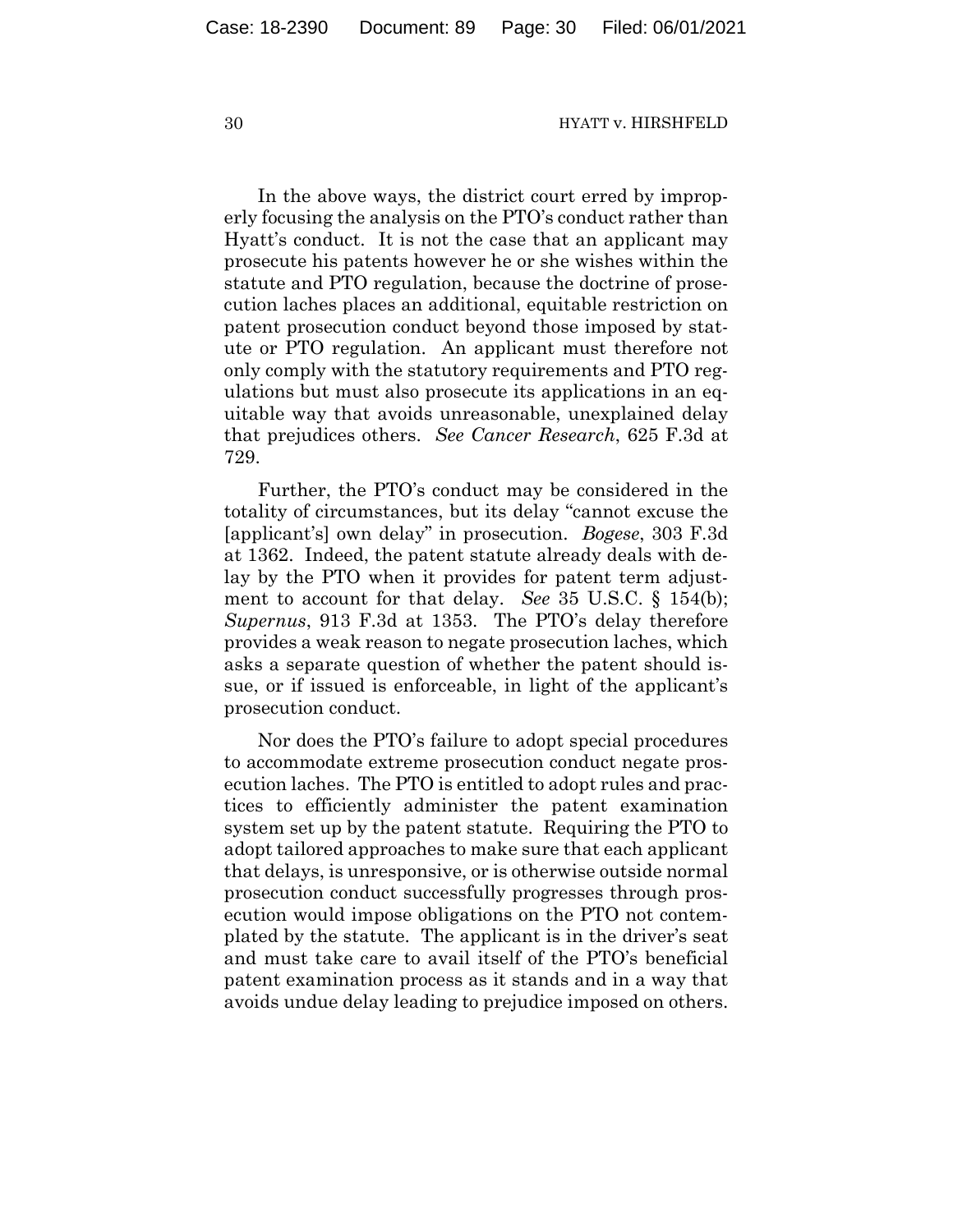Here, the PTO's instructions to, for example, provide written description support and priority date support, its instructions to demarcate the applications, its creation of a new art unit, and its issuance of atypical Requirements demonstrate that the PTO did not stand back and do nothing, but rather it notified Hyatt of its own obligations and requirements and thereby gave him the opportunity to avoid prosecution laches. Prosecution laches does not strictly require formalized notice, warnings, or office actions, although those may well lend support to a prosecution laches finding.

In sum, the district court's restricted view of the record, as well as its overemphasis on the PTO's actions and inactions and its repeated excuse of Hyatt's prosecution conduct, amounted to a misapplication of the legal standard governing prosecution laches. We clarify, consistent with the above discussion and our past precedent, that prosecution laches considers the totality of circumstances, *Symbol Technologies II*, 422 F.3d at 1386, and that the PTO's delay does not excuse an applicant's delay, *Bogese*, 303 F.3d at 1369.

## D

We turn to the question of whether the PTO's prosecution laches evidence and arguments presented at trial are enough to shift the burden to Hyatt. We hold that they are.

## Unreasonable and Unexplained Delay

Whether an applicant's delay is unreasonable depends on the specific circumstances. *A.C. Aukerman Co. v. R.L. Chaides Const. Co.*, 960 F.2d 1020, 1032 (Fed. Cir. 1992), *overruled on other grounds by SCA Hygiene Prods. Aktiebolag v. First Quality Baby Prods., LLC*, 137 S. Ct. 954 (2017); *see also Advanced Cardiovascular Sys., Inc. v. Scimed Life Sys., Inc*., 988 F.2d 1157, 1162 (Fed. Cir. 1993) ("The reasonableness of the behavior of the person against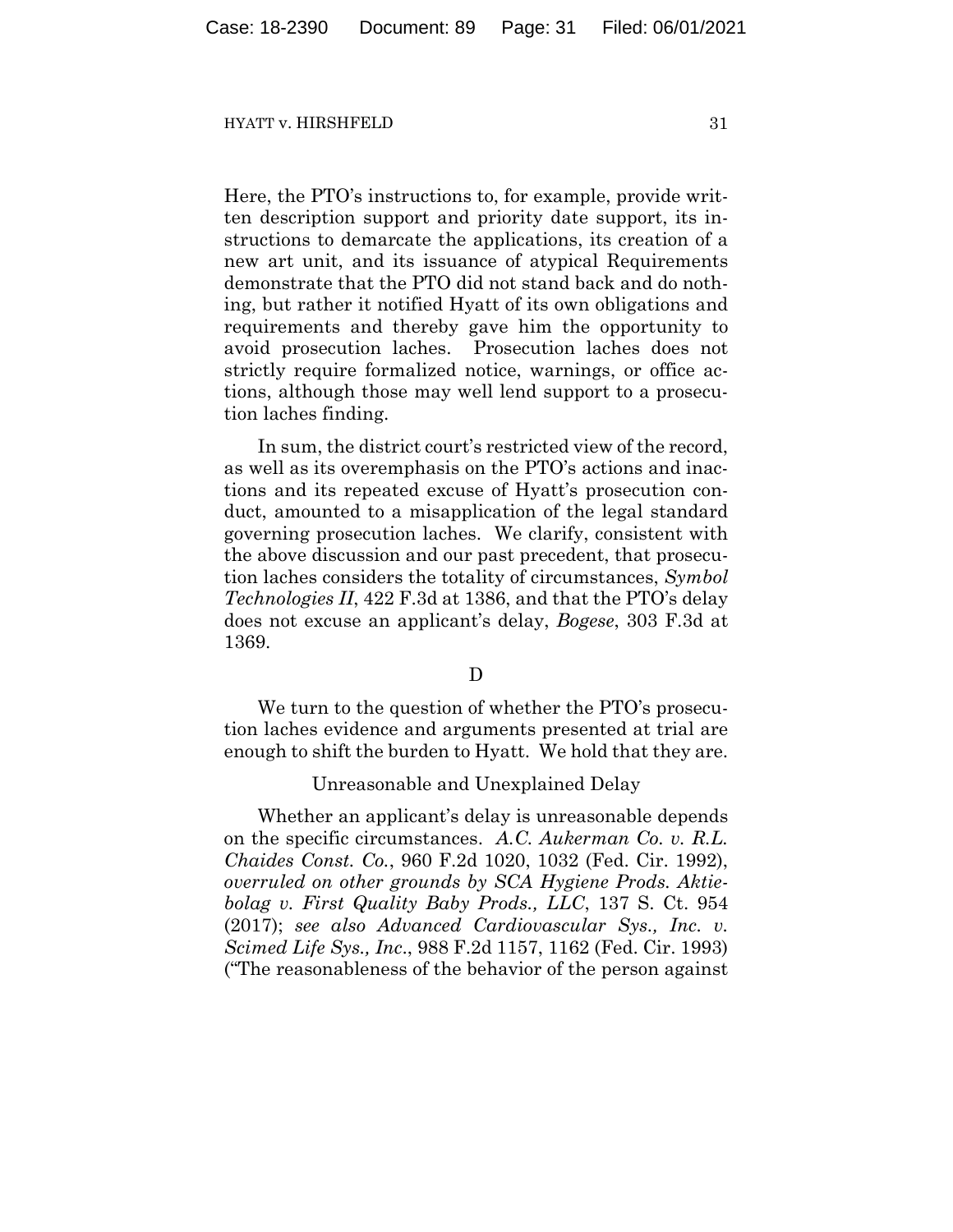whom laches is asserted depends on the facts of the particular case.").

As described above, the trial record shows that Hyatt filed 381 applications during the GATT Bubble—the most of any filer. Each application was a photocopy of one of 11 earlier parent applications, and each had a small set of claims, many of which were identical to each other. Simply put, Hyatt's applications were placeholders. Director Godici then met with Hyatt instructing Hyatt to focus each application on a separate invention, and Hyatt agreed. Since then, Hyatt has expanded his claim count to at least 115,000, an average of about 300 per application.

The magnitude of Hyatt's delay in presenting his claims for prosecution suffices to invoke prosecution laches. On multiple occasions, the Supreme Court has found patents unenforceable based on eight- and nine-year prosecution delays. *See, e.g.*, *Woodbridge*, 263 U.S. at 53, 56 (nineand-a-half-year delay); *Webster Electric*, 264 U.S. at 465 (eight-year delay); *see also Bogese*, 303 F.3d at 1369 (eightyear delay). The PTO presented evidence establishing that Hyatt's four applications at issue claimed priority to applications filed in the early 1970s and 1980s, meaning that Hyatt delayed between 12 to 28 years to present his claims for prosecution. In fact, the PTO presented additional evidence that Hyatt had delayed similar amounts across all his GATT Bubble applications. The following table presented at trial, for example, demonstrates Hyatt's delay across all pertinent applications: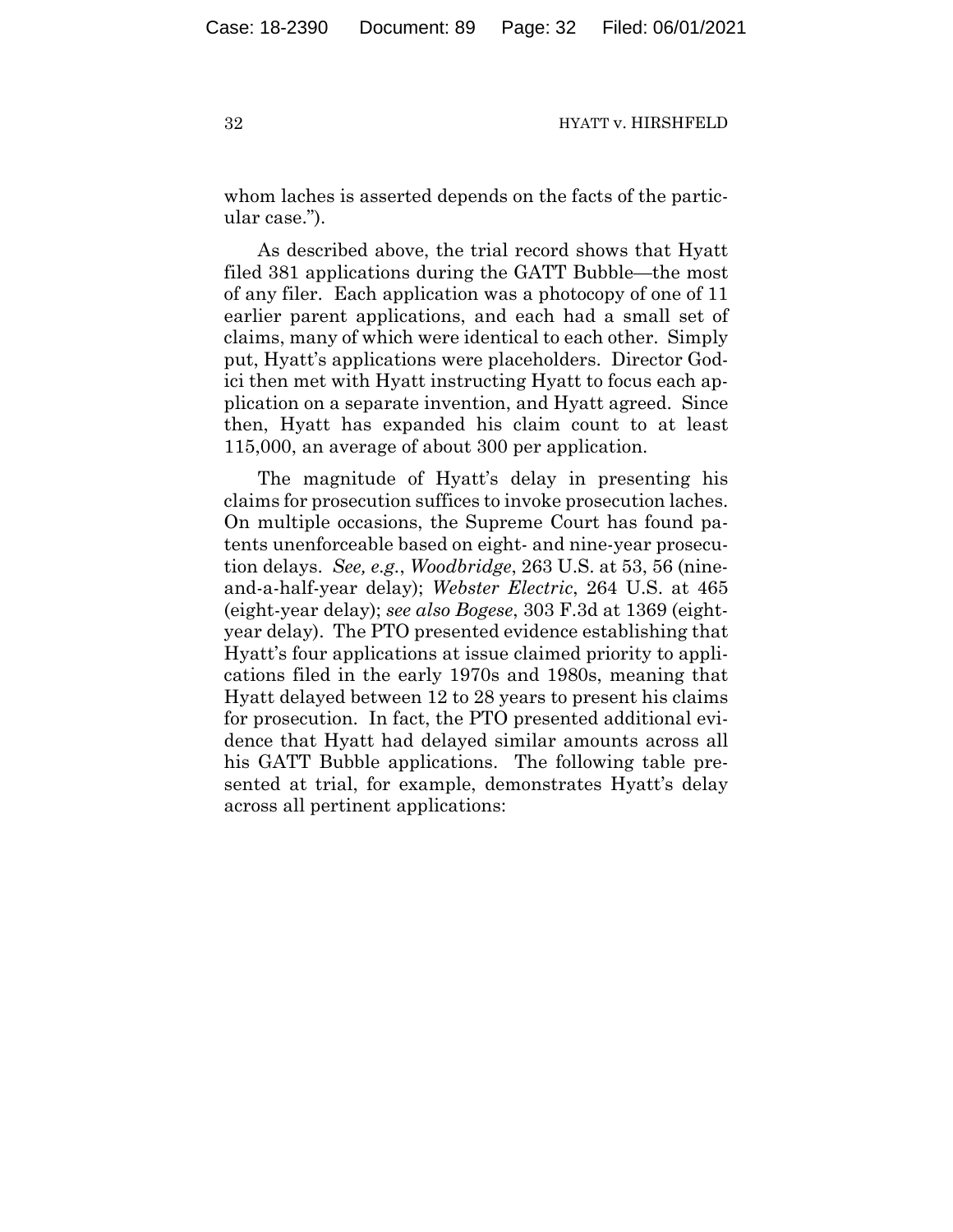| <b>Hyatt Patent</b><br>Application<br>Family | Number of<br>Pending<br><b>Applications</b> | Range of Filing Dates of Pending<br>Applications | Earliest<br>Claimed<br><b>Priority Date</b> | Earliest<br>Identical<br>Specification |
|----------------------------------------------|---------------------------------------------|--------------------------------------------------|---------------------------------------------|----------------------------------------|
| 4                                            | 18                                          | Nov. 9, 1977 – June 6, 1995                      | Dec. 28, 1970<br>05/101.881                 | Nov. 9, 1977<br>05/849.812             |
| 8                                            | 16                                          | May 3, 1995 – June 5, 1995                       | Dec. 28, 1970<br>05/101.881                 | Dec. 2, 1988<br>07/279.592             |
| 7                                            | 30                                          | Apr. 3, 1986 - Apr. 21, 1995                     | Dec. 28, 1970<br>05/101.881                 | April 7, 1986<br>06/849.243            |
| 11                                           | 22                                          | Dec. 3, 1987 - May 31, 1995                      | Dec. 28, 1970<br>05/101.881                 | Dec. 3, 1987<br>07/128,659             |
| 10                                           | 100                                         | Dec. 22, 1988 - Dec. 6, 2004                     | Oct. 17, 1984<br>06/661.649                 | Dec. 22, 1988<br>07/289.355            |
| $\overline{\mathbf{c}}$                      | 19                                          | Mar. 30, 1990 - June 6, 1995                     | Nov. 24, 1969<br>04/879.293                 | Dec. 27, 1989<br>07/457.451            |
| 6                                            | 30                                          | Oct. 10, 1989 - June 1, 1995                     | Dec. 28, 1970<br>05/101.881                 | Oct. 10, 1989<br>07/419.911            |
| 12                                           | 44                                          | May 1, 1995 - June 6, 1995                       | Feb. 14, 1975<br>05/550.231                 | Mar. 22, 1993<br>08/034.627            |
| 9                                            | 67                                          | Sept. 20, 1991 - Jan. 19, 1996                   | Nov. 24, 1969<br>04/879.293                 | June 15, 1983<br>06/504.691            |
| $\mathbf{1}$                                 | 10                                          | Mar. 13, 1990 - June 6, 1995                     | Dec. 28, 1970<br>05/101.881                 | Mar. 13, 1990<br>07/493.061            |
| 5                                            | 30                                          | May 25, 1989 - May 31, 1995                      | Dec. 28, 1970<br>05/101.881                 | May 25, 1989<br>07/357.570             |

# J.A. 30211.[9](#page-32-0)

Hyatt disputes that the claims at issue were delayed 12 to 28 years. Relying on the latest possible priority dates, Hyatt argues that he delayed only seven to 11 years to file the four applications at issue and between 10 and 19 years before presenting the claims now in dispute. *See* Appellee's Br. 27; Appellant's Response and Reply Br. 7. Even accepting Hyatt's arguments on this score, these quantities of time are enough to trigger prosecution laches. *See, e.g.*, *Woodbridge*, 263 U.S. at 53, 56; *Webster Electric*, 264 U.S. at 465; *Bogese*, 303 F.3d at 1369.

Beyond merely the magnitude of Hyatt's delay in filing his claims, Hyatt adopted an approach to prosecution that all but guaranteed indefinite prosecution delay. The PTO

<span id="page-32-0"></span><sup>9</sup> This table includes the four Hyatt applications at issue in this case: the '639 application is in family 8; the '211 and '398 applications are in family 10; and the '062 application is in family 12.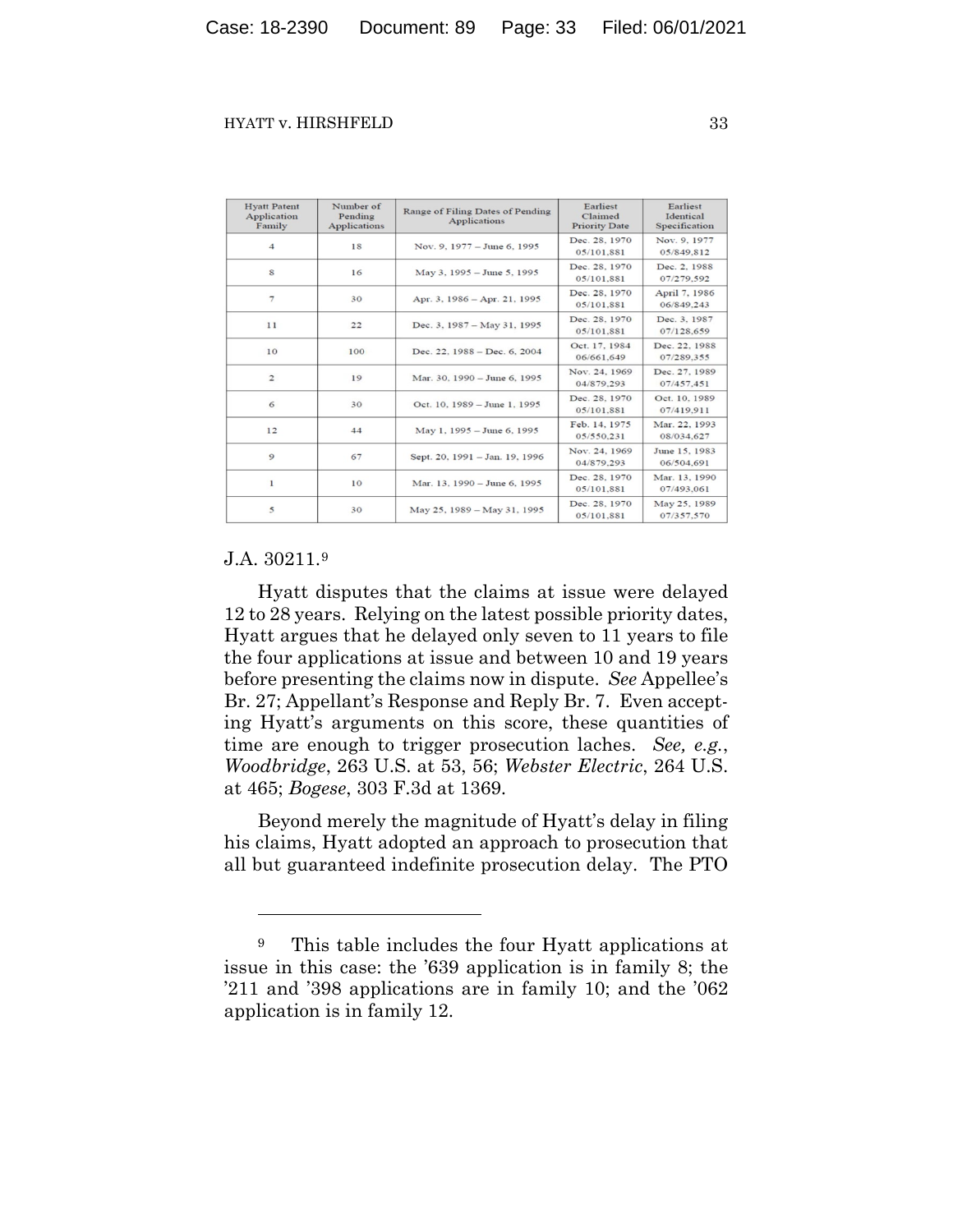presented evidence at trial demonstrating that multiple characteristics of Hyatt's application and claim web, when combined, made it effectively impossible for the PTO to process them.

For one, the applications claim priority to a large number of earlier applications, creating a large number of possible priority dates. This reality frustrated the examiners' ability to take the preliminary step of identifying the relevant body of prior art for purposes of examining the claims. *E.g.*, J.A. 29425–26.

Exacerbating this problem was the length and complexity of both the specifications themselves and those of the priority applications. As Mr. Morse testified, it was not enough for an examiner to merely find a claim element or group of claim elements in a claimed priority reference; instead, the examiner had to identify the particular interconnection of elements claimed, which was extraordinarily difficult and time consuming. J.A. 29435–36, 29544, 29570–71. Notably, the PTO did not digitize its files until 2003, so before that point examiners needed to wade through large stacks of paper to determine, for example, written description or the priority date. J.A. 29419–20 ("You would have 30-foot high stacks you would be comparing against each other looking for double patenting."). Even in determining written description long after the documents became digitized, the district court noted that it took "many weeks of trial," relying "heavily upon the new evidence presented at trial, in the form of expert testimony," to make the written description findings. J.A. 87 n.22. Despite these challenges' obvious effect of delaying prosecution, Hyatt went many years failing to identify written description support for his claims. *See, e.g.*, J.A. 36700–01.

Hyatt also engaged in a pattern of filing amendments adding hundreds of claims to each application, effectively starting examination from the beginning. *See, e.g.*,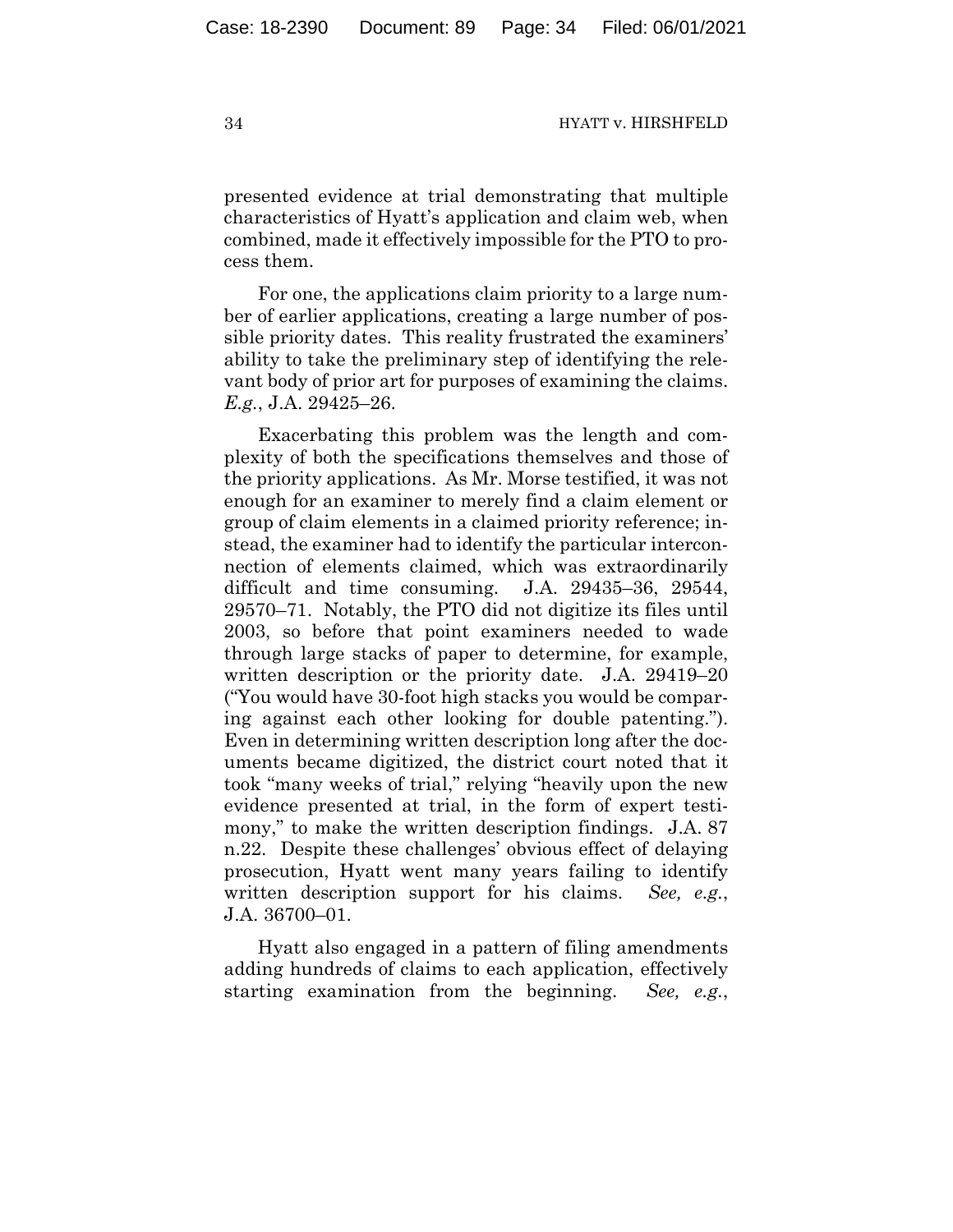J.A. 31869–72. Many of these claims were not unique; instead Hyatt repeatedly filed identical or patentably indistinct claims across different applications. *See, e.g.*, J.A. 31874–84. Hyatt further frustrated examiners by engaging in a pattern of rewriting claims entirely or in significant part midway through prosecution, thereby, again, restarting examination. *E.g.*, J.A. 29550–51.

All of the above patterns of prosecution conduct created a perfect storm that overwhelmed the PTO. *See, e.g.*, J.A. 29981–83. It was virtually impossible for examiners to perform a double patenting analysis. *See, e.g.,* J.A. 29912. The same was true, as already mentioned, with respect to determining priority dates and identifying written description support. The PTO's witnesses testified that Hyatt's approach to prosecution was unique and created an "extreme situation" at the PTO. *E.g.*, J.A. 29417– 21, 29467–68, 29471–73, 29893, 29980–81.

The PTO also showed that Hyatt had engaged in specific, exemplary acts during prosecution that were patently unreasonable. For example, Hyatt filed claims that he had previously lost in interference proceedings. *Iancu*, 332 F. Supp. 3d at 138. Whether Hyatt did so purposely is not material because these actions suggest, at a minimum, that his prosecution approach had overwhelmed even his own ability to manage his applications and claims.

We also conclude that no reasonable explanation has been shown to justify Hyatt's prosecution approach. As the record shows, Hyatt agreed with Director Godici in October 1995 to demarcate his applications, but he then did precisely the opposite to an extreme degree. Twenty years later, Hyatt acknowledged he lacked a "master plan" for demarcating his applications. *Iancu*, 332 F. Supp. 3d at 132 n.12; J.A. 204921. Any goal Hyatt may have had of, for example, correctly capturing his inventions or steering clear of prior art, as Hyatt argued at the dismissal stage, could not come close to justifying the particular, multi-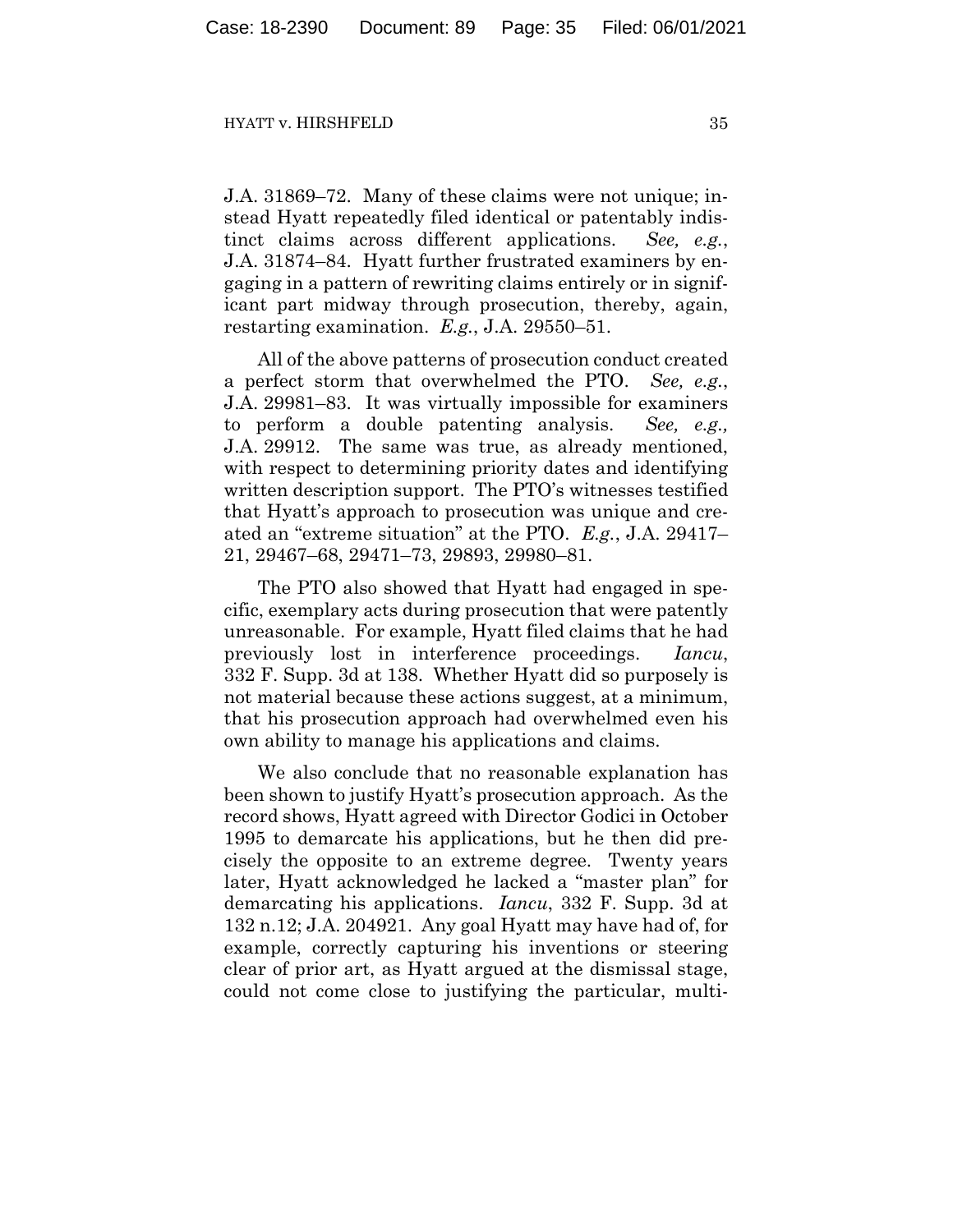faceted approach he took to prosecution when viewed in its entirety. *See, e.g.*, Pl.'s Opp. to Def.'s Mot. to Dismiss for Prosecution Laches at 12, Hyatt v. Matal, No. 1:05-cv-02310-RCL (D.D.C. Jan. 9, 2017), ECF No. 101. Nor can the contention that some or all of Hyatt's conduct was not literally violative of law or PTO regulation provide an adequate explanation under these circumstances. *See id.* Hyatt's conduct—including his delay in presenting claims, his creation of an overwhelming, duplicative web of applications and claims, and his failure to cooperate with the PTO—was a clear abuse of the patent system, even if it did not literally violate regulations or statutory provisions.

When the above circumstances are considered in their totality, we believe the conclusion is inescapable that the PTO satisfied its burden of proving that Hyatt engaged in unreasonable and unexplainable delay, as prosecution laches requires. Hyatt's pattern of conduct resembles, but goes well beyond, Bogese's consistent pattern of receiving a rejection on an application, filing a continuation application without any amendments, and abandoning the original application. *Bogese*, 303 F.3d at 1364–65. Hyatt's time-wasting process obstructed the PTO from examining not only Hyatt's four applications at issue, but nearly all of his GATT Bubble applications.

## Prejudice<sup>[10](#page-35-0)</sup>

This case requires us to address the prejudice requirement of prosecution laches for the first time in a case where

<span id="page-35-0"></span><sup>10</sup> Although the parties briefed the prejudice element of prosecution laches during the district court action, the district court did not squarely address the issue in its order on prosecution laches. *See generally Iancu*, 332 F. Supp. 3d at 113–39; *see also* Def.'s Mot. to Dismiss for Prosecution Laches at 41–43, Hyatt v. Matal, No. 1:05-cv-02310-RCL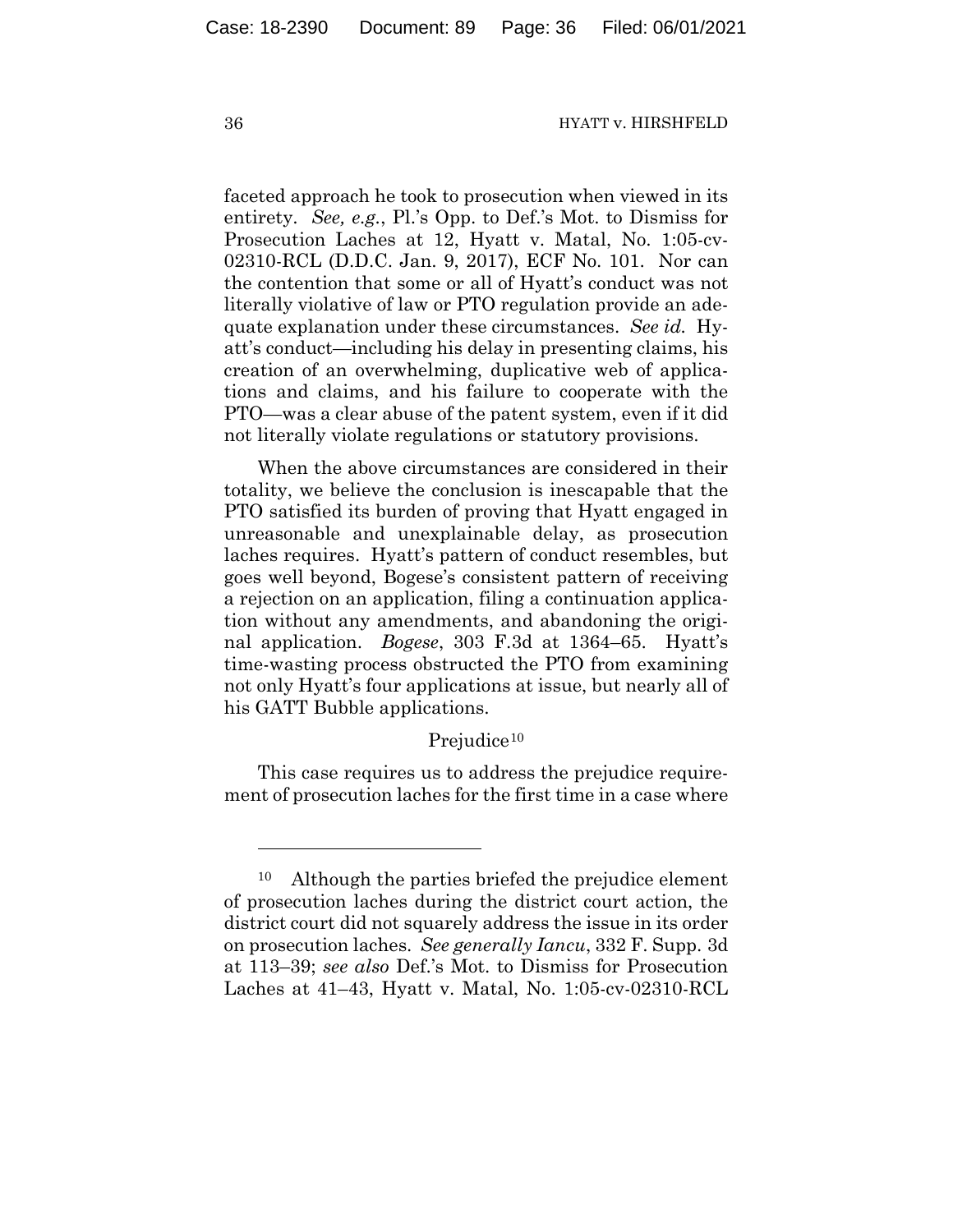the PTO asserts the defense in a § 145 action. Our precedent to date establishes that, to prove prosecution laches in the context of an infringement action, an accused infringer must prove prejudice attributable to the patentee's delay. *Cancer Research*, 625 F.3d at 729. Proving prejudice in that context requires proving intervening rights, i.e., "that either the accused infringer or others invested in, worked on, or used the claimed technology during the period of delay." *Id.*

In the context of laches, we have held that a delay of more than six years raises a "presumption that it is unreasonable, inexcusable, and prejudicial." *Wanlass v. Gen. Elec. Co.*, 148 F.3d 1334, 1337 (Fed. Cir. 1998). That presumption shifts the burden to the patentee to prove that "either the patentee's delay was reasonable or excusable under the circumstances or the defendant suffered neither economic nor evidentiary prejudice." *Id.* Presumptions of fact such as this "have been created to assist in certain circumstances where direct proof of a matter is for one reason or another rendered difficult." *Panduit Corp. v. All States Plastic Mfg. Co.*, 744 F.2d 1564, 1581 (Fed. Cir. 1984), *over*ruled on other grounds by Richardson-Merrell, Inc. v. *Koller*, 472 U.S. 424 (1985). Presumptions "arise out of considerations of fairness, public policy, and probability, and are useful devices for allocating the burden of production of evidence between the parties." *Id.*

Hyatt argues that the district court's decision should be affirmed because the PTO did not adequately prove intervening rights. Appellee's Br. 56. The PTO responds that the intervening rights requirement does not apply to the PTO in the context of a § 145 action to obtain a patent. Appellant's Response and Reply Br. 36–37. Consistent

<sup>(</sup>D.D.C. Nov. 22, 2016), ECF No. 91; Pl.'s Opp. to Def.'s Mot. to Dismiss for Prosecution Laches at 27–29, Hyatt v. Matal, No. 1:05-cv-02310-RCL (D.D.C. Jan. 9, 2017), ECF No. 101.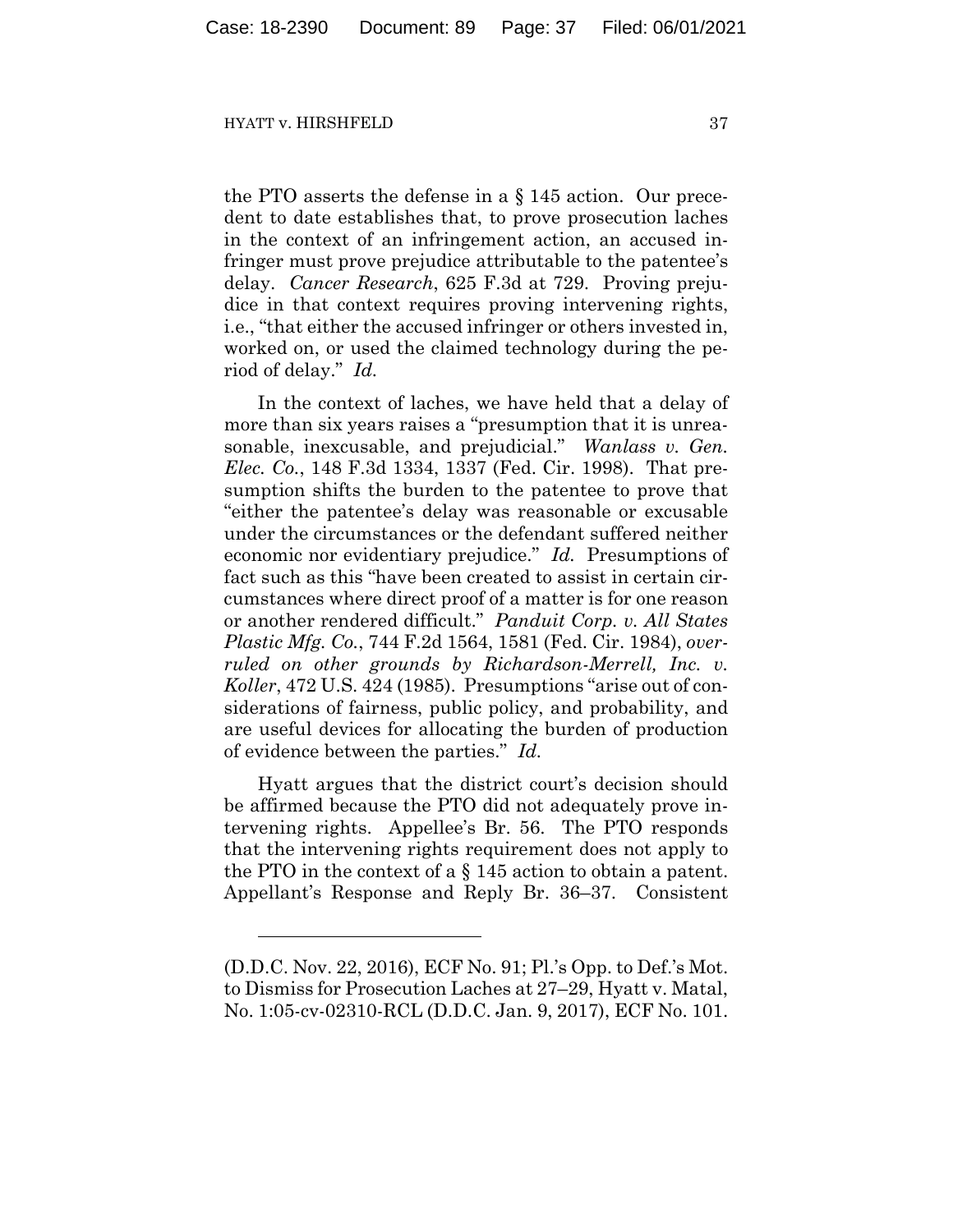with both *Cancer Research* and *Wanlass*, we now hold that, in the context of a § 145 action, the PTO must generally prove intervening rights to establish prejudice, but an unreasonable and unexplained prosecution delay of six years or more raises a presumption of prejudice, including intervening rights. Applying these principles, we conclude that the PTO's demonstration of an unreasonable and unexplained delay by Hyatt, which exceeds six years by any measure, shifts the burden to Hyatt to prove lack of prejudice.

We further hold that, where a patent applicant has committed a clear abuse of the PTO's patent examination system, the applicant's abuse and its effects meet the prejudice requirement of prosecution laches. A clear abuse of the patent system occurs when, for example, the applicant's conduct unduly increases the administrative burden on the PTO and thereby effectively taxes everyone using the system. Such abuse also demonstrates a dangerous likelihood that the applicant is harming the public's interests more broadly, diminishing the patent system's benevolent nature, and stifling innovation and creativity in the useful arts. In rare circumstances like these, an applicant's conduct and its effects on the PTO can alone suffice to prove prejudice for purposes of the prosecution laches defense in a § 145 action.

We conclude that the PTO has carried its burden of proving that Hyatt engaged—intentionally or not—in a clear abuse of the PTO's patent examination system that contributed to delay in the four applications at issue. Barring significant evidence to the contrary from Hyatt, the PTO has therefore demonstrated material prejudice. Hyatt's approach to prosecuting his GATT Bubble applications made it impossible for the PTO to process them using its normal compact prosecution procedures. The PTO created an art unit to deal specifically with his applications and began using atypical procedures to ascertain the information needed to process the applications. The PTO spent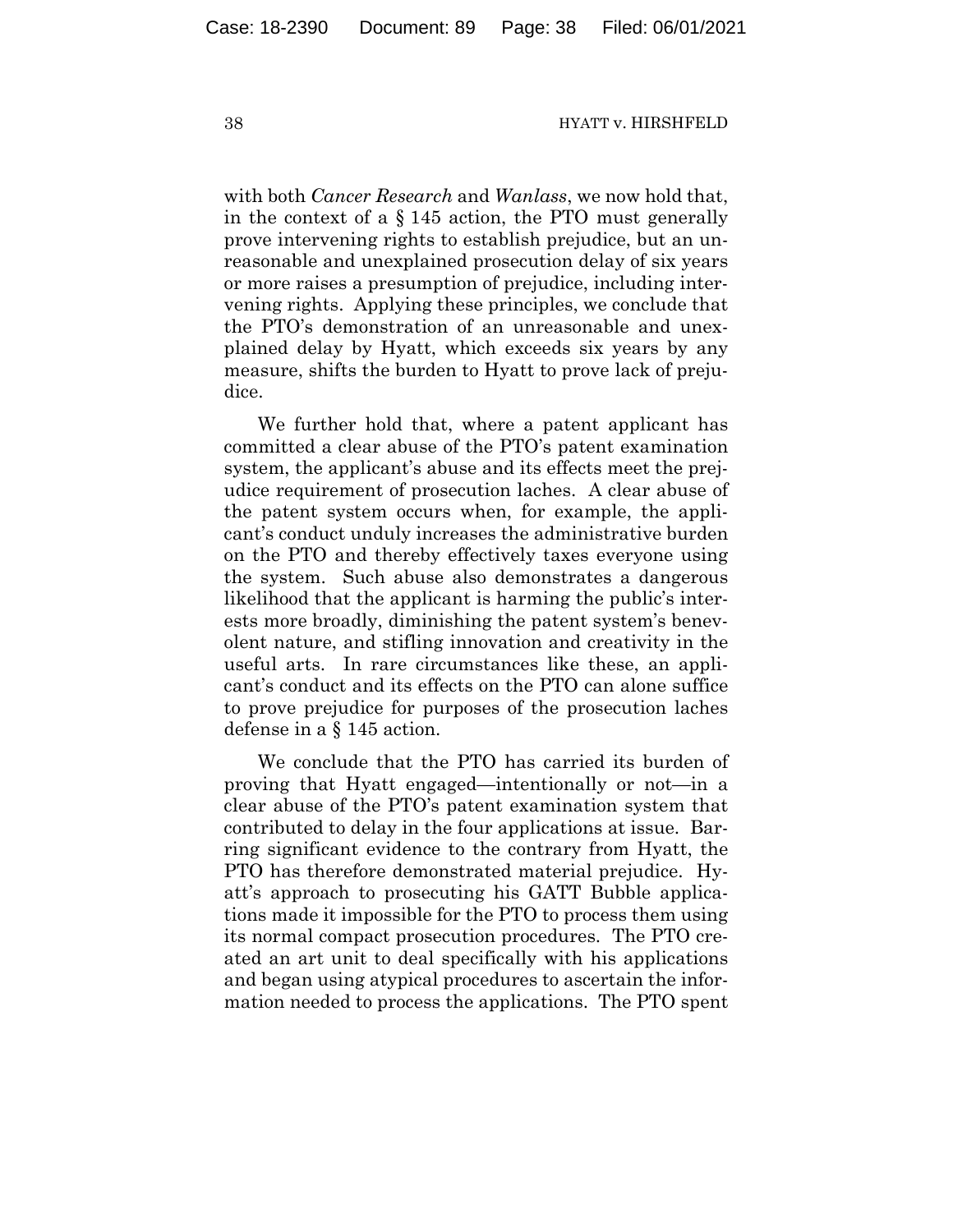approximately \$10 million administering Hyatt's applications over a period of about five years—during which Hyatt paid only \$7 million in fees. *Iancu*, 332 F. Supp. 3d at 137. The new art unit was capable of examining about 900 typical applications per year but could not come close to that number when examining Hyatt's applications. J.A. 31885. According to PTO data, a typical examiner could prepare an office action for a typical application in two to three days, but each office action for Hyatt's applications took approximately four months. J.A. 31885–86. The PTO therefore estimated that it would take 532 years of examiner time to complete the prosecution of his roughly 400 applications, during which it could complete over 40,000 typical applications. J.A. 31886.[11](#page-38-0) These exemplary figures, combined with the details surrounding Hyatt's pattern of prosecution conduct, show that the PTO has carried its burden of proving that Hyatt's prosecution of his applications clearly abused the PTO's patent examination system and that that clear abuse contributed to the delay that occurred with respect to the four applications at issue. Under our holdings above, this abuse may establish prejudice for prosecution laches purposes.

# **DISPOSITION**

In certain circumstances this court and our sister circuits have retained jurisdiction over appeals and held them in abeyance pending resolution of a limited issue. *See, e.g.*,

<span id="page-38-0"></span><sup>11</sup> The PTO's expert additionally opined, based on PTO data, that the average GATT Bubble application undergoes three office actions, while Hyatt's have undergone on average 15.7 office actions. J.A. 39279. He also opined that comparing each of Hyatt's 115,000 pending claims to each other to determine double patenting would require 6.6 billion comparisons, and that, assuming one minute per comparison, that analysis would take over 12,000 years. J.A. 39280.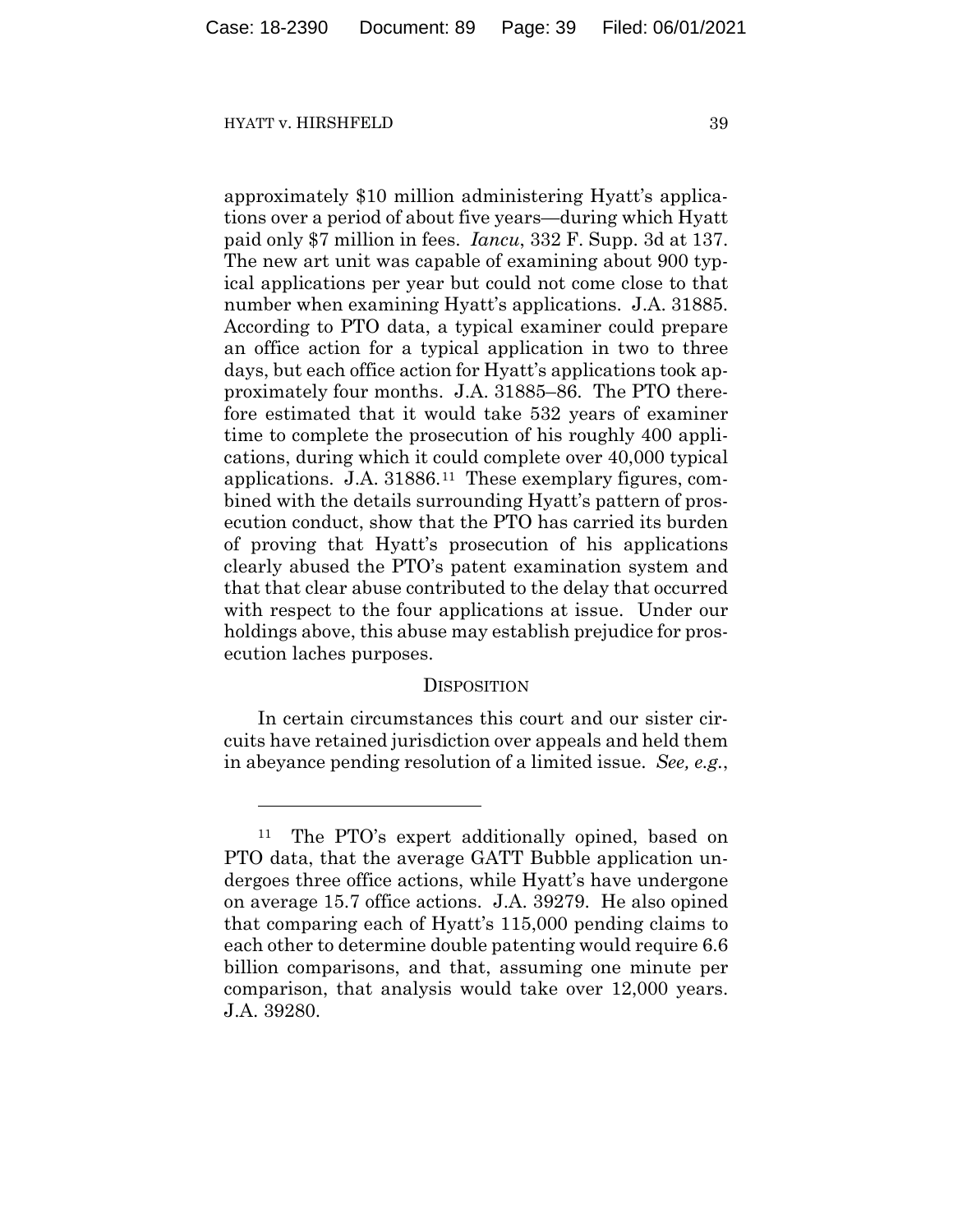*Tempur-Pedic Mgmt., Inc. v. FKA Distrib. Co.*, 481 F. App'x 615 (Fed. Cir. 2012); *Endo Pharms. Inc. v. Teva Pharms. USA, Inc.*, 729 F. App'x 936, 938 (Fed. Cir. 2018); *Patel v. Haro*, 443 F. App'x 17, 18 (5th Cir. 2011) ("We retain jurisdiction over the appeal except for the purposes of the limited remand."); *Sickle v. Torres Advanced Enter. Sols., LLC*, 653 F. App'x 763, 764 (D.C. Cir. 2016) ("[T]his case will be held in abeyance pending resolution of the limited jurisdictional question on remand."); *United States v. Hinojosa-Bencomo*, 7 F.3d 1045 (10th Cir. 1993) ("We retain jurisdiction over the balance of this case and hold in abeyance our judgment pending resolution of *United States v. Nichols.*"); *Hayden v. Pataki*, 449 F.3d 305, 371 (2d Cir. 2006); *Carnegie Mellon Univ. v. Schwartz*, 105 F.3d 863, 867 (3d Cir. 1997). Consistent with this precedent, and given the potential for the prosecution laches issue to resolve the entire case at hand, we retain jurisdiction over the appeal with respect to the anticipation and written description issues, and we remand to the district court for the limited purpose of affording Hyatt the opportunity to present evidence on the issue of prosecution laches, consistent with the standards set forth in this opinion. *See Int'l Union, United Auto., Aerospace & Agric. Implement Workers of Am., UAW v. Mack Trucks, Inc.*, 917 F.2d 107, 110–11 (3d Cir. 1990) ("[A] defendant moving for a directed verdict retains the right to present evidence against the plaintiff's case whether its motion is denied at the trial or appellate level.").

On remand, the district court should bear several points in mind. First, regarding the unreasonable and unexplained delay requirement of prosecution laches, the record shows that Hyatt has already proffered a number of reasons for his delay, including that he timely completed examination four applications at issue; that his conduct during prosecution of his other GATT Bubble applications is irrelevant to the prosecution laches analysis; that he filed his GATT Bubble applications to cover a number of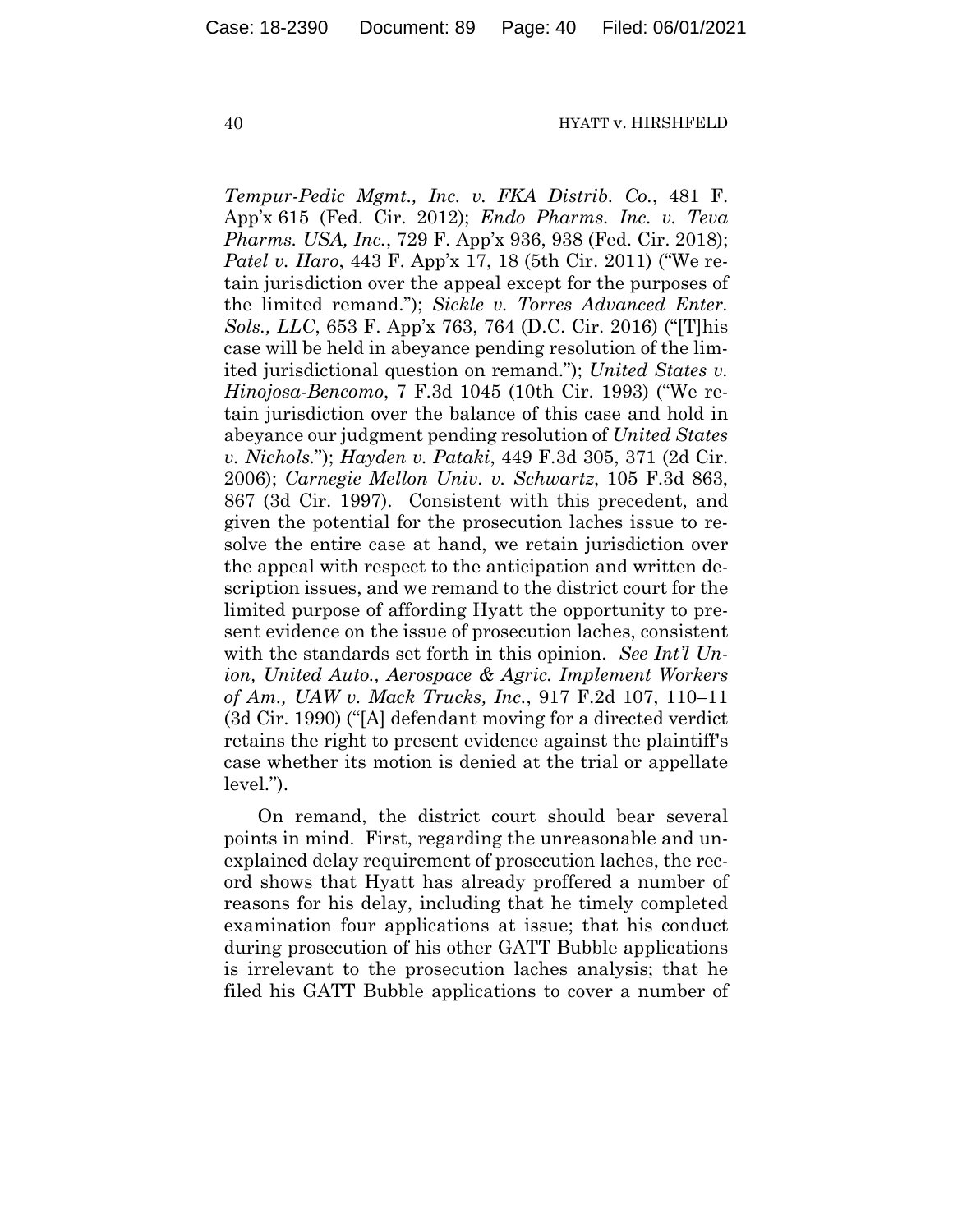inventions he believed he had made; and Hyatt met statutory requirements and followed the PTO's rules in prosecuting his applications. We conclude that, under the circumstances of this case, these reasons without more are insufficient as a matter of law to negate that Hyatt's delay was unreasonable and unexplained. To carry his burden, Hyatt must show by preponderance of evidence that Hyatt had a legitimate, affirmative reason for his delay. Such a reason must operate to excuse Hyatt from responsibility for the sizable undue administrative burden that his applications have placed on the PTO in its efforts to process Hyatt's applications, which the record before us demonstrates to be extreme. More specifically, any satisfactory reason must, at a minimum, justify Hyatt's decision to ignore Director Godici's instruction to demarcate his applications in 1995; justify his decision to adopt the specific prosecution approach that he did—unique in its scope and nature—as detailed in the PTO's Requirements; and justify his failure to develop a plan for demarcating his applications over at least the 20 year period from 1995 to 2015, *see, e.g*., J.A. 204921. Any reasons that fall short of justifying those decisions or omissions fail to negate that his delay has been unreasonable and unexplained. We can divine no reason in the record currently before the court that would suffice, but Hyatt is entitled as a matter of fairness to present evidence and be heard on this issue.

In determining whether Hyatt's delay has caused prejudice, the district court should bear in mind that, as we explain above, Hyatt's delay of more than six years, by any measure, shifts the burden to Hyatt to prove that Hyatt's delay has not caused the PTO or any third party material prejudice. The district court should also bear in mind our conclusion above that the PTO has carried its burden of proving that Hyatt's prosecution conduct amounted to a clear abuse of the PTO's patent examination system, which may alone suffice to satisfy the prejudice requirement of prosecution laches. The record before us shows, for